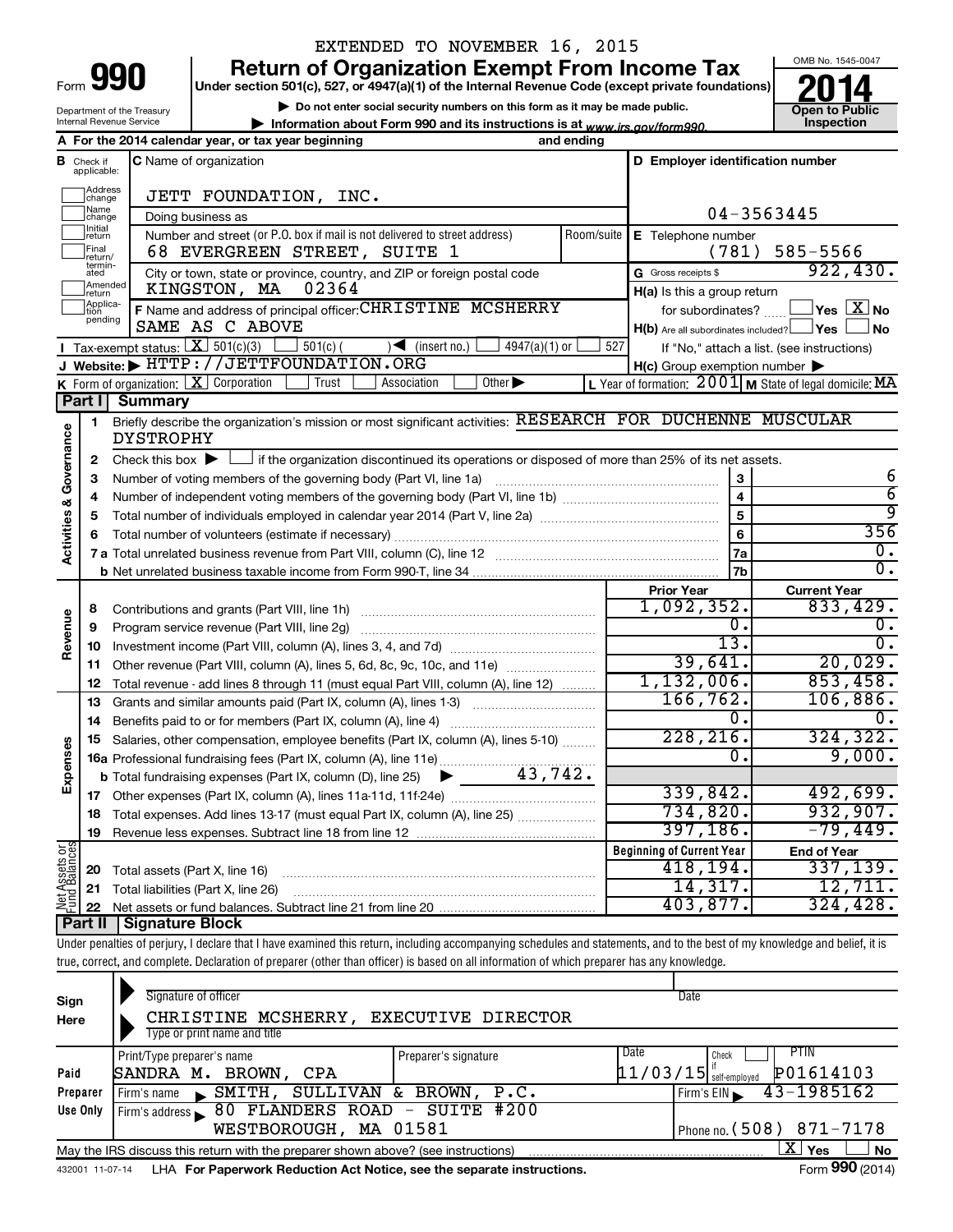|                                              | JETT FOUNDATION, INC.<br>Form 990 (2014)                                                                                                                                                                                                                                                                                                    | 04-3563445                              | Page 2             |
|----------------------------------------------|---------------------------------------------------------------------------------------------------------------------------------------------------------------------------------------------------------------------------------------------------------------------------------------------------------------------------------------------|-----------------------------------------|--------------------|
|                                              | <b>Statement of Program Service Accomplishments</b><br>Part III                                                                                                                                                                                                                                                                             |                                         |                    |
|                                              |                                                                                                                                                                                                                                                                                                                                             |                                         | $\boxed{\text{X}}$ |
| $\mathbf{1}$<br>$\mathbf{2}$<br>3<br>4<br>4a | Briefly describe the organization's mission:<br>RESEARCH FOR DUCHENNE MUSCULAR DYSTROPHY.                                                                                                                                                                                                                                                   |                                         |                    |
|                                              |                                                                                                                                                                                                                                                                                                                                             |                                         |                    |
|                                              | Did the organization undertake any significant program services during the year which were not listed on<br>the prior Form 990 or 990-EZ?                                                                                                                                                                                                   | $\Box$ Yes $[\overline{\mathrm{X}}]$ No |                    |
|                                              | If "Yes," describe these new services on Schedule O.                                                                                                                                                                                                                                                                                        |                                         |                    |
|                                              | Did the organization cease conducting, or make significant changes in how it conducts, any program services?<br>If "Yes," describe these changes on Schedule O.                                                                                                                                                                             | $\Box$ Yes $[\overline{\mathrm{X}}]$ No |                    |
|                                              | Describe the organization's program service accomplishments for each of its three largest program services, as measured by expenses.<br>Section 501(c)(3) and 501(c)(4) organizations are required to report the amount of grants and allocations to others, the total expenses, and<br>revenue, if any, for each program service reported. |                                         |                    |
|                                              | (Code:<br><b>RESEARCH</b>                                                                                                                                                                                                                                                                                                                   |                                         | $\overline{0.}$    |
|                                              | DUCHENNE ALLIANCE AND DUCHENNE DASHBOARD:                                                                                                                                                                                                                                                                                                   |                                         |                    |
|                                              | THE DUCHENNE ALLIANCE IS AN ALLIANCE OF OVER TWENTY INDEPENDENT                                                                                                                                                                                                                                                                             |                                         |                    |
|                                              | DUCHENNE ORGANIZATIONS DEDICATED TO ADVANCING OUR MISSIONS TO IMPROVE                                                                                                                                                                                                                                                                       |                                         |                    |
|                                              | QUALITY OF LIFE, CARE AND TREATMENT OF THOSE AFFECTED BY DUCHENNE.                                                                                                                                                                                                                                                                          |                                         | THE                |
|                                              | GOAL OF THE ALLIANCE IS TO BUILD TRUST, SHARE KNOWLEDGE, LEVERAGE<br>RESOURCES AND STREAMLINE BUSINESS PRACTICES TO SERVICE THE ENTIRE                                                                                                                                                                                                      |                                         |                    |
|                                              | THE DUCHENNE DASHBOARD IS A DIRECT SERVICE TOOL<br>DUCHENNE COMMUNITY.                                                                                                                                                                                                                                                                      |                                         |                    |
|                                              | FOR RESEARCHERS AND NONPROFIT ORGANIZATIONS TO COMMUNICATE AND                                                                                                                                                                                                                                                                              |                                         |                    |
|                                              | STREAMLINE FUNDING.                                                                                                                                                                                                                                                                                                                         |                                         |                    |
| 4b                                           | $(1)$ (Expenses \$ 261, 071. including grants of \$ ) (Revenue \$<br>(Code:<br><b>EDUCATION</b>                                                                                                                                                                                                                                             |                                         | $\overline{0.}$    |
|                                              | JETT SPONSORED DUCHENNE ROUNDTABLE, CONTINUING EDUCATION, AND RESEARCH                                                                                                                                                                                                                                                                      |                                         |                    |
|                                              | GRANTS/SCHOLARSHIPS:                                                                                                                                                                                                                                                                                                                        |                                         |                    |
|                                              | THE ORGANIZATION SPONSORS EDUCATIONAL FORUMS FOR PARENTS, CAREGIVERS,                                                                                                                                                                                                                                                                       |                                         |                    |
|                                              | FRIENDS, FAMILY AND RESEARCHERS. ADDITIONALLY, THE JETT FOUNDATION                                                                                                                                                                                                                                                                          |                                         |                    |
|                                              | SPONSORS MASSACHUSETTS GENERAL HOSPITAL ("MGH") DOCTORS AND NONPROFIT                                                                                                                                                                                                                                                                       |                                         |                    |
|                                              | ORGANIZATIONS TO ATTEND EDUCATIONAL AND INFORMATIVE CONFERENCES                                                                                                                                                                                                                                                                             |                                         |                    |
|                                              | THROUGHOUT THE YEAR TO BETTER SERVE THE DUCHENNE COMMUNITY.                                                                                                                                                                                                                                                                                 |                                         |                    |
|                                              | FREQUENTLY, EDUCATION COMPONENTS OVERLAP WITH RESEARCH AND COMMUNITY<br>SUPPORT.                                                                                                                                                                                                                                                            |                                         |                    |
|                                              | 266,981.<br>15,086.<br>$4c$ (Code:<br>(Expenses \$<br>including grants of \$                                                                                                                                                                                                                                                                | (Revenue \$                             | $\overline{0}$ .   |
|                                              | DIRECT SERVICE                                                                                                                                                                                                                                                                                                                              |                                         |                    |
|                                              | <b>JETTRIDE:</b>                                                                                                                                                                                                                                                                                                                            |                                         |                    |
|                                              | JETTRIDE IS A DIRECT SERVICE PROGRAM FOR SIBLINGS OF BOYS AFFLICTED                                                                                                                                                                                                                                                                         |                                         |                    |
|                                              | THE JETTRIDE GIVES THESE INDIVIDUALS THE OPPORTUNITY TO<br>WITH DUCHENNE.                                                                                                                                                                                                                                                                   |                                         |                    |
|                                              | CONNECT WITH OTHER TEENS WHO ARE LIVING THROUGH THE SAME EXPERIENCES IN                                                                                                                                                                                                                                                                     |                                         |                    |
|                                              | ORDER TO BUILD LIFELONG FRIENDSHIPS.                                                                                                                                                                                                                                                                                                        |                                         |                    |
|                                              | CAMP PROMISE:                                                                                                                                                                                                                                                                                                                               |                                         |                    |
|                                              | CAMP PROMISE IS A NEUROMUSCULAR CAMP EXPERIENCE FOR CHILDREN AND ADULTS                                                                                                                                                                                                                                                                     |                                         |                    |
|                                              | 4d Other program services (Describe in Schedule O.)                                                                                                                                                                                                                                                                                         |                                         |                    |
|                                              | (Expenses \$<br>(Revenue \$<br>including grants of \$<br>817,250.                                                                                                                                                                                                                                                                           |                                         |                    |
| 4е<br>432002                                 | Total program service expenses >                                                                                                                                                                                                                                                                                                            |                                         | Form 990 (2014)    |
| $11 - 07 - 14$                               | SEE SCHEDULE O FOR CONTINUATION(S)<br>2                                                                                                                                                                                                                                                                                                     |                                         |                    |
|                                              | 08391103 807818 JETTFOUNDATI 2014.04030 JETT FOUNDATION, INC.                                                                                                                                                                                                                                                                               |                                         | <b>JETTFOU1</b>    |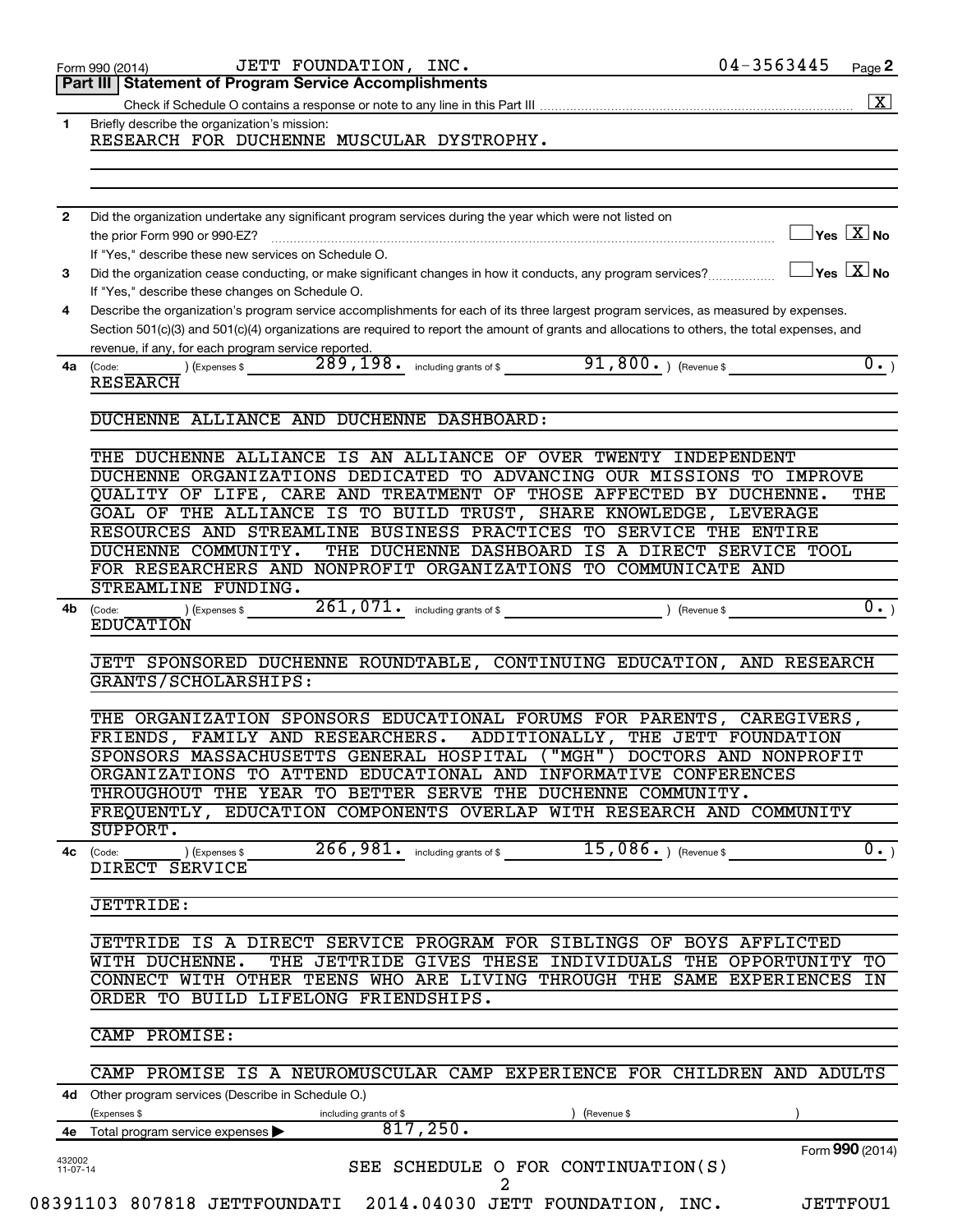| Form 990 (2014 |  |  |
|----------------|--|--|

**Part IV Checklist of Required Schedules**

Form 990 (2014) Page JETT FOUNDATION, INC. 04-3563445

|    |                                                                                                                                                                                                                                                   |                 | Yes                   | No                      |
|----|---------------------------------------------------------------------------------------------------------------------------------------------------------------------------------------------------------------------------------------------------|-----------------|-----------------------|-------------------------|
| 1. | Is the organization described in section $501(c)(3)$ or $4947(a)(1)$ (other than a private foundation)?                                                                                                                                           |                 |                       |                         |
|    | If "Yes," complete Schedule A                                                                                                                                                                                                                     | 1               | х                     |                         |
| 2  | Is the organization required to complete Schedule B, Schedule of Contributors? [11] The organization required to complete Schedule B, Schedule of Contributors?                                                                                   | $\overline{2}$  | $\overline{\text{x}}$ |                         |
| 3  | Did the organization engage in direct or indirect political campaign activities on behalf of or in opposition to candidates for<br>public office? If "Yes," complete Schedule C, Part I                                                           | 3               |                       | x                       |
| 4  | Section 501(c)(3) organizations. Did the organization engage in lobbying activities, or have a section 501(h) election in effect                                                                                                                  |                 |                       |                         |
|    |                                                                                                                                                                                                                                                   | 4               | х                     |                         |
| 5  | Is the organization a section 501(c)(4), 501(c)(5), or 501(c)(6) organization that receives membership dues, assessments, or                                                                                                                      |                 |                       |                         |
|    |                                                                                                                                                                                                                                                   | 5               |                       | X                       |
| 6  | Did the organization maintain any donor advised funds or any similar funds or accounts for which donors have the right to                                                                                                                         |                 |                       |                         |
|    | provide advice on the distribution or investment of amounts in such funds or accounts? If "Yes," complete Schedule D, Part I                                                                                                                      | 6               |                       | х                       |
| 7  | Did the organization receive or hold a conservation easement, including easements to preserve open space,                                                                                                                                         |                 |                       |                         |
|    | the environment, historic land areas, or historic structures? If "Yes," complete Schedule D, Part II                                                                                                                                              | $\overline{7}$  |                       | х                       |
| 8  | Did the organization maintain collections of works of art, historical treasures, or other similar assets? If "Yes," complete                                                                                                                      | 8               |                       | x                       |
| 9  | Did the organization report an amount in Part X, line 21, for escrow or custodial account liability; serve as a custodian for                                                                                                                     |                 |                       |                         |
|    | amounts not listed in Part X; or provide credit counseling, debt management, credit repair, or debt negotiation services?                                                                                                                         |                 |                       |                         |
|    | If "Yes," complete Schedule D, Part IV                                                                                                                                                                                                            | 9               |                       | X                       |
| 10 | Did the organization, directly or through a related organization, hold assets in temporarily restricted endowments, permanent                                                                                                                     |                 |                       |                         |
|    |                                                                                                                                                                                                                                                   | 10              |                       | x                       |
| 11 | If the organization's answer to any of the following questions is "Yes," then complete Schedule D, Parts VI, VII, VIII, IX, or X                                                                                                                  |                 |                       |                         |
|    | as applicable.                                                                                                                                                                                                                                    |                 |                       |                         |
|    | a Did the organization report an amount for land, buildings, and equipment in Part X, line 10? If "Yes," complete Schedule D,<br>Part VI                                                                                                          | 11a             | х                     |                         |
|    | <b>b</b> Did the organization report an amount for investments - other securities in Part X, line 12 that is 5% or more of its total                                                                                                              |                 |                       |                         |
|    |                                                                                                                                                                                                                                                   | 11b             |                       | x                       |
|    | c Did the organization report an amount for investments - program related in Part X, line 13 that is 5% or more of its total                                                                                                                      |                 |                       |                         |
|    |                                                                                                                                                                                                                                                   | 11c             |                       | х                       |
|    | d Did the organization report an amount for other assets in Part X, line 15 that is 5% or more of its total assets reported in                                                                                                                    |                 |                       |                         |
|    |                                                                                                                                                                                                                                                   | 11d             | x                     | х                       |
|    |                                                                                                                                                                                                                                                   | 11e             |                       |                         |
| f  | Did the organization's separate or consolidated financial statements for the tax year include a footnote that addresses                                                                                                                           |                 | х                     |                         |
|    | the organization's liability for uncertain tax positions under FIN 48 (ASC 740)? If "Yes," complete Schedule D, Part X<br>12a Did the organization obtain separate, independent audited financial statements for the tax year? If "Yes," complete | 11f             |                       |                         |
|    | Schedule D, Parts XI and XII                                                                                                                                                                                                                      | 12a             | x                     |                         |
|    | <b>b</b> Was the organization included in consolidated, independent audited financial statements for the tax year?                                                                                                                                |                 |                       |                         |
|    | If "Yes," and if the organization answered "No" to line 12a, then completing Schedule D, Parts XI and XII is optional <i>www.</i>                                                                                                                 | 12b             |                       | 47                      |
| 13 |                                                                                                                                                                                                                                                   | 13              |                       | $\overline{\mathbf{X}}$ |
|    |                                                                                                                                                                                                                                                   | 14a             |                       | х                       |
|    | <b>b</b> Did the organization have aggregate revenues or expenses of more than \$10,000 from grantmaking, fundraising, business,                                                                                                                  |                 |                       |                         |
|    | investment, and program service activities outside the United States, or aggregate foreign investments valued at \$100,000                                                                                                                        |                 |                       |                         |
|    |                                                                                                                                                                                                                                                   | 14b             |                       | x                       |
| 15 | Did the organization report on Part IX, column (A), line 3, more than \$5,000 of grants or other assistance to or for any                                                                                                                         |                 |                       |                         |
|    |                                                                                                                                                                                                                                                   | 15              |                       | x                       |
| 16 | Did the organization report on Part IX, column (A), line 3, more than \$5,000 of aggregate grants or other assistance to                                                                                                                          |                 |                       |                         |
|    |                                                                                                                                                                                                                                                   | 16              |                       | x                       |
| 17 | Did the organization report a total of more than \$15,000 of expenses for professional fundraising services on Part IX,                                                                                                                           |                 |                       |                         |
|    |                                                                                                                                                                                                                                                   | 17              |                       | х                       |
| 18 | Did the organization report more than \$15,000 total of fundraising event gross income and contributions on Part VIII, lines                                                                                                                      |                 |                       |                         |
|    |                                                                                                                                                                                                                                                   | 18              | х                     |                         |
| 19 | Did the organization report more than \$15,000 of gross income from gaming activities on Part VIII, line 9a? If "Yes,"                                                                                                                            | 19              |                       | x                       |
|    |                                                                                                                                                                                                                                                   | 20a             |                       | $\overline{\textbf{x}}$ |
|    |                                                                                                                                                                                                                                                   | 20 <sub>b</sub> |                       |                         |

Form (2014) **990**

432003 11-07-14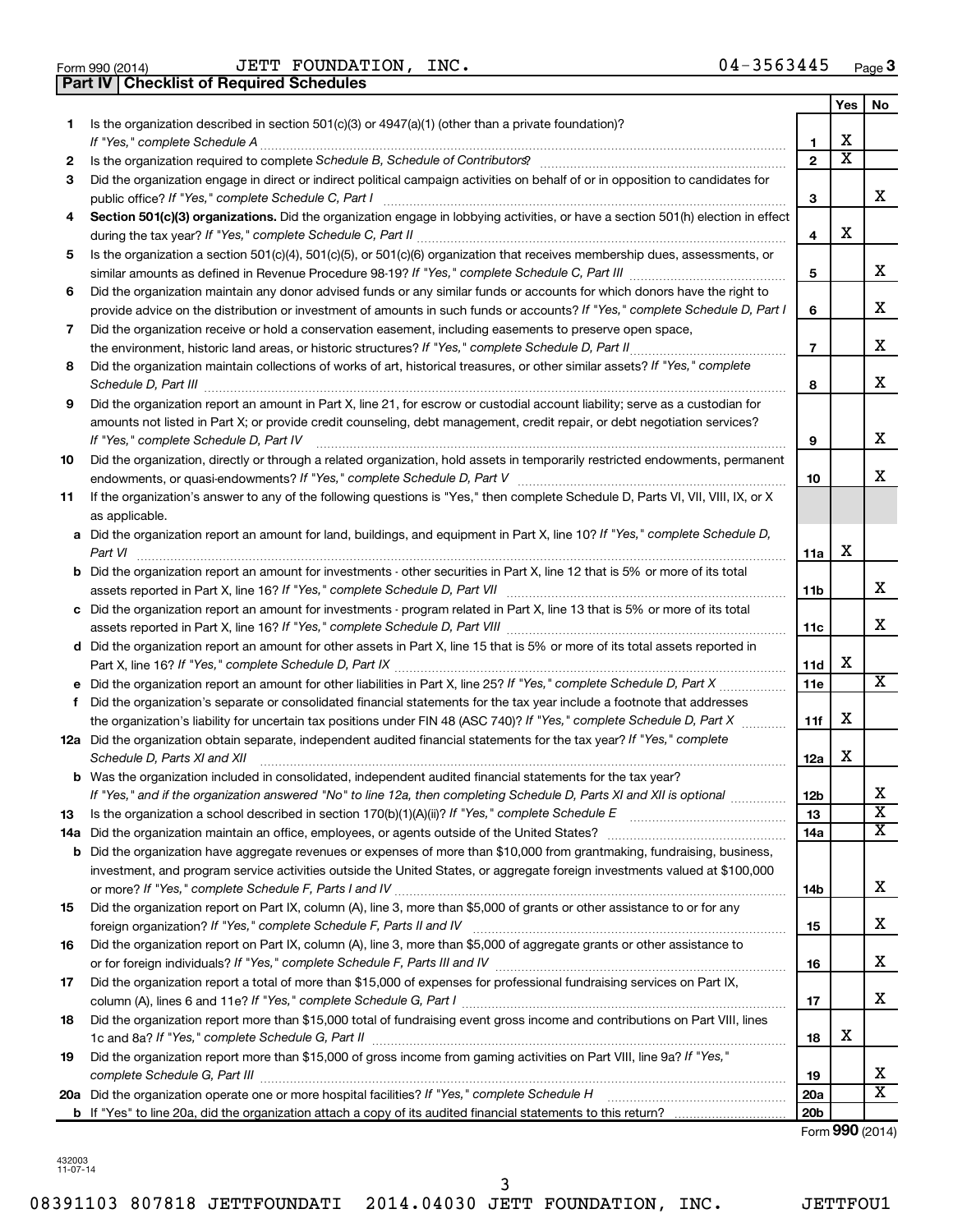JETT FOUNDATION, INC. 04-3563445

|    | <b>Part IV   Checklist of Required Schedules (continued)</b>                                                                      |                 |     |                         |
|----|-----------------------------------------------------------------------------------------------------------------------------------|-----------------|-----|-------------------------|
|    |                                                                                                                                   |                 | Yes | No                      |
| 21 | Did the organization report more than \$5,000 of grants or other assistance to any domestic organization or                       |                 |     |                         |
|    |                                                                                                                                   | 21              | X   |                         |
| 22 | Did the organization report more than \$5,000 of grants or other assistance to or for domestic individuals on                     |                 |     |                         |
|    |                                                                                                                                   | 22              | X   |                         |
| 23 | Did the organization answer "Yes" to Part VII, Section A, line 3, 4, or 5 about compensation of the organization's current        |                 |     |                         |
|    | and former officers, directors, trustees, key employees, and highest compensated employees? If "Yes," complete                    |                 |     |                         |
|    | Schedule J <b>Exercise Construction Construction Construction Construction Construction Construction</b>                          | 23              |     | x                       |
|    | 24a Did the organization have a tax-exempt bond issue with an outstanding principal amount of more than \$100,000 as of the       |                 |     |                         |
|    | last day of the year, that was issued after December 31, 2002? If "Yes," answer lines 24b through 24d and complete                |                 |     |                         |
|    | Schedule K. If "No", go to line 25a                                                                                               | 24a             |     | x                       |
| b  |                                                                                                                                   | 24 <sub>b</sub> |     |                         |
|    | Did the organization maintain an escrow account other than a refunding escrow at any time during the year to defease              |                 |     |                         |
|    |                                                                                                                                   | 24c             |     |                         |
|    |                                                                                                                                   | 24d             |     |                         |
|    | 25a Section 501(c)(3), 501(c)(4), and 501(c)(29) organizations. Did the organization engage in an excess benefit                  |                 |     |                         |
|    |                                                                                                                                   | 25a             |     | x                       |
| b  | Is the organization aware that it engaged in an excess benefit transaction with a disqualified person in a prior year, and        |                 |     |                         |
|    | that the transaction has not been reported on any of the organization's prior Forms 990 or 990-EZ? If "Yes," complete             |                 |     |                         |
|    | Schedule L, Part I                                                                                                                | 25b             |     | х                       |
| 26 | Did the organization report any amount on Part X, line 5, 6, or 22 for receivables from or payables to any current or             |                 |     |                         |
|    | former officers, directors, trustees, key employees, highest compensated employees, or disqualified persons? If "Yes,"            |                 |     |                         |
|    | complete Schedule L, Part II                                                                                                      | 26              |     | х                       |
| 27 | Did the organization provide a grant or other assistance to an officer, director, trustee, key employee, substantial              |                 |     |                         |
|    | contributor or employee thereof, a grant selection committee member, or to a 35% controlled entity or family member               |                 |     |                         |
|    |                                                                                                                                   | 27              |     | x                       |
| 28 | Was the organization a party to a business transaction with one of the following parties (see Schedule L, Part IV                 |                 |     |                         |
|    | instructions for applicable filing thresholds, conditions, and exceptions):                                                       |                 |     |                         |
| а  | A current or former officer, director, trustee, or key employee? If "Yes," complete Schedule L, Part IV                           | 28a             |     | х                       |
| b  | A family member of a current or former officer, director, trustee, or key employee? If "Yes," complete Schedule L, Part IV        | 28 <sub>b</sub> |     | $\overline{\textbf{X}}$ |
|    | c An entity of which a current or former officer, director, trustee, or key employee (or a family member thereof) was an officer, |                 |     |                         |
|    | director, trustee, or direct or indirect owner? If "Yes," complete Schedule L, Part IV                                            | 28c             |     | X                       |
| 29 |                                                                                                                                   | 29              |     | $\overline{\textbf{X}}$ |
| 30 | Did the organization receive contributions of art, historical treasures, or other similar assets, or qualified conservation       |                 |     |                         |
|    |                                                                                                                                   | 30              |     | х                       |
| 31 | Did the organization liquidate, terminate, or dissolve and cease operations?                                                      |                 |     |                         |
|    |                                                                                                                                   | 31              |     | Χ                       |
| 32 | Did the organization sell, exchange, dispose of, or transfer more than 25% of its net assets? If "Yes," complete                  |                 |     |                         |
|    |                                                                                                                                   | 32              |     | x                       |
| 33 | Did the organization own 100% of an entity disregarded as separate from the organization under Regulations                        |                 |     |                         |
|    |                                                                                                                                   | 33              |     | x                       |
| 34 | Was the organization related to any tax-exempt or taxable entity? If "Yes," complete Schedule R, Part II, III, or IV, and         |                 |     |                         |
|    | Part V, line 1                                                                                                                    | 34              |     | х                       |
|    |                                                                                                                                   | 35a             |     | $\overline{\text{X}}$   |
|    | b If "Yes" to line 35a, did the organization receive any payment from or engage in any transaction with a controlled entity       |                 |     |                         |
|    |                                                                                                                                   | 35 <sub>b</sub> |     |                         |
| 36 | Section 501(c)(3) organizations. Did the organization make any transfers to an exempt non-charitable related organization?        |                 |     |                         |
|    |                                                                                                                                   | 36              |     | x                       |
| 37 | Did the organization conduct more than 5% of its activities through an entity that is not a related organization                  |                 |     |                         |
|    |                                                                                                                                   | 37              |     | х                       |
| 38 | Did the organization complete Schedule O and provide explanations in Schedule O for Part VI, lines 11b and 19?                    |                 |     |                         |
|    |                                                                                                                                   | 38              | х   |                         |

Form (2014) **990**

08391103 807818 JETTFOUNDATI 2014.04030 JETT FOUNDATION, INC. JETTFOU1 4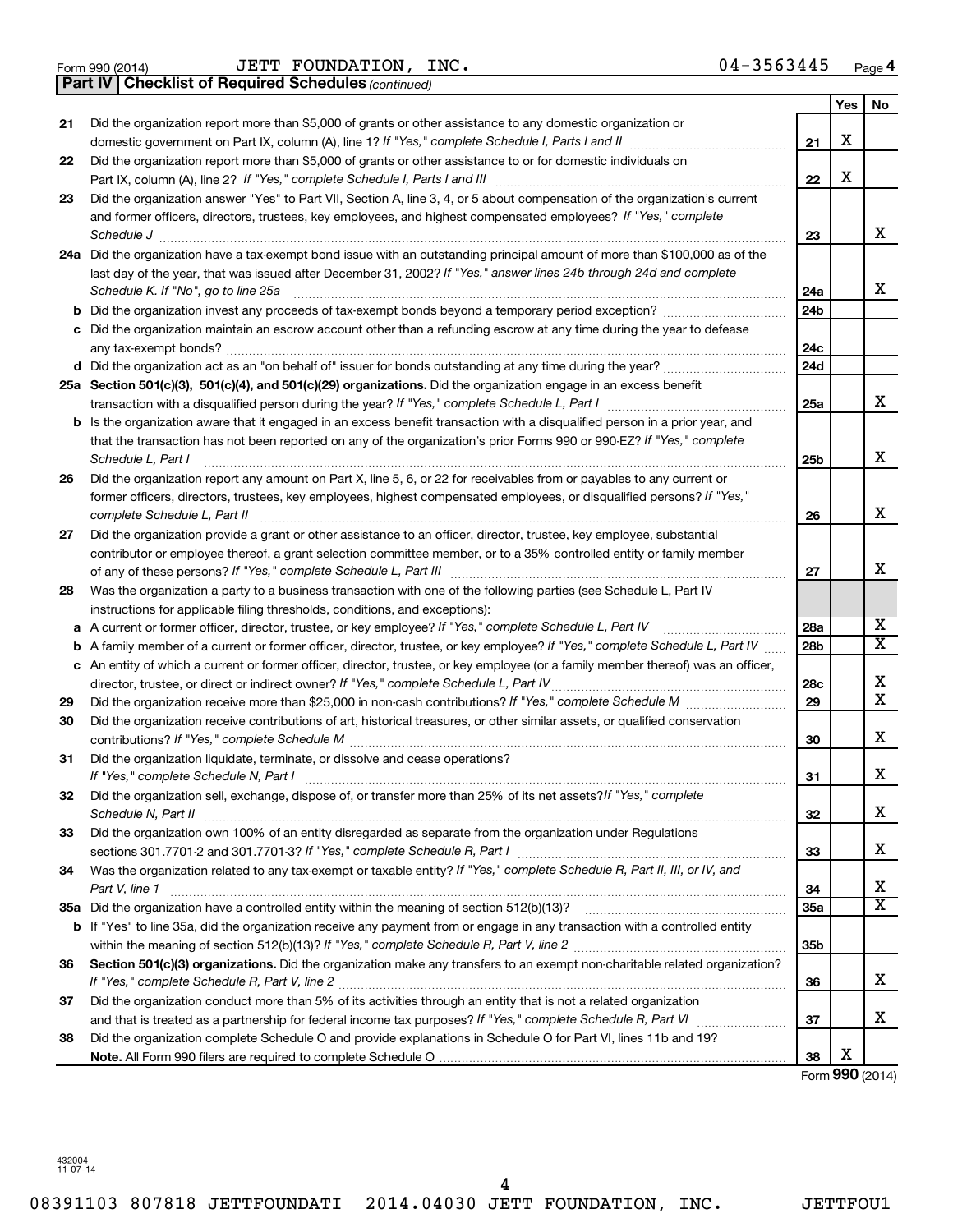|    | 04-3563445<br>JETT FOUNDATION, INC.<br>Form 990 (2014)                                                                                          |                 |                 | Page 5 |
|----|-------------------------------------------------------------------------------------------------------------------------------------------------|-----------------|-----------------|--------|
|    | <b>Statements Regarding Other IRS Filings and Tax Compliance</b><br><b>Part V</b>                                                               |                 |                 |        |
|    | Check if Schedule O contains a response or note to any line in this Part V                                                                      |                 |                 |        |
|    |                                                                                                                                                 |                 | Yes             | No     |
|    | 1a                                                                                                                                              |                 |                 |        |
| b  | 0<br>1 <sub>b</sub><br>Enter the number of Forms W-2G included in line 1a. Enter -0- if not applicable                                          |                 |                 |        |
|    | c Did the organization comply with backup withholding rules for reportable payments to vendors and reportable gaming                            |                 |                 |        |
|    |                                                                                                                                                 | 1c              |                 |        |
|    | 2a Enter the number of employees reported on Form W-3, Transmittal of Wage and Tax Statements,                                                  |                 |                 |        |
|    | $\overline{9}$<br>filed for the calendar year ending with or within the year covered by this return<br>2a                                       |                 |                 |        |
|    |                                                                                                                                                 | 2 <sub>b</sub>  | X               |        |
|    |                                                                                                                                                 |                 |                 |        |
|    | 3a Did the organization have unrelated business gross income of \$1,000 or more during the year?                                                | За              |                 | х      |
|    |                                                                                                                                                 | 3 <sub>b</sub>  |                 |        |
|    | 4a At any time during the calendar year, did the organization have an interest in, or a signature or other authority over, a                    |                 |                 |        |
|    | financial account in a foreign country (such as a bank account, securities account, or other financial account)?                                | 4a              |                 | х      |
|    | <b>b</b> If "Yes," enter the name of the foreign country: $\blacktriangleright$                                                                 |                 |                 |        |
|    | See instructions for filing requirements for FinCEN Form 114, Report of Foreign Bank and Financial Accounts (FBAR).                             |                 |                 |        |
|    |                                                                                                                                                 | 5a              |                 | х      |
|    |                                                                                                                                                 | 5 <sub>b</sub>  |                 | X      |
|    |                                                                                                                                                 | 5 <sub>c</sub>  |                 |        |
|    | 6a Does the organization have annual gross receipts that are normally greater than \$100,000, and did the organization solicit                  |                 |                 |        |
|    |                                                                                                                                                 | 6a              |                 | х      |
|    | <b>b</b> If "Yes," did the organization include with every solicitation an express statement that such contributions or gifts                   |                 |                 |        |
|    |                                                                                                                                                 | 6b              |                 |        |
| 7  | Organizations that may receive deductible contributions under section 170(c).                                                                   |                 |                 |        |
| a  | Did the organization receive a payment in excess of \$75 made partly as a contribution and partly for goods and services provided to the payor? | 7a              | х               |        |
|    |                                                                                                                                                 | 7b              | X               |        |
|    | c Did the organization sell, exchange, or otherwise dispose of tangible personal property for which it was required                             |                 |                 |        |
|    |                                                                                                                                                 | 7с              |                 | x      |
|    | 7d                                                                                                                                              |                 |                 |        |
| е  |                                                                                                                                                 | 7e              |                 | х      |
| f. | Did the organization, during the year, pay premiums, directly or indirectly, on a personal benefit contract?                                    | 7f              |                 | X      |
|    | If the organization received a contribution of qualified intellectual property, did the organization file Form 8899 as required?                | 7g              |                 |        |
|    | h If the organization received a contribution of cars, boats, airplanes, or other vehicles, did the organization file a Form 1098-C?            | 7h              |                 |        |
| 8  | Sponsoring organizations maintaining donor advised funds. Did a donor advised fund maintained by the                                            |                 |                 |        |
|    |                                                                                                                                                 | 8               |                 |        |
|    | Sponsoring organizations maintaining donor advised funds.                                                                                       |                 |                 |        |
| а  | Did the sponsoring organization make any taxable distributions under section 4966?                                                              | 9a              |                 |        |
| b  |                                                                                                                                                 | 9b              |                 |        |
| 10 | Section 501(c)(7) organizations. Enter:                                                                                                         |                 |                 |        |
| a  | 10a                                                                                                                                             |                 |                 |        |
| b  | 10 <sub>b</sub><br>Gross receipts, included on Form 990, Part VIII, line 12, for public use of club facilities                                  |                 |                 |        |
| 11 | Section 501(c)(12) organizations. Enter:                                                                                                        |                 |                 |        |
| а  | 11a                                                                                                                                             |                 |                 |        |
|    | <b>b</b> Gross income from other sources (Do not net amounts due or paid to other sources against                                               |                 |                 |        |
|    | 11b                                                                                                                                             |                 |                 |        |
|    | 12a Section 4947(a)(1) non-exempt charitable trusts. Is the organization filing Form 990 in lieu of Form 1041?                                  | 12a             |                 |        |
|    | 12b<br><b>b</b> If "Yes," enter the amount of tax-exempt interest received or accrued during the year                                           |                 |                 |        |
| 13 | Section 501(c)(29) qualified nonprofit health insurance issuers.                                                                                |                 |                 |        |
|    | a Is the organization licensed to issue qualified health plans in more than one state?                                                          | 13a             |                 |        |
|    | Note. See the instructions for additional information the organization must report on Schedule O.                                               |                 |                 |        |
|    | <b>b</b> Enter the amount of reserves the organization is required to maintain by the states in which the                                       |                 |                 |        |
|    | 13b                                                                                                                                             |                 |                 |        |
|    | 13 <sub>c</sub>                                                                                                                                 |                 |                 |        |
|    | 14a Did the organization receive any payments for indoor tanning services during the tax year?                                                  | 14a             |                 | x      |
|    |                                                                                                                                                 | 14 <sub>b</sub> |                 |        |
|    |                                                                                                                                                 |                 | Form 990 (2014) |        |

| 432005   |
|----------|
| 11-07-14 |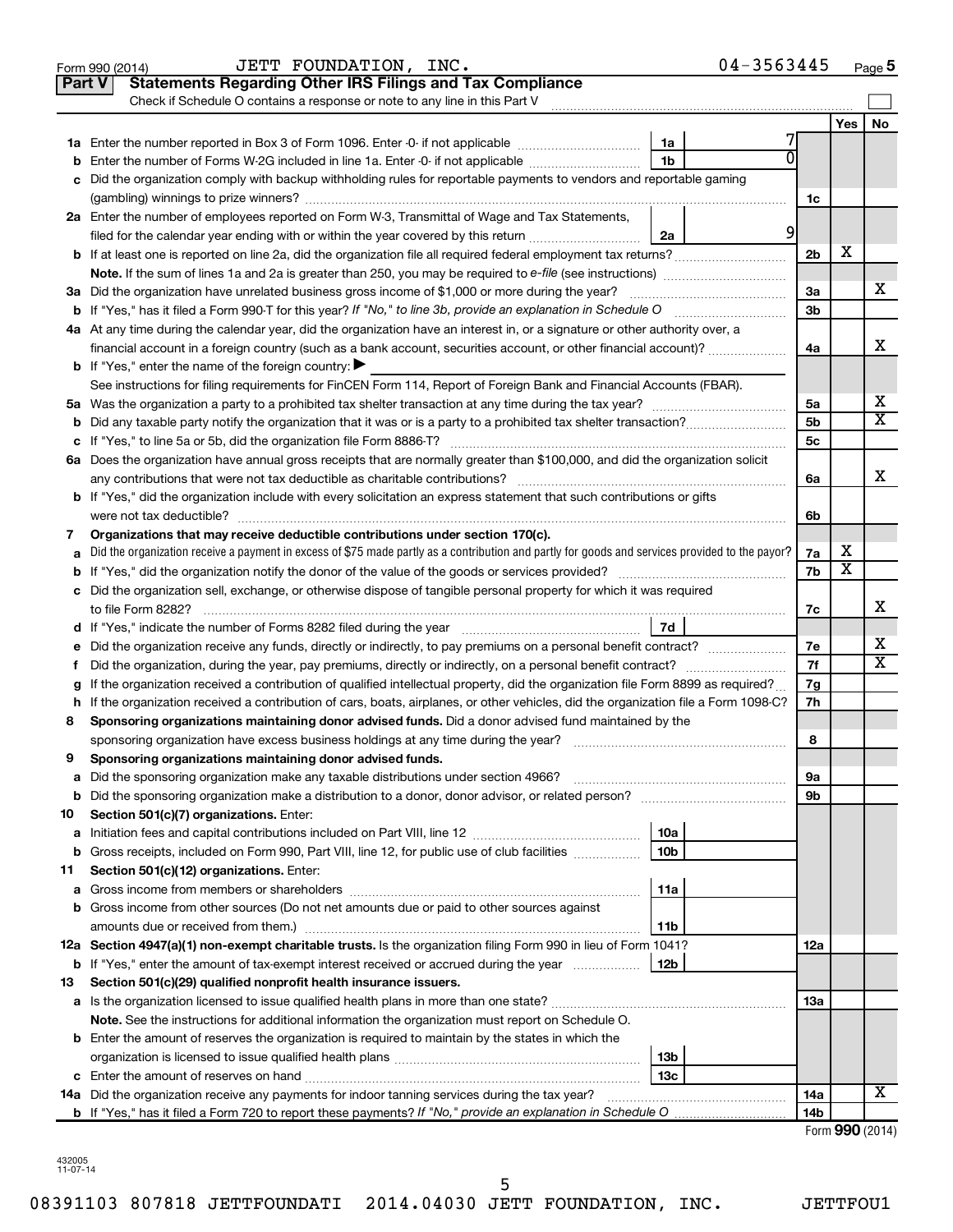| Form 990 (2014) |  |  |
|-----------------|--|--|
|-----------------|--|--|

#### Form 990 (2014) Page JETT FOUNDATION, INC. 04-3563445

|--|

**Part VI** Governance, Management, and Disclosure For each "Yes" response to lines 2 through 7b below, and for a "No" response *to line 8a, 8b, or 10b below, describe the circumstances, processes, or changes in Schedule O. See instructions.*

|     | Check if Schedule O contains a response or note to any line in this Part VI [11] [12] Check if Schedule O contains a response or note to any line in this Part VI                                                              |                               |                 |                 | $\mathbf{X}$            |
|-----|--------------------------------------------------------------------------------------------------------------------------------------------------------------------------------------------------------------------------------|-------------------------------|-----------------|-----------------|-------------------------|
|     | <b>Section A. Governing Body and Management</b>                                                                                                                                                                                |                               |                 |                 |                         |
|     |                                                                                                                                                                                                                                |                               | 61              | Yes             | No                      |
|     | <b>1a</b> Enter the number of voting members of the governing body at the end of the tax year                                                                                                                                  | 1a                            |                 |                 |                         |
|     | If there are material differences in voting rights among members of the governing body, or if the governing                                                                                                                    |                               |                 |                 |                         |
|     | body delegated broad authority to an executive committee or similar committee, explain in Schedule O.                                                                                                                          |                               | 6               |                 |                         |
| b   | Enter the number of voting members included in line 1a, above, who are independent                                                                                                                                             | 1b                            |                 |                 |                         |
| 2   | Did any officer, director, trustee, or key employee have a family relationship or a business relationship with any other                                                                                                       |                               |                 |                 |                         |
|     | officer, director, trustee, or key employee?                                                                                                                                                                                   |                               | $\mathbf{2}$    |                 | х                       |
| 3   | Did the organization delegate control over management duties customarily performed by or under the direct supervision                                                                                                          |                               |                 |                 |                         |
|     |                                                                                                                                                                                                                                |                               | 3               |                 | х                       |
| 4   | Did the organization make any significant changes to its governing documents since the prior Form 990 was filed?                                                                                                               |                               | 4               |                 | $\overline{\mathbf{x}}$ |
| 5   |                                                                                                                                                                                                                                |                               | 5               |                 | $\overline{\mathbf{x}}$ |
| 6   |                                                                                                                                                                                                                                |                               | 6               |                 | $\overline{\mathbf{X}}$ |
| 7a  | Did the organization have members, stockholders, or other persons who had the power to elect or appoint one or                                                                                                                 |                               |                 |                 |                         |
|     |                                                                                                                                                                                                                                |                               | 7a              |                 | X                       |
| b   | Are any governance decisions of the organization reserved to (or subject to approval by) members, stockholders, or                                                                                                             |                               |                 |                 |                         |
|     |                                                                                                                                                                                                                                |                               | 7b              |                 | x                       |
| 8   | Did the organization contemporaneously document the meetings held or written actions undertaken during the year by the following:                                                                                              |                               |                 |                 |                         |
| а   |                                                                                                                                                                                                                                |                               | 8а              | X               |                         |
| b   |                                                                                                                                                                                                                                |                               | 8b              | х               |                         |
| 9   | Is there any officer, director, trustee, or key employee listed in Part VII, Section A, who cannot be reached at the                                                                                                           |                               |                 |                 |                         |
|     |                                                                                                                                                                                                                                |                               | 9               |                 |                         |
|     | <b>Section B. Policies</b> (This Section B requests information about policies not required by the Internal Revenue Code.)                                                                                                     |                               |                 |                 |                         |
|     |                                                                                                                                                                                                                                |                               |                 | Yes             | No                      |
|     |                                                                                                                                                                                                                                |                               | 10a             |                 |                         |
|     | <b>b</b> If "Yes," did the organization have written policies and procedures governing the activities of such chapters, affiliates,                                                                                            |                               |                 |                 |                         |
|     |                                                                                                                                                                                                                                |                               | 10b             |                 |                         |
|     | 11a Has the organization provided a complete copy of this Form 990 to all members of its governing body before filing the form?                                                                                                |                               | 11a             | X               |                         |
|     | <b>b</b> Describe in Schedule O the process, if any, used by the organization to review this Form 990.                                                                                                                         |                               |                 |                 |                         |
| 12a | Did the organization have a written conflict of interest policy? If "No," go to line 13                                                                                                                                        |                               | 12a             | х               |                         |
| b   | Were officers, directors, or trustees, and key employees required to disclose annually interests that could give rise to conflicts?                                                                                            |                               | 12 <sub>b</sub> | X               |                         |
| с   | Did the organization regularly and consistently monitor and enforce compliance with the policy? If "Yes," describe                                                                                                             |                               |                 |                 |                         |
|     |                                                                                                                                                                                                                                |                               | 12c             | X               |                         |
| 13  |                                                                                                                                                                                                                                |                               | 13              | X               |                         |
|     |                                                                                                                                                                                                                                |                               | 14              | X               |                         |
| 14  | Did the organization have a written document retention and destruction policy? [11] manufaction model of the organization have a written document retention and destruction policy?                                            |                               |                 |                 |                         |
| 15  | Did the process for determining compensation of the following persons include a review and approval by independent                                                                                                             |                               |                 |                 |                         |
|     | persons, comparability data, and contemporaneous substantiation of the deliberation and decision?                                                                                                                              |                               |                 |                 |                         |
| а   | The organization's CEO, Executive Director, or top management official manufactured content content of the organization's CEO, Executive Director, or top management official manufactured content of the original manufacture |                               | <b>15a</b>      | х               |                         |
|     |                                                                                                                                                                                                                                |                               | 15 <sub>b</sub> | X               |                         |
|     | If "Yes" to line 15a or 15b, describe the process in Schedule O (see instructions).                                                                                                                                            |                               |                 |                 |                         |
|     | <b>16a</b> Did the organization invest in, contribute assets to, or participate in a joint venture or similar arrangement with a                                                                                               |                               |                 |                 |                         |
|     | taxable entity during the year?                                                                                                                                                                                                |                               | 16a             |                 | x                       |
|     | b If "Yes," did the organization follow a written policy or procedure requiring the organization to evaluate its participation                                                                                                 |                               |                 |                 |                         |
|     | in joint venture arrangements under applicable federal tax law, and take steps to safeguard the organization's                                                                                                                 |                               |                 |                 |                         |
|     | exempt status with respect to such arrangements?                                                                                                                                                                               |                               | 16b             |                 |                         |
|     | <b>Section C. Disclosure</b>                                                                                                                                                                                                   |                               |                 |                 |                         |
| 17  | List the states with which a copy of this Form 990 is required to be filed $\blacktriangleright$ MA                                                                                                                            |                               |                 |                 |                         |
| 18  | Section 6104 requires an organization to make its Forms 1023 (or 1024 if applicable), 990, and 990-T (Section 501(c)(3)s only) available                                                                                       |                               |                 |                 |                         |
|     | for public inspection. Indicate how you made these available. Check all that apply.<br>$\lfloor x \rfloor$ Upon request<br>Another's website<br>Own website                                                                    | Other (explain in Schedule O) |                 |                 |                         |
| 19  | Describe in Schedule O whether (and if so, how) the organization made its governing documents, conflict of interest policy, and financial                                                                                      |                               |                 |                 |                         |
|     | statements available to the public during the tax year.                                                                                                                                                                        |                               |                 |                 |                         |
| 20  | State the name, address, and telephone number of the person who possesses the organization's books and records:                                                                                                                |                               |                 |                 |                         |
|     | CHRISTINE MCSHERRY - (781) 585-5566                                                                                                                                                                                            |                               |                 |                 |                         |
|     | 02364<br>68 EVERGREEN STREET,<br>SUITE 1, KINGSTON,<br>МA                                                                                                                                                                      |                               |                 |                 |                         |
|     |                                                                                                                                                                                                                                |                               |                 | Form 990 (2014) |                         |
|     | 432006 11-07-14<br>6                                                                                                                                                                                                           |                               |                 |                 |                         |
|     | 08391103 807818 JETTFOUNDATI 2014.04030 JETT FOUNDATION, INC.                                                                                                                                                                  |                               |                 | <b>JETTFOU1</b> |                         |
|     |                                                                                                                                                                                                                                |                               |                 |                 |                         |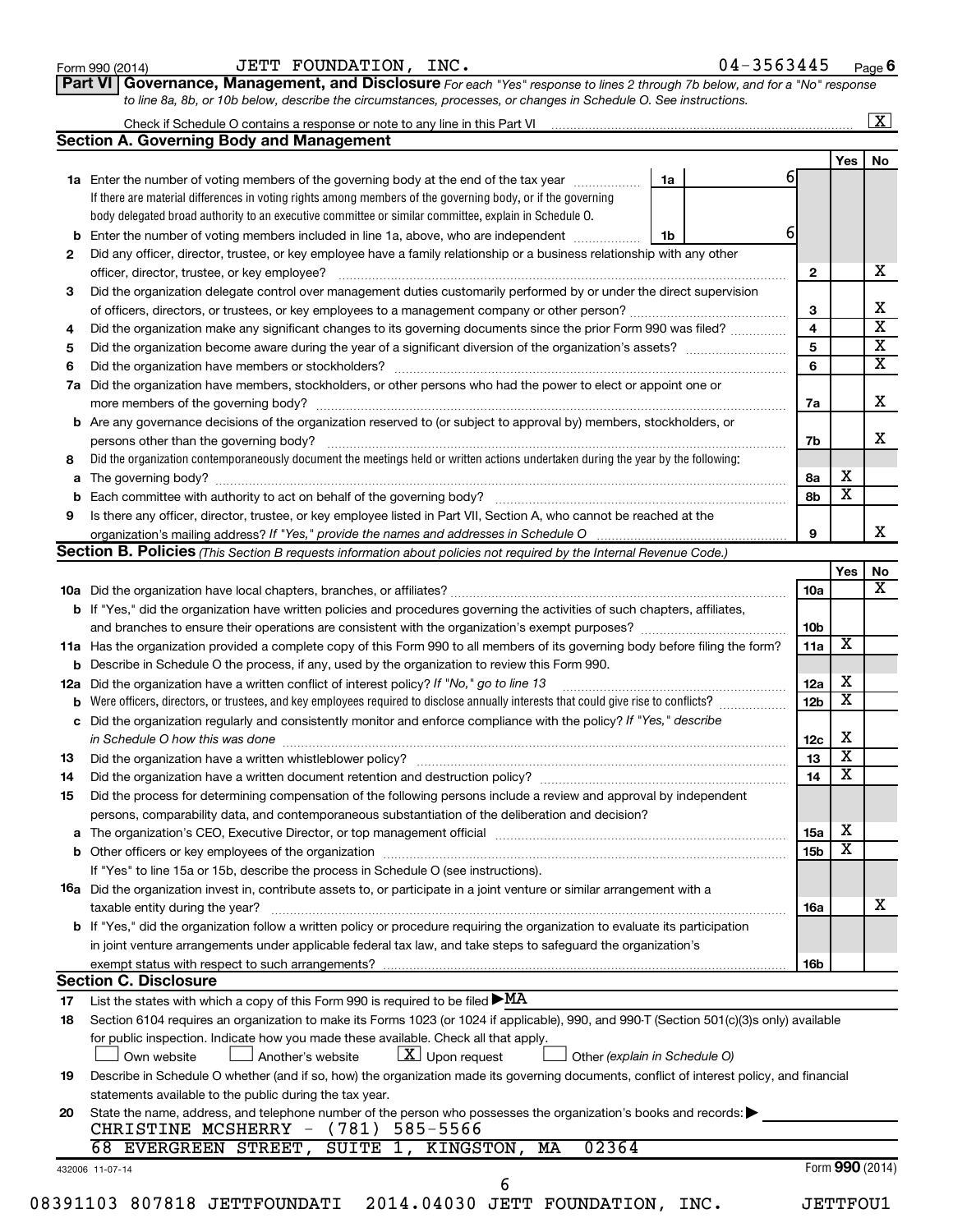$\Box$ 

| Part VII Compensation of Officers, Directors, Trustees, Key Employees, Highest Compensated |  |
|--------------------------------------------------------------------------------------------|--|
| <b>Employees, and Independent Contractors</b>                                              |  |

Check if Schedule O contains a response or note to any line in this Part VII

**Section A. Officers, Directors, Trustees, Key Employees, and Highest Compensated Employees**

**1a**  Complete this table for all persons required to be listed. Report compensation for the calendar year ending with or within the organization's tax year.

**•** List all of the organization's current officers, directors, trustees (whether individuals or organizations), regardless of amount of compensation. Enter -0- in columns  $(D)$ ,  $(E)$ , and  $(F)$  if no compensation was paid.

**•** List all of the organization's **current** key employees, if any. See instructions for definition of "key employee."

**•** List the organization's five current highest compensated employees (other than an officer, director, trustee, or key employee) who received reportable compensation (Box 5 of Form W-2 and/or Box 7 of Form 1099-MISC) of more than \$100,000 from the organization and any related organizations.

**•** List all of the organization's former officers, key employees, and highest compensated employees who received more than \$100,000 of reportable compensation from the organization and any related organizations.

**•** List all of the organization's former directors or trustees that received, in the capacity as a former director or trustee of the organization, more than \$10,000 of reportable compensation from the organization and any related organizations.

List persons in the following order: individual trustees or directors; institutional trustees; officers; key employees; highest compensated employees; and former such persons.

Check this box if neither the organization nor any related organization compensated any current officer, director, or trustee.  $\Box$ 

| (A)                            | (B)                  | (C)                                                                                                         |                       |             |              |                                 |        | (D)                             | (E)             | (F)                      |  |  |
|--------------------------------|----------------------|-------------------------------------------------------------------------------------------------------------|-----------------------|-------------|--------------|---------------------------------|--------|---------------------------------|-----------------|--------------------------|--|--|
| Name and Title                 | Average              | Position<br>(do not check more than one<br>box, unless person is both an<br>officer and a director/trustee) |                       |             |              |                                 |        | Reportable                      | Reportable      | Estimated                |  |  |
|                                | hours per            |                                                                                                             |                       |             |              |                                 |        | compensation                    | compensation    | amount of                |  |  |
|                                | week                 |                                                                                                             |                       |             |              |                                 |        | from                            | from related    | other                    |  |  |
|                                | (list any            |                                                                                                             |                       |             |              |                                 |        | the                             | organizations   | compensation             |  |  |
|                                | hours for<br>related |                                                                                                             |                       |             |              |                                 |        | organization<br>(W-2/1099-MISC) | (W-2/1099-MISC) | from the<br>organization |  |  |
|                                | organizations        |                                                                                                             |                       |             |              |                                 |        |                                 |                 | and related              |  |  |
|                                | below                |                                                                                                             | Institutional trustee |             | Key employee |                                 |        |                                 |                 | organizations            |  |  |
|                                | line)                | Individual trustee or director                                                                              |                       | Officer     |              | Highest compensated<br>employee | Former |                                 |                 |                          |  |  |
| (1) RHONDA KALLMAN             | 1.00                 |                                                                                                             |                       |             |              |                                 |        |                                 |                 |                          |  |  |
| CHAIRMAN OF THE BOARD          |                      | X                                                                                                           |                       | $\mathbf X$ |              |                                 |        | $\mathbf 0$ .                   | 0.              | 0.                       |  |  |
| (2) EVY NELSON                 | 1.00                 |                                                                                                             |                       |             |              |                                 |        |                                 |                 |                          |  |  |
| VICE CHAIR                     |                      | X                                                                                                           |                       | $\mathbf X$ |              |                                 |        | $\mathbf 0$ .                   | $\mathbf 0$ .   | $\mathbf 0$ .            |  |  |
| (3) LEO ROBINSON               | 1.00                 |                                                                                                             |                       |             |              |                                 |        |                                 |                 |                          |  |  |
| <b>TREASURER</b>               |                      | $\mathbf X$                                                                                                 |                       | $\mathbf X$ |              |                                 |        | 0.                              | 0.              | $\mathbf 0$ .            |  |  |
| (4) KRISTEN DALY               | 1.00                 |                                                                                                             |                       |             |              |                                 |        |                                 |                 |                          |  |  |
| <b>DIRECTOR</b>                |                      | $\mathbf X$                                                                                                 |                       |             |              |                                 |        | 0.                              | 0.              | $\mathbf 0$ .            |  |  |
| (5) CAROL MCKEAN               | 1.00                 |                                                                                                             |                       |             |              |                                 |        |                                 |                 |                          |  |  |
| <b>DIRECTOR</b>                |                      | $\mathbf X$                                                                                                 |                       |             |              |                                 |        | 0.                              | $\mathbf 0$ .   | $\mathbf 0$ .            |  |  |
| (6) ROBERT HIGGINS             | 1.00                 |                                                                                                             |                       |             |              |                                 |        |                                 |                 |                          |  |  |
| <b>DIRECTOR</b>                |                      | X                                                                                                           |                       |             |              |                                 |        | $\mathbf 0$ .                   | $\mathbf 0$ .   | $\mathbf 0$ .            |  |  |
| (7) KIM MATHESON               | 1.00                 |                                                                                                             |                       |             |              |                                 |        |                                 |                 |                          |  |  |
| FORMER DIRECTOR                |                      | $\mathbf X$                                                                                                 |                       |             |              |                                 |        | $\mathbf 0$ .                   | 0.              | $\mathbf 0$ .            |  |  |
| (8) CHRISTINE MCSHERRY         | 60.00                |                                                                                                             |                       |             |              |                                 |        |                                 |                 |                          |  |  |
| PRESIDENT & EXECUTIVE DIRECTOR |                      |                                                                                                             |                       | $\rm X$     |              |                                 |        | 87,300.                         | 0.              | 0.                       |  |  |
|                                |                      |                                                                                                             |                       |             |              |                                 |        |                                 |                 |                          |  |  |
|                                |                      |                                                                                                             |                       |             |              |                                 |        |                                 |                 |                          |  |  |
|                                |                      |                                                                                                             |                       |             |              |                                 |        |                                 |                 |                          |  |  |
|                                |                      |                                                                                                             |                       |             |              |                                 |        |                                 |                 |                          |  |  |
|                                |                      |                                                                                                             |                       |             |              |                                 |        |                                 |                 |                          |  |  |
|                                |                      |                                                                                                             |                       |             |              |                                 |        |                                 |                 |                          |  |  |
|                                |                      |                                                                                                             |                       |             |              |                                 |        |                                 |                 |                          |  |  |
|                                |                      |                                                                                                             |                       |             |              |                                 |        |                                 |                 |                          |  |  |
|                                |                      |                                                                                                             |                       |             |              |                                 |        |                                 |                 |                          |  |  |
|                                |                      |                                                                                                             |                       |             |              |                                 |        |                                 |                 |                          |  |  |
|                                |                      |                                                                                                             |                       |             |              |                                 |        |                                 |                 |                          |  |  |
|                                |                      |                                                                                                             |                       |             |              |                                 |        |                                 |                 |                          |  |  |
|                                |                      |                                                                                                             |                       |             |              |                                 |        |                                 |                 |                          |  |  |
|                                |                      |                                                                                                             |                       |             |              |                                 |        |                                 |                 |                          |  |  |
|                                |                      |                                                                                                             |                       |             |              |                                 |        |                                 |                 |                          |  |  |
|                                |                      |                                                                                                             |                       |             |              |                                 |        |                                 |                 |                          |  |  |
|                                |                      |                                                                                                             |                       |             |              |                                 |        |                                 |                 |                          |  |  |
|                                |                      |                                                                                                             |                       |             |              |                                 |        |                                 |                 |                          |  |  |
| 432007 11-07-14                |                      |                                                                                                             |                       |             |              |                                 |        |                                 |                 | Form 990 (2014)          |  |  |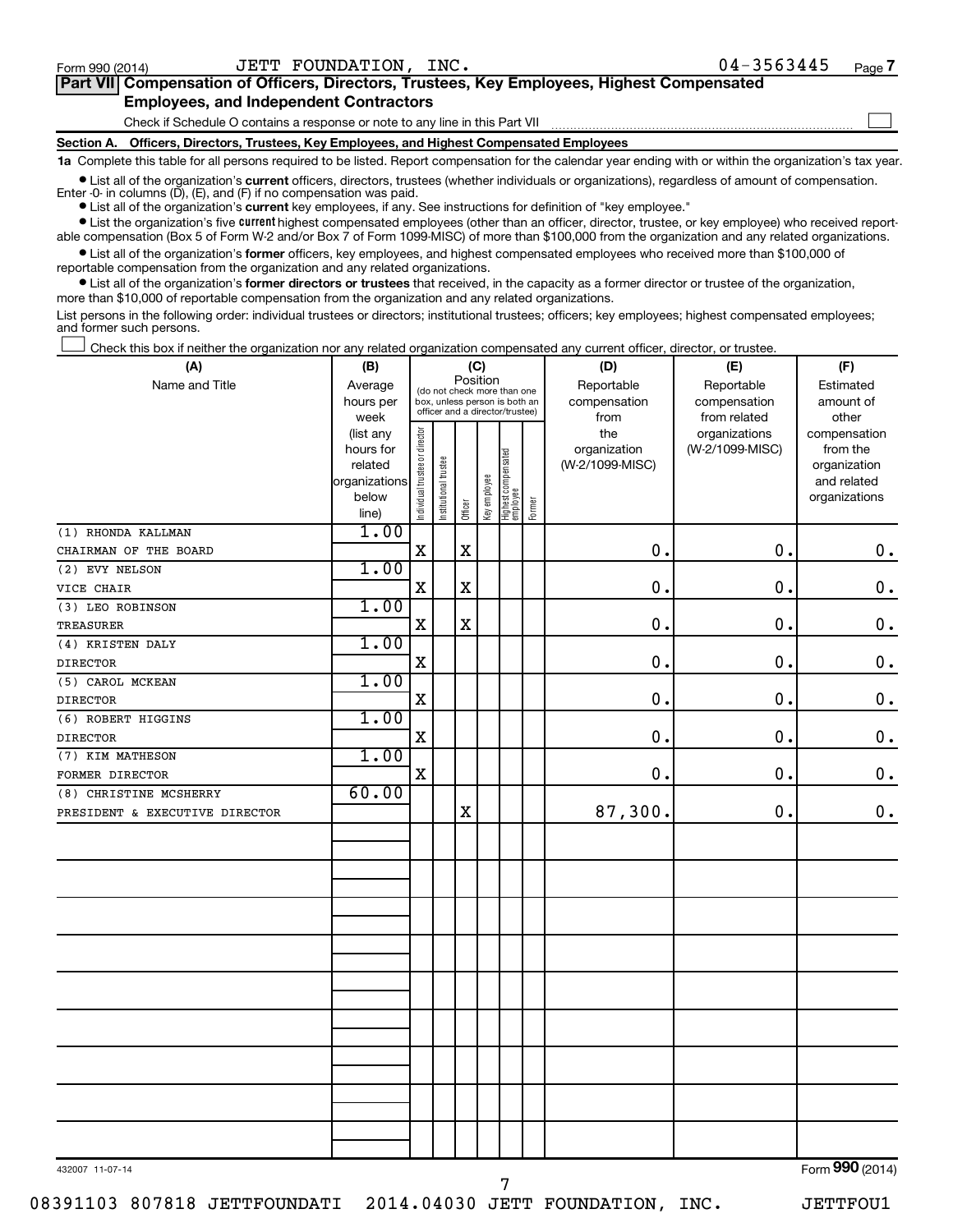| Form 990 (2014) | JETT FOUNDATION, INC.                                                                                                                                                                                                                                  |                                                                      |                                                                                                                    |                       |         |              |                                   |        |                                           | $04 - 3563445$                                    |          |                                        | Page 8                                                                   |                                      |
|-----------------|--------------------------------------------------------------------------------------------------------------------------------------------------------------------------------------------------------------------------------------------------------|----------------------------------------------------------------------|--------------------------------------------------------------------------------------------------------------------|-----------------------|---------|--------------|-----------------------------------|--------|-------------------------------------------|---------------------------------------------------|----------|----------------------------------------|--------------------------------------------------------------------------|--------------------------------------|
| <b>Part VII</b> | Section A. Officers, Directors, Trustees, Key Employees, and Highest Compensated Employees (continued)                                                                                                                                                 |                                                                      |                                                                                                                    |                       |         |              |                                   |        |                                           |                                                   |          |                                        |                                                                          |                                      |
|                 | (A)<br>Name and title                                                                                                                                                                                                                                  | (B)<br>Average<br>hours per<br>week                                  | (C)<br>Position<br>(do not check more than one<br>box, unless person is both an<br>officer and a director/trustee) |                       |         |              |                                   |        | (D)<br>Reportable<br>compensation<br>from | (E)<br>Reportable<br>compensation<br>from related |          | (F)<br>Estimated<br>amount of<br>other |                                                                          |                                      |
|                 |                                                                                                                                                                                                                                                        | (list any<br>hours for<br>related<br>organizations<br>below<br>line) | Individual trustee or director                                                                                     | Institutional trustee | Officer | Key employee | Highest compensated<br>  employee | Former | the<br>organization<br>(W-2/1099-MISC)    | organizations<br>(W-2/1099-MISC)                  |          |                                        | compensation<br>from the<br>organization<br>and related<br>organizations |                                      |
|                 |                                                                                                                                                                                                                                                        |                                                                      |                                                                                                                    |                       |         |              |                                   |        |                                           |                                                   |          |                                        |                                                                          |                                      |
|                 |                                                                                                                                                                                                                                                        |                                                                      |                                                                                                                    |                       |         |              |                                   |        |                                           |                                                   |          |                                        |                                                                          |                                      |
|                 |                                                                                                                                                                                                                                                        |                                                                      |                                                                                                                    |                       |         |              |                                   |        |                                           |                                                   |          |                                        |                                                                          |                                      |
|                 |                                                                                                                                                                                                                                                        |                                                                      |                                                                                                                    |                       |         |              |                                   |        |                                           |                                                   |          |                                        |                                                                          |                                      |
|                 |                                                                                                                                                                                                                                                        |                                                                      |                                                                                                                    |                       |         |              |                                   |        |                                           |                                                   |          |                                        |                                                                          |                                      |
|                 |                                                                                                                                                                                                                                                        |                                                                      |                                                                                                                    |                       |         |              |                                   |        |                                           |                                                   |          |                                        |                                                                          |                                      |
|                 | 1b Sub-total                                                                                                                                                                                                                                           |                                                                      |                                                                                                                    |                       |         |              |                                   |        | 87,300.<br>$\overline{0}$ .               |                                                   | 0.<br>σ. |                                        |                                                                          | $\overline{0}$ .<br>$\overline{0}$ . |
|                 | c Total from continuation sheets to Part VII, Section A manufactured by                                                                                                                                                                                |                                                                      |                                                                                                                    |                       |         |              |                                   |        | 87,300.                                   |                                                   | о.       |                                        |                                                                          | $\overline{0}$ .                     |
| 2               | Total number of individuals (including but not limited to those listed above) who received more than \$100,000 of reportable<br>compensation from the organization $\blacktriangleright$                                                               |                                                                      |                                                                                                                    |                       |         |              |                                   |        |                                           |                                                   |          |                                        |                                                                          | 0                                    |
| 3               | Did the organization list any former officer, director, or trustee, key employee, or highest compensated employee on<br>line 1a? If "Yes," complete Schedule J for such individual manufactured content to the set of the set of the s                 |                                                                      |                                                                                                                    |                       |         |              |                                   |        |                                           |                                                   |          | 3                                      | Yes                                                                      | No<br>х                              |
|                 | For any individual listed on line 1a, is the sum of reportable compensation and other compensation from the organization<br>and related organizations greater than \$150,000? If "Yes," complete Schedule J for such individual                        |                                                                      |                                                                                                                    |                       |         |              |                                   |        |                                           |                                                   |          | 4                                      |                                                                          | х                                    |
| 5               | Did any person listed on line 1a receive or accrue compensation from any unrelated organization or individual for services<br><b>Section B. Independent Contractors</b>                                                                                |                                                                      |                                                                                                                    |                       |         |              |                                   |        |                                           |                                                   |          | 5                                      |                                                                          | х                                    |
| 1.              | Complete this table for your five highest compensated independent contractors that received more than \$100,000 of compensation from<br>the organization. Report compensation for the calendar year ending with or within the organization's tax year. |                                                                      |                                                                                                                    |                       |         |              |                                   |        |                                           |                                                   |          |                                        |                                                                          |                                      |
|                 | (A)<br>Name and business address                                                                                                                                                                                                                       |                                                                      |                                                                                                                    | <b>NONE</b>           |         |              |                                   |        | (B)<br>Description of services            |                                                   |          | (C)<br>Compensation                    |                                                                          |                                      |
|                 |                                                                                                                                                                                                                                                        |                                                                      |                                                                                                                    |                       |         |              |                                   |        |                                           |                                                   |          |                                        |                                                                          |                                      |
|                 |                                                                                                                                                                                                                                                        |                                                                      |                                                                                                                    |                       |         |              |                                   |        |                                           |                                                   |          |                                        |                                                                          |                                      |
|                 |                                                                                                                                                                                                                                                        |                                                                      |                                                                                                                    |                       |         |              |                                   |        |                                           |                                                   |          |                                        |                                                                          |                                      |
| 2               | Total number of independent contractors (including but not limited to those listed above) who received more than<br>\$100,000 of compensation from the organization                                                                                    |                                                                      |                                                                                                                    |                       |         |              | 0                                 |        |                                           |                                                   |          |                                        |                                                                          |                                      |
| 432008          |                                                                                                                                                                                                                                                        |                                                                      |                                                                                                                    |                       |         |              |                                   |        |                                           |                                                   |          |                                        | Form 990 (2014)                                                          |                                      |

| 432008   |  |
|----------|--|
| 11-07-14 |  |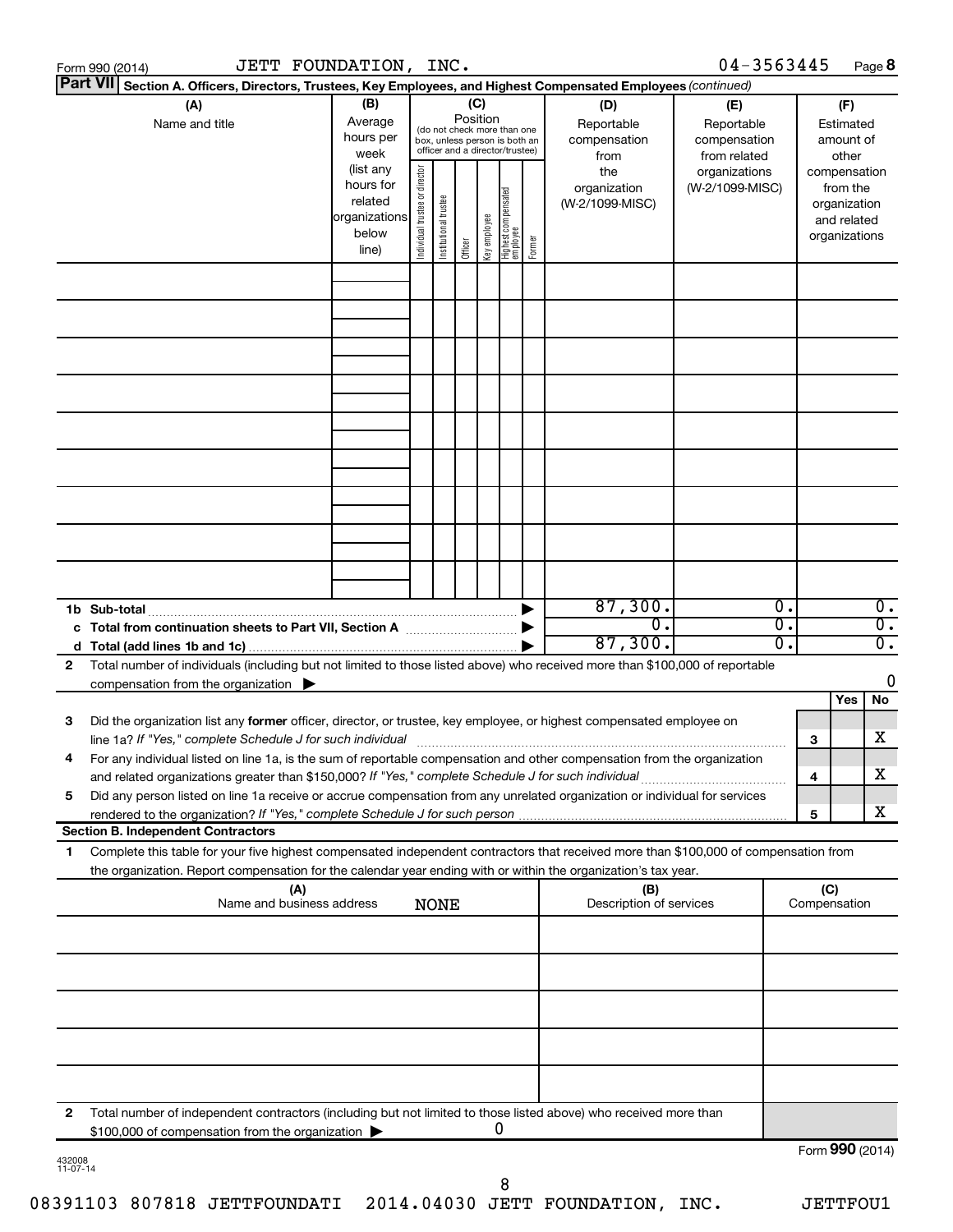|                                                           | <b>Part VIII</b> | <b>Statement of Revenue</b>                                                                                                                                                                    |                                                                |                       |                      |                                                 |                                         |                                                                    |
|-----------------------------------------------------------|------------------|------------------------------------------------------------------------------------------------------------------------------------------------------------------------------------------------|----------------------------------------------------------------|-----------------------|----------------------|-------------------------------------------------|-----------------------------------------|--------------------------------------------------------------------|
|                                                           |                  |                                                                                                                                                                                                |                                                                |                       | (A)<br>Total revenue | (B)<br>Related or<br>exempt function<br>revenue | (C)<br>Unrelated<br>business<br>revenue | (D)<br>Revenue excluded<br>from tax under<br>sections<br>512 - 514 |
| Contributions, Gifts, Grants<br>and Other Similar Amounts |                  | 1 a Federated campaigns<br><b>b</b> Membership dues<br>c Fundraising events<br>d Related organizations<br>e Government grants (contributions)<br>f All other contributions, gifts, grants, and | 1a<br>1 <sub>b</sub><br>1 <sub>c</sub><br>1 <sub>d</sub><br>1e | 140,292.              |                      |                                                 |                                         |                                                                    |
|                                                           |                  | similar amounts not included above<br>g Noncash contributions included in lines 1a-1f: \$                                                                                                      | 1f                                                             | 693,137.              |                      |                                                 |                                         |                                                                    |
|                                                           |                  |                                                                                                                                                                                                |                                                                | $\blacktriangleright$ | 833,429.             |                                                 |                                         |                                                                    |
| Program Service<br>Revenue                                | 2a<br>b<br>c     | the contract of the contract of the contract of the contract of<br>the contract of the contract of the contract of the contract of the<br><u> 1989 - Johann Barbara, martxa alemaniar arg</u>  |                                                                | <b>Business Code</b>  |                      |                                                 |                                         |                                                                    |
|                                                           | d<br>е           | the control of the control of the control of the control of the control of                                                                                                                     |                                                                |                       |                      |                                                 |                                         |                                                                    |
|                                                           |                  |                                                                                                                                                                                                |                                                                | ▶                     |                      |                                                 |                                         |                                                                    |
|                                                           | 3<br>4<br>5      | Investment income (including dividends, interest, and<br>Income from investment of tax-exempt bond proceeds                                                                                    |                                                                | ▶                     |                      |                                                 |                                         |                                                                    |
|                                                           |                  |                                                                                                                                                                                                | (i) Real                                                       | (ii) Personal         |                      |                                                 |                                         |                                                                    |
|                                                           |                  | 6 a Gross rents                                                                                                                                                                                |                                                                |                       |                      |                                                 |                                         |                                                                    |
|                                                           |                  | <b>b</b> Less: rental expenses  [                                                                                                                                                              |                                                                |                       |                      |                                                 |                                         |                                                                    |
|                                                           |                  | c Rental income or (loss)                                                                                                                                                                      |                                                                |                       |                      |                                                 |                                         |                                                                    |
|                                                           |                  |                                                                                                                                                                                                |                                                                | ▶                     |                      |                                                 |                                         |                                                                    |
|                                                           |                  | <b>7 a</b> Gross amount from sales of<br>assets other than inventory                                                                                                                           | (i) Securities                                                 | (ii) Other            |                      |                                                 |                                         |                                                                    |
|                                                           |                  | <b>b</b> Less: cost or other basis<br>and sales expenses  [                                                                                                                                    |                                                                |                       |                      |                                                 |                                         |                                                                    |
|                                                           |                  |                                                                                                                                                                                                |                                                                |                       |                      |                                                 |                                         |                                                                    |
|                                                           |                  |                                                                                                                                                                                                |                                                                |                       |                      |                                                 |                                         |                                                                    |
| <b>Other Revenue</b>                                      |                  | 8 a Gross income from fundraising events (not<br>$140$ , $292\centerdot$ of<br>including \$<br>contributions reported on line 1c). See                                                         |                                                                |                       |                      |                                                 |                                         |                                                                    |
|                                                           |                  |                                                                                                                                                                                                | b                                                              | 68,972.               |                      |                                                 |                                         |                                                                    |
|                                                           |                  | c Net income or (loss) from fundraising events                                                                                                                                                 |                                                                | ▶<br>.                | 20,029.              |                                                 |                                         | 20,029.                                                            |
|                                                           |                  | 9 a Gross income from gaming activities. See                                                                                                                                                   |                                                                |                       |                      |                                                 |                                         |                                                                    |
|                                                           |                  |                                                                                                                                                                                                | b                                                              |                       |                      |                                                 |                                         |                                                                    |
|                                                           |                  | c Net income or (loss) from gaming activities<br>10 a Gross sales of inventory, less returns                                                                                                   |                                                                | ▶                     |                      |                                                 |                                         |                                                                    |
|                                                           |                  |                                                                                                                                                                                                | $\mathbf b$                                                    |                       |                      |                                                 |                                         |                                                                    |
|                                                           |                  | c Net income or (loss) from sales of inventory                                                                                                                                                 |                                                                |                       |                      |                                                 |                                         |                                                                    |
|                                                           |                  | Miscellaneous Revenue                                                                                                                                                                          |                                                                | <b>Business Code</b>  |                      |                                                 |                                         |                                                                    |
|                                                           | 11a              |                                                                                                                                                                                                |                                                                |                       |                      |                                                 |                                         |                                                                    |
|                                                           | b                | <u> 1989 - Johann Stein, mars an deus an deus Amerikaansk kommunister (</u>                                                                                                                    |                                                                |                       |                      |                                                 |                                         |                                                                    |
|                                                           | с                | the control of the control of the control of the control of                                                                                                                                    |                                                                |                       |                      |                                                 |                                         |                                                                    |
|                                                           | d                |                                                                                                                                                                                                |                                                                |                       |                      |                                                 |                                         |                                                                    |
|                                                           |                  |                                                                                                                                                                                                |                                                                |                       |                      |                                                 |                                         |                                                                    |
|                                                           | 12               |                                                                                                                                                                                                |                                                                |                       | 853,458.             | $\overline{0}$ .                                | $\overline{0}$ .                        | 20,029.                                                            |
| 432009<br>11-07-14                                        |                  |                                                                                                                                                                                                |                                                                |                       | 9                    |                                                 |                                         | Form 990 (2014)                                                    |

Form 990 (2014)  $JETT$   $FOUNDATION$ ,  $INC.$   $04-3563445$   $Page$ 

08391103 807818 JETTFOUNDATI 2014.04030 JETT FOUNDATION, INC. JETTFOU1

04-3563445 Page 9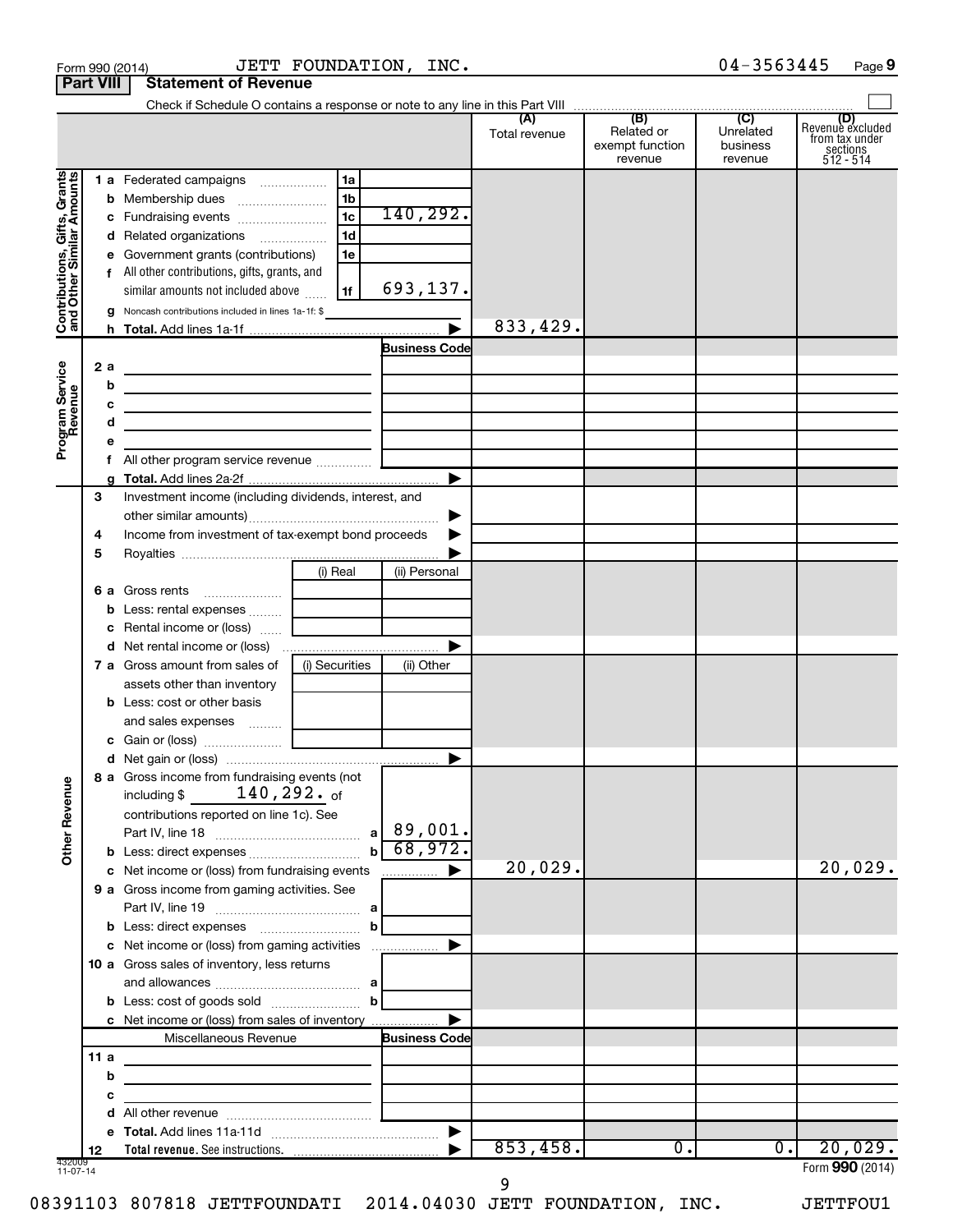Form 990 (2014) Page JETT FOUNDATION, INC. 04-3563445 **Part IX | Statement of Functional Expenses** 

|              | Section 501(c)(3) and 501(c)(4) organizations must complete all columns. All other organizations must complete column (A).                                                                                  |                       |                                    |                                           |                                |
|--------------|-------------------------------------------------------------------------------------------------------------------------------------------------------------------------------------------------------------|-----------------------|------------------------------------|-------------------------------------------|--------------------------------|
|              | Check if Schedule O contains a response or note to any line in this Part IX                                                                                                                                 |                       |                                    |                                           |                                |
|              | Do not include amounts reported on lines 6b,<br>7b, 8b, 9b, and 10b of Part VIII.                                                                                                                           | (A)<br>Total expenses | (B)<br>Program service<br>expenses | (C)<br>Management and<br>general expenses | (D)<br>Fundraising<br>expenses |
| 1.           | Grants and other assistance to domestic organizations                                                                                                                                                       |                       |                                    |                                           |                                |
|              | and domestic governments. See Part IV, line 21                                                                                                                                                              | 91,800.               | 91,800.                            |                                           |                                |
| $\mathbf{2}$ | Grants and other assistance to domestic                                                                                                                                                                     |                       |                                    |                                           |                                |
|              | individuals. See Part IV, line 22                                                                                                                                                                           | 15,086.               | 15,086.                            |                                           |                                |
| 3            | Grants and other assistance to foreign                                                                                                                                                                      |                       |                                    |                                           |                                |
|              | organizations, foreign governments, and foreign                                                                                                                                                             |                       |                                    |                                           |                                |
|              | individuals. See Part IV, lines 15 and 16                                                                                                                                                                   |                       |                                    |                                           |                                |
| 4            | Benefits paid to or for members                                                                                                                                                                             |                       |                                    |                                           |                                |
| 5            | Compensation of current officers, directors,                                                                                                                                                                |                       |                                    |                                           |                                |
|              | trustees, and key employees                                                                                                                                                                                 | 87,300.               | 78,570.                            | 4,365.                                    | 4,365.                         |
| 6            | Compensation not included above, to disqualified                                                                                                                                                            |                       |                                    |                                           |                                |
|              | persons (as defined under section 4958(f)(1)) and                                                                                                                                                           |                       |                                    |                                           |                                |
|              | persons described in section 4958(c)(3)(B)                                                                                                                                                                  |                       |                                    |                                           |                                |
| 7            |                                                                                                                                                                                                             | 210, 449.             | 170,819.                           | 21,991.                                   | 17,639.                        |
| 8            | Pension plan accruals and contributions (include                                                                                                                                                            |                       |                                    |                                           |                                |
|              | section 401(k) and 403(b) employer contributions)                                                                                                                                                           |                       |                                    |                                           |                                |
| 9            | Other employee benefits                                                                                                                                                                                     |                       |                                    |                                           |                                |
| 10           |                                                                                                                                                                                                             | 26,573.               | 22, 257.                           | 2,352.                                    | 1,964.                         |
| 11           | Fees for services (non-employees):                                                                                                                                                                          |                       |                                    |                                           |                                |
| a            |                                                                                                                                                                                                             |                       |                                    |                                           |                                |
| b            |                                                                                                                                                                                                             | 5,463.<br>8,975.      |                                    | 5,463.<br>8,975.                          |                                |
|              |                                                                                                                                                                                                             |                       |                                    |                                           |                                |
| d            |                                                                                                                                                                                                             | 9,000.                |                                    |                                           | 9,000.                         |
|              | Professional fundraising services. See Part IV, line 17                                                                                                                                                     |                       |                                    |                                           |                                |
| f            | Investment management fees<br>Other. (If line 11g amount exceeds 10% of line 25,                                                                                                                            |                       |                                    |                                           |                                |
| $\mathbf{q}$ | column (A) amount, list line 11g expenses on Sch O.)                                                                                                                                                        | 80,199.               |                                    |                                           |                                |
| 12           |                                                                                                                                                                                                             | 18, 115.              | $\frac{77,025}{15,217}$            | $\frac{3,174}{1,630}$ .                   | 1,268.                         |
| 13           |                                                                                                                                                                                                             | 31,685.               | 20,615.                            | 9,176.                                    | 1,894.                         |
| 14           |                                                                                                                                                                                                             |                       |                                    |                                           |                                |
| 15           |                                                                                                                                                                                                             |                       |                                    |                                           |                                |
| 16           |                                                                                                                                                                                                             | 27,902.               | 18,603.                            | 3,098.                                    | 6,201.                         |
| 17           |                                                                                                                                                                                                             | 9,071.                | 7,597.                             | 804.                                      | 670.                           |
| 18           | Payments of travel or entertainment expenses                                                                                                                                                                |                       |                                    |                                           |                                |
|              | for any federal, state, or local public officials                                                                                                                                                           |                       |                                    |                                           |                                |
| 19           | Conferences, conventions, and meetings                                                                                                                                                                      | 30, 265.              | 30, 265.                           |                                           |                                |
| 20           | Interest                                                                                                                                                                                                    |                       |                                    |                                           |                                |
| 21           |                                                                                                                                                                                                             |                       |                                    |                                           |                                |
| 22           | Depreciation, depletion, and amortization                                                                                                                                                                   | 6, 269.               | 5,251.                             | 555.                                      | 463.                           |
| 23           | Insurance                                                                                                                                                                                                   | 3,760.                | 3,150.                             | 332.                                      | 278.                           |
| 24           | Other expenses. Itemize expenses not covered<br>above. (List miscellaneous expenses in line 24e. If line<br>24e amount exceeds 10% of line 25, column (A)<br>amount, list line 24e expenses on Schedule O.) |                       |                                    |                                           |                                |
| a            | <b>DUCHENNE DASHBOARD</b>                                                                                                                                                                                   | 76,594.               | 76,594.                            |                                           |                                |
| b            | <b>CAMP PROMISE</b>                                                                                                                                                                                         | 73,967.               | 73,967.                            |                                           |                                |
| C            | RESEARCH EXPENSES                                                                                                                                                                                           | 65, 144.              | 65, 144.                           |                                           |                                |
| d            | JETT RIDE MEALS, TRAVEL                                                                                                                                                                                     | 38,961.               | 38,961.                            |                                           |                                |
|              | e All other expenses                                                                                                                                                                                        | 16,329.               | 6,329.                             | 10,000.                                   |                                |
| 25           | Total functional expenses. Add lines 1 through 24e                                                                                                                                                          | 932,907.              | 817,250.                           | 71,915.                                   | 43,742.                        |
| 26           | Joint costs. Complete this line only if the organization                                                                                                                                                    |                       |                                    |                                           |                                |
|              | reported in column (B) joint costs from a combined                                                                                                                                                          |                       |                                    |                                           |                                |
|              | educational campaign and fundraising solicitation.                                                                                                                                                          |                       |                                    |                                           |                                |
|              | Check here $\blacktriangleright$<br>if following SOP 98-2 (ASC 958-720)                                                                                                                                     |                       |                                    |                                           |                                |

432010 11-07-14

Form (2014) **990**

08391103 807818 JETTFOUNDATI 2014.04030 JETT FOUNDATION, INC. JETTFOU1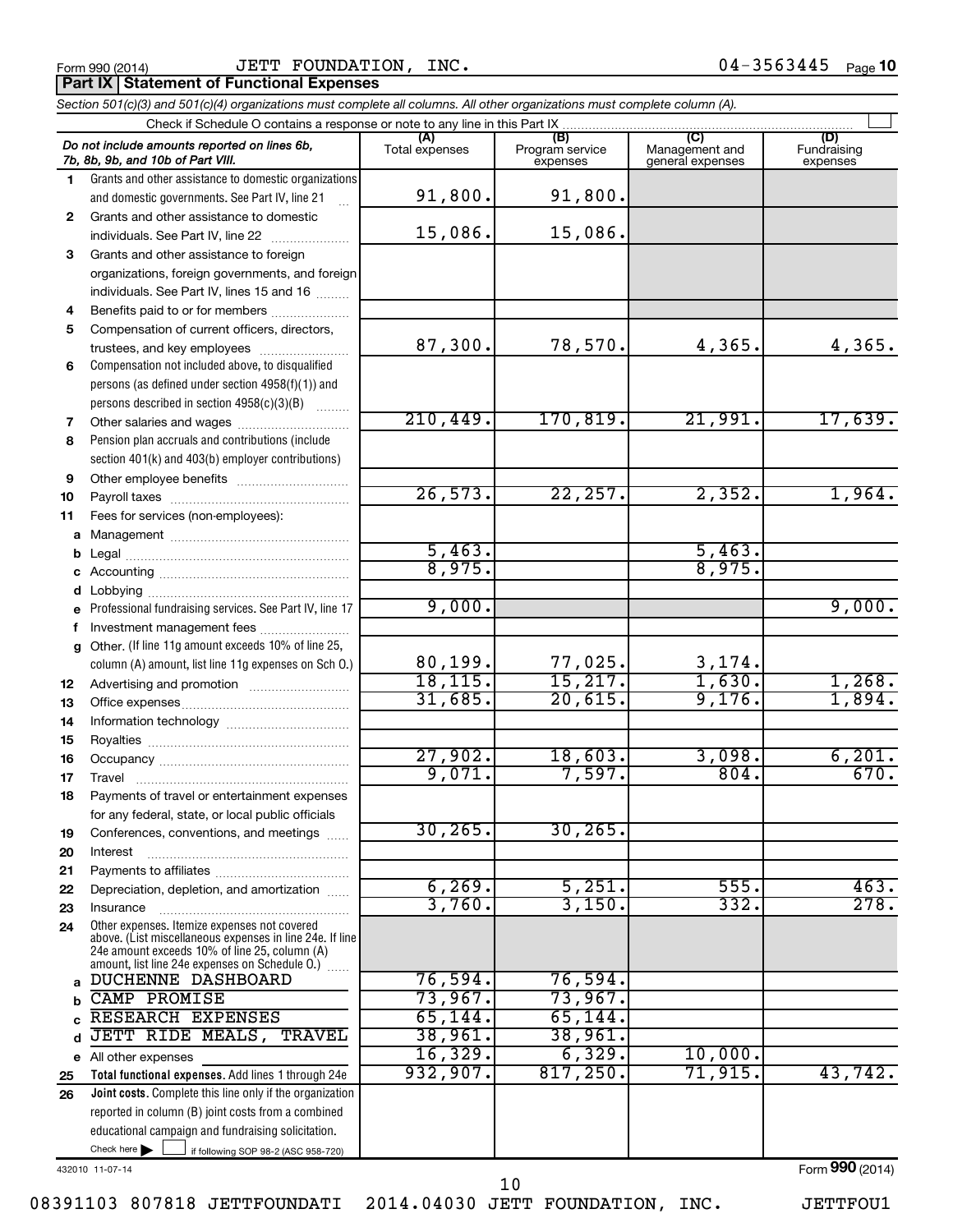08391103 807818 JETTFOUNDATI 2014.04030 JETT FOUNDATION, INC. JETTFOU1 11

#### $_{\rm Form}$   $_{990}$  (2014)  $_{\rm H}$   $_{\rm JETT}$   $_{\rm F}$   $_{\rm CO}$   $_{\rm F}$   $_{\rm H}$   $_{\rm H}$   $_{\rm H}$   $_{\rm H}$   $_{\rm H}$   $_{\rm H}$   $_{\rm H}$   $_{\rm H}$   $_{\rm H}$   $_{\rm H}$   $_{\rm H}$   $_{\rm H}$   $_{\rm H}$   $_{\rm H}$   $_{\rm H}$   $_{\rm H}$   $_{\rm H}$   $_{\rm H}$   $_{\rm H}$   $_{\rm$ JETT FOUNDATION, INC.

|                             |    |                                                                                                                         |  |                | (A)<br>Beginning of year |                         | (B)<br>End of year |
|-----------------------------|----|-------------------------------------------------------------------------------------------------------------------------|--|----------------|--------------------------|-------------------------|--------------------|
|                             | 1  |                                                                                                                         |  |                | 320, 483.                | $\mathbf{1}$            | 164,947.           |
|                             | 2  |                                                                                                                         |  | $\overline{2}$ |                          |                         |                    |
|                             | З  |                                                                                                                         |  |                | 10,000.                  | $\overline{\mathbf{3}}$ | 31,720.            |
|                             | 4  |                                                                                                                         |  |                | 65, 144.                 | 4                       | 0.                 |
|                             | 5  | Loans and other receivables from current and former officers, directors,                                                |  |                |                          |                         |                    |
|                             |    | trustees, key employees, and highest compensated employees. Complete                                                    |  |                |                          |                         |                    |
|                             |    | Part II of Schedule L                                                                                                   |  |                |                          | 5                       |                    |
|                             | 6  | Loans and other receivables from other disqualified persons (as defined under                                           |  |                |                          |                         |                    |
|                             |    | section 4958(f)(1)), persons described in section 4958(c)(3)(B), and contributing                                       |  |                |                          |                         |                    |
|                             |    | employers and sponsoring organizations of section 501(c)(9) voluntary                                                   |  |                |                          |                         |                    |
|                             |    | employees' beneficiary organizations (see instr). Complete Part II of Sch L                                             |  |                |                          | 6                       |                    |
|                             | 7  |                                                                                                                         |  |                |                          | $\overline{7}$          |                    |
|                             | 8  |                                                                                                                         |  |                |                          | 8                       |                    |
|                             | 9  |                                                                                                                         |  |                | 3,334.                   | $\boldsymbol{9}$        | 5,122.             |
|                             |    | 10a Land, buildings, and equipment: cost or other                                                                       |  |                |                          |                         |                    |
|                             |    | basis. Complete Part VI of Schedule D  10a                                                                              |  | 27,382.        |                          |                         |                    |
|                             |    |                                                                                                                         |  | 21,032.        | 15,233.                  | 10 <sub>c</sub>         | 6,350.             |
|                             | 11 |                                                                                                                         |  | 11             |                          |                         |                    |
|                             | 12 |                                                                                                                         |  |                |                          | 12                      |                    |
|                             | 13 |                                                                                                                         |  |                |                          | 13                      |                    |
|                             | 14 |                                                                                                                         |  | 14             |                          |                         |                    |
|                             | 15 |                                                                                                                         |  |                | 4,000.                   | 15                      | 129,000.           |
|                             | 16 |                                                                                                                         |  |                | 418, 194.                | 16                      | 337,139.           |
|                             | 17 |                                                                                                                         |  | 14,317.        | 17                       | 12,711.                 |                    |
|                             | 18 |                                                                                                                         |  |                |                          | 18                      |                    |
|                             | 19 |                                                                                                                         |  |                |                          | 19                      |                    |
|                             | 20 |                                                                                                                         |  |                |                          | 20                      |                    |
|                             | 21 | Escrow or custodial account liability. Complete Part IV of Schedule D                                                   |  |                |                          | 21                      |                    |
|                             | 22 | Loans and other payables to current and former officers, directors, trustees,                                           |  |                |                          |                         |                    |
| iabilities                  |    | key employees, highest compensated employees, and disqualified persons.                                                 |  |                |                          |                         |                    |
|                             |    |                                                                                                                         |  |                |                          | 22                      |                    |
|                             | 23 | Secured mortgages and notes payable to unrelated third parties                                                          |  |                |                          | 23                      |                    |
|                             | 24 |                                                                                                                         |  |                |                          | 24                      |                    |
|                             | 25 | Other liabilities (including federal income tax, payables to related third                                              |  |                |                          |                         |                    |
|                             |    | parties, and other liabilities not included on lines 17-24). Complete Part X of                                         |  |                |                          |                         |                    |
|                             |    | Schedule D                                                                                                              |  |                |                          | 25                      |                    |
|                             | 26 |                                                                                                                         |  |                | 14,317.                  | 26                      | 12,711.            |
|                             |    | Organizations that follow SFAS 117 (ASC 958), check here $\blacktriangleright \begin{array}{c} \perp X \end{array}$ and |  |                |                          |                         |                    |
|                             |    | complete lines 27 through 29, and lines 33 and 34.                                                                      |  |                |                          |                         |                    |
|                             | 27 |                                                                                                                         |  |                | 320,840.                 | 27                      | 278,312.           |
|                             | 28 |                                                                                                                         |  |                | 83,037.                  | 28                      | 46, 116.           |
|                             | 29 | Permanently restricted net assets                                                                                       |  |                |                          | 29                      |                    |
|                             |    | Organizations that do not follow SFAS 117 (ASC 958), check here ▶ □                                                     |  |                |                          |                         |                    |
| Net Assets or Fund Balances |    | and complete lines 30 through 34.                                                                                       |  |                |                          |                         |                    |
|                             | 30 |                                                                                                                         |  |                | 30                       |                         |                    |
|                             | 31 | Paid-in or capital surplus, or land, building, or equipment fund                                                        |  |                |                          | 31                      |                    |
|                             | 32 | Retained earnings, endowment, accumulated income, or other funds                                                        |  |                |                          | 32                      |                    |
|                             | 33 |                                                                                                                         |  |                | 403,877.                 | 33                      | 324, 428.          |
|                             | 34 |                                                                                                                         |  | 418,194.       | 34                       | 337,139.                |                    |

Form (2014) **990**

**Part X** | Balance Sheet

**Assets**

**Liabilities**

Net Assets or Fund Balances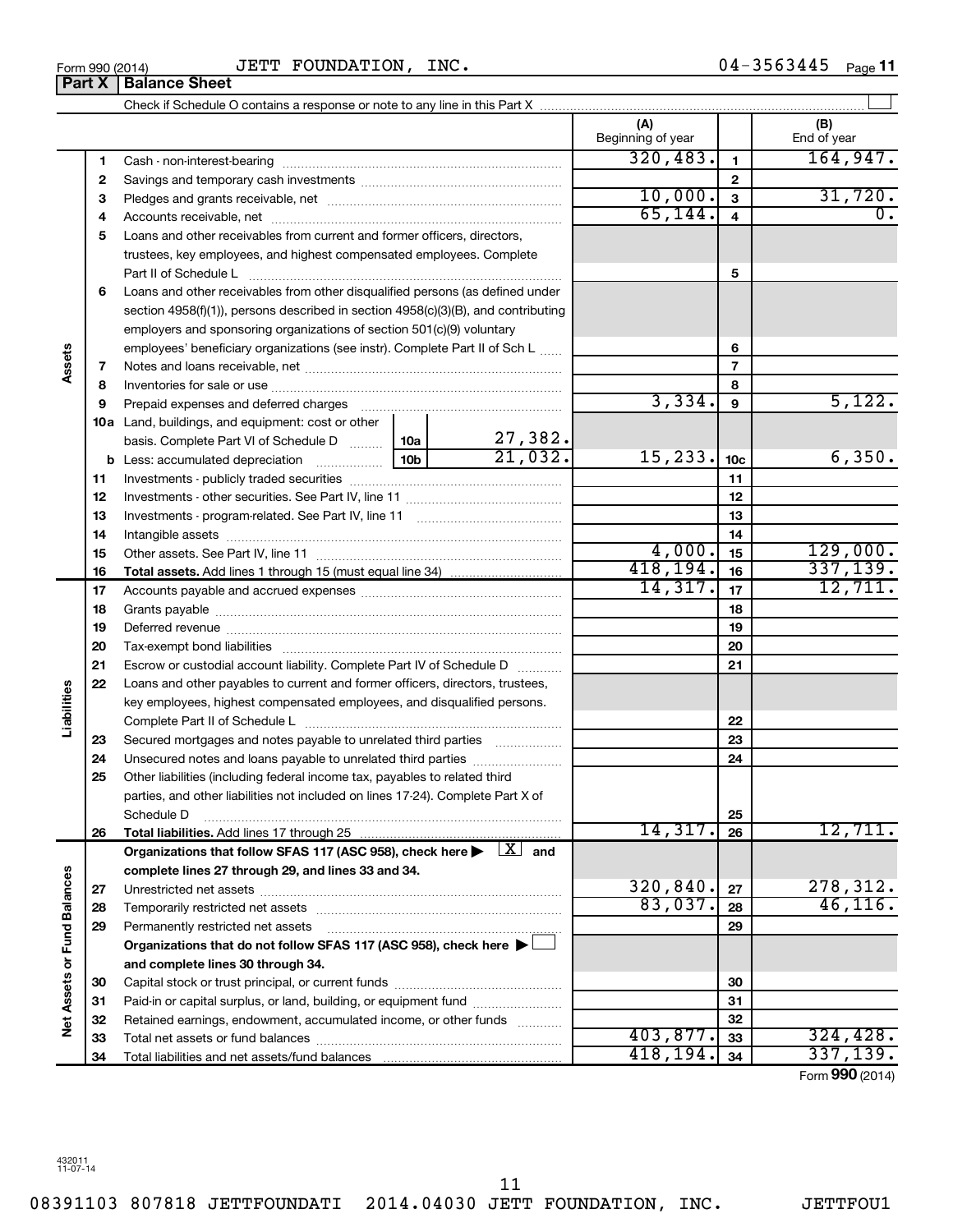|    | JETT FOUNDATION, INC.<br>Form 990 (2014)                                                                                             |                | 04-3563445     |                     | Page 12          |
|----|--------------------------------------------------------------------------------------------------------------------------------------|----------------|----------------|---------------------|------------------|
|    | Part XI Reconciliation of Net Assets                                                                                                 |                |                |                     |                  |
|    |                                                                                                                                      |                |                |                     |                  |
|    |                                                                                                                                      |                |                |                     |                  |
| 1  |                                                                                                                                      | 1              |                |                     | 853,458.         |
| 2  |                                                                                                                                      | $\mathbf{2}$   |                |                     | 932,907.         |
| З  |                                                                                                                                      | 3              |                |                     | $-79,449.$       |
| 4  |                                                                                                                                      | $\overline{4}$ |                |                     | 403,877.         |
| 5  |                                                                                                                                      | 5              |                |                     |                  |
| 6  | Donated services and use of facilities                                                                                               | 6              |                |                     |                  |
| 7  | Investment expenses                                                                                                                  | $\overline{7}$ |                |                     |                  |
| 8  | Prior period adjustments                                                                                                             | 8              |                |                     |                  |
| 9  |                                                                                                                                      | 9              |                |                     | $\overline{0}$ . |
| 10 | Net assets or fund balances at end of year. Combine lines 3 through 9 (must equal Part X, line 33,                                   |                |                |                     |                  |
|    | column (B))                                                                                                                          | 10             |                |                     | 324,428.         |
|    | Part XII Financial Statements and Reporting                                                                                          |                |                |                     |                  |
|    |                                                                                                                                      |                |                |                     |                  |
|    |                                                                                                                                      |                |                | Yes                 | No               |
| 1  | $\lfloor \mathbf{X} \rfloor$ Accrual<br>Accounting method used to prepare the Form 990: $\Box$ Cash<br>Other                         |                |                |                     |                  |
|    | If the organization changed its method of accounting from a prior year or checked "Other," explain in Schedule O.                    |                |                |                     |                  |
|    |                                                                                                                                      |                | 2a             |                     | x                |
|    | If "Yes," check a box below to indicate whether the financial statements for the year were compiled or reviewed on a                 |                |                |                     |                  |
|    | separate basis, consolidated basis, or both:                                                                                         |                |                |                     |                  |
|    | Both consolidated and separate basis<br>Separate basis<br><b>Consolidated basis</b>                                                  |                |                |                     |                  |
|    |                                                                                                                                      |                | 2 <sub>b</sub> | x                   |                  |
|    | If "Yes," check a box below to indicate whether the financial statements for the year were audited on a separate basis,              |                |                |                     |                  |
|    | consolidated basis, or both:                                                                                                         |                |                |                     |                  |
|    | $ \mathbf{X} $ Separate basis<br><b>Consolidated basis</b><br>Both consolidated and separate basis                                   |                |                |                     |                  |
|    | c If "Yes" to line 2a or 2b, does the organization have a committee that assumes responsibility for oversight of the audit,          |                |                |                     |                  |
|    |                                                                                                                                      |                | 2 <sub>c</sub> | х                   |                  |
|    | If the organization changed either its oversight process or selection process during the tax year, explain in Schedule O.            |                |                |                     |                  |
|    | 3a As a result of a federal award, was the organization required to undergo an audit or audits as set forth in the Single Audit      |                |                |                     |                  |
|    |                                                                                                                                      |                | За             |                     | x                |
|    | <b>b</b> If "Yes," did the organization undergo the required audit or audits? If the organization did not undergo the required audit |                |                |                     |                  |
|    |                                                                                                                                      |                | 3b             |                     |                  |
|    |                                                                                                                                      |                |                | $000 \, \text{GeV}$ |                  |

Form (2014) **990**

432012 11-07-14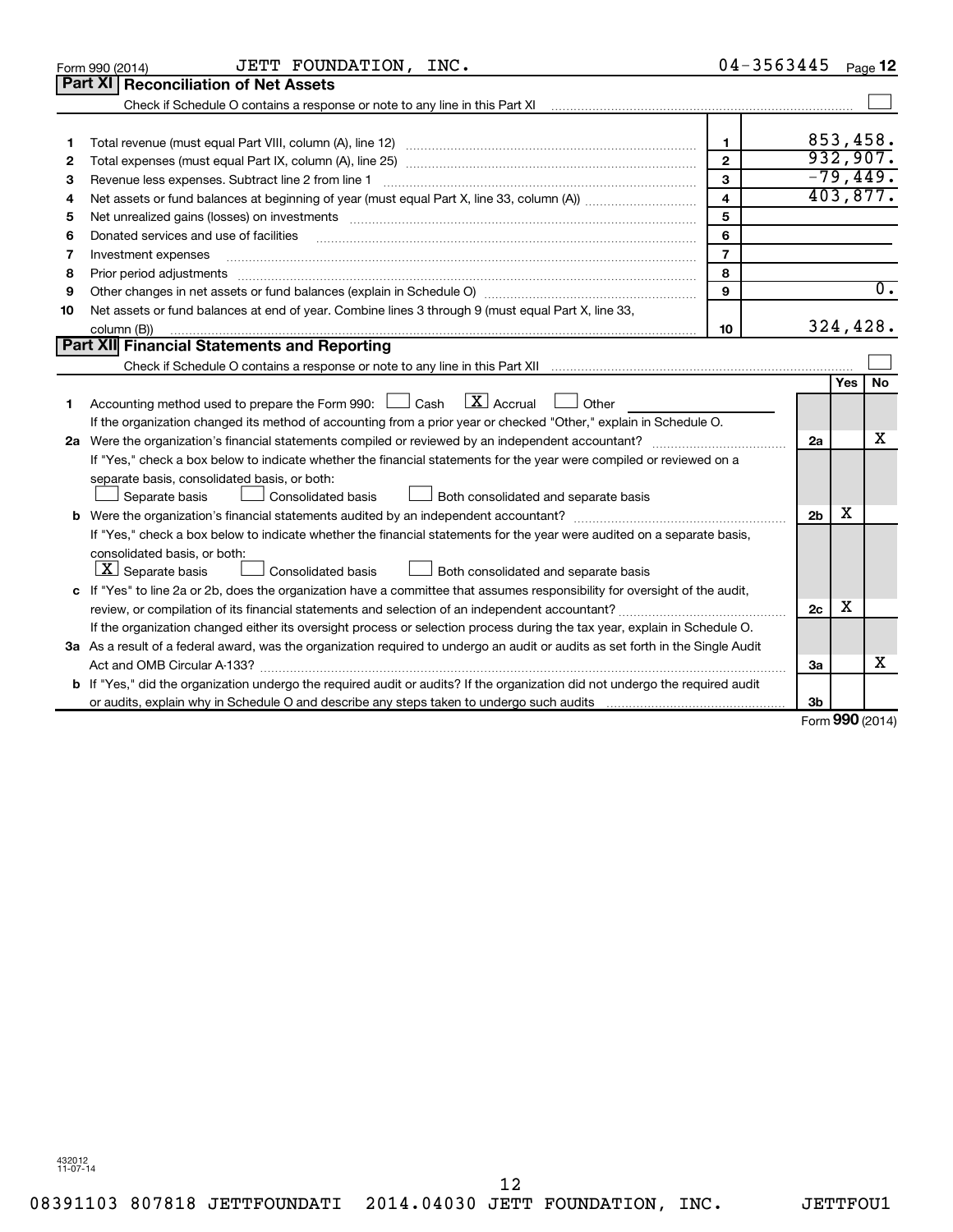| <b>SCHEDULE A</b> |  |
|-------------------|--|
|-------------------|--|

# Form 990 or 990-EZ) **Public Charity Status and Public Support**<br>
Complete if the organization is a section 501(c)(3) organization or a section<br> **2014**

Information about Schedule A (Form 990 or 990-EZ) and its instructions is at www.irs.gov/form990.

**4947(a)(1) nonexempt charitable trust. | Attach to Form 990 or Form 990-EZ.** 

| <b>Open to Public</b><br>Inspection |
|-------------------------------------|
|                                     |

OMB No. 1545-0047

Department of the Treasury Internal Revenue Service

|                |        | Name of the organization                                                                                                                                                                                                                          |                  |                                                 |                                            |    |                               |  | <b>Employer identification number</b> |  |  |  |
|----------------|--------|---------------------------------------------------------------------------------------------------------------------------------------------------------------------------------------------------------------------------------------------------|------------------|-------------------------------------------------|--------------------------------------------|----|-------------------------------|--|---------------------------------------|--|--|--|
|                | Part I | Reason for Public Charity Status (All organizations must complete this part.) See instructions.                                                                                                                                                   | JETT FOUNDATION, | INC.                                            |                                            |    |                               |  | 04-3563445                            |  |  |  |
|                |        |                                                                                                                                                                                                                                                   |                  |                                                 |                                            |    |                               |  |                                       |  |  |  |
|                |        | The organization is not a private foundation because it is: (For lines 1 through 11, check only one box.)                                                                                                                                         |                  |                                                 |                                            |    |                               |  |                                       |  |  |  |
| 1              |        | A church, convention of churches, or association of churches described in section 170(b)(1)(A)(i).                                                                                                                                                |                  |                                                 |                                            |    |                               |  |                                       |  |  |  |
| 2<br>3         |        | A school described in section 170(b)(1)(A)(ii). (Attach Schedule E.)                                                                                                                                                                              |                  |                                                 |                                            |    |                               |  |                                       |  |  |  |
| 4              |        | A hospital or a cooperative hospital service organization described in section 170(b)(1)(A)(iii).<br>A medical research organization operated in conjunction with a hospital described in section 170(b)(1)(A)(iii). Enter the hospital's name,   |                  |                                                 |                                            |    |                               |  |                                       |  |  |  |
|                |        | city, and state:                                                                                                                                                                                                                                  |                  |                                                 |                                            |    |                               |  |                                       |  |  |  |
| 5.             |        | An organization operated for the benefit of a college or university owned or operated by a governmental unit described in                                                                                                                         |                  |                                                 |                                            |    |                               |  |                                       |  |  |  |
|                |        | section 170(b)(1)(A)(iv). (Complete Part II.)                                                                                                                                                                                                     |                  |                                                 |                                            |    |                               |  |                                       |  |  |  |
| 6              |        |                                                                                                                                                                                                                                                   |                  |                                                 |                                            |    |                               |  |                                       |  |  |  |
| $\overline{7}$ |        | A federal, state, or local government or governmental unit described in section 170(b)(1)(A)(v).<br>$X$ An organization that normally receives a substantial part of its support from a governmental unit or from the general public described in |                  |                                                 |                                            |    |                               |  |                                       |  |  |  |
|                |        | section 170(b)(1)(A)(vi). (Complete Part II.)                                                                                                                                                                                                     |                  |                                                 |                                            |    |                               |  |                                       |  |  |  |
| 8              |        | A community trust described in section 170(b)(1)(A)(vi). (Complete Part II.)                                                                                                                                                                      |                  |                                                 |                                            |    |                               |  |                                       |  |  |  |
| 9              |        | An organization that normally receives: (1) more than 33 1/3% of its support from contributions, membership fees, and gross receipts from                                                                                                         |                  |                                                 |                                            |    |                               |  |                                       |  |  |  |
|                |        | activities related to its exempt functions - subject to certain exceptions, and (2) no more than 33 1/3% of its support from gross investment                                                                                                     |                  |                                                 |                                            |    |                               |  |                                       |  |  |  |
|                |        | income and unrelated business taxable income (less section 511 tax) from businesses acquired by the organization after June 30, 1975.                                                                                                             |                  |                                                 |                                            |    |                               |  |                                       |  |  |  |
|                |        | See section 509(a)(2). (Complete Part III.)                                                                                                                                                                                                       |                  |                                                 |                                            |    |                               |  |                                       |  |  |  |
| 10             |        | An organization organized and operated exclusively to test for public safety. See section 509(a)(4).                                                                                                                                              |                  |                                                 |                                            |    |                               |  |                                       |  |  |  |
| 11             |        | An organization organized and operated exclusively for the benefit of, to perform the functions of, or to carry out the purposes of one or                                                                                                        |                  |                                                 |                                            |    |                               |  |                                       |  |  |  |
|                |        | more publicly supported organizations described in section 509(a)(1) or section 509(a)(2). See section 509(a)(3). Check the box in                                                                                                                |                  |                                                 |                                            |    |                               |  |                                       |  |  |  |
|                |        | lines 11a through 11d that describes the type of supporting organization and complete lines 11e, 11f, and 11g.                                                                                                                                    |                  |                                                 |                                            |    |                               |  |                                       |  |  |  |
| а              |        | Type I. A supporting organization operated, supervised, or controlled by its supported organization(s), typically by giving                                                                                                                       |                  |                                                 |                                            |    |                               |  |                                       |  |  |  |
|                |        | the supported organization(s) the power to regularly appoint or elect a majority of the directors or trustees of the supporting                                                                                                                   |                  |                                                 |                                            |    |                               |  |                                       |  |  |  |
|                |        | organization. You must complete Part IV, Sections A and B.                                                                                                                                                                                        |                  |                                                 |                                            |    |                               |  |                                       |  |  |  |
| b              |        | Type II. A supporting organization supervised or controlled in connection with its supported organization(s), by having                                                                                                                           |                  |                                                 |                                            |    |                               |  |                                       |  |  |  |
|                |        | control or management of the supporting organization vested in the same persons that control or manage the supported<br>organization(s). You must complete Part IV, Sections A and C.                                                             |                  |                                                 |                                            |    |                               |  |                                       |  |  |  |
| с              |        | Type III functionally integrated. A supporting organization operated in connection with, and functionally integrated with,                                                                                                                        |                  |                                                 |                                            |    |                               |  |                                       |  |  |  |
|                |        | its supported organization(s) (see instructions). You must complete Part IV, Sections A, D, and E.                                                                                                                                                |                  |                                                 |                                            |    |                               |  |                                       |  |  |  |
| d              |        | Type III non-functionally integrated. A supporting organization operated in connection with its supported organization(s)                                                                                                                         |                  |                                                 |                                            |    |                               |  |                                       |  |  |  |
|                |        | that is not functionally integrated. The organization generally must satisfy a distribution requirement and an attentiveness                                                                                                                      |                  |                                                 |                                            |    |                               |  |                                       |  |  |  |
|                |        | requirement (see instructions). You must complete Part IV, Sections A and D, and Part V.                                                                                                                                                          |                  |                                                 |                                            |    |                               |  |                                       |  |  |  |
| е              |        | Check this box if the organization received a written determination from the IRS that it is a Type I, Type II, Type III                                                                                                                           |                  |                                                 |                                            |    |                               |  |                                       |  |  |  |
|                |        | functionally integrated, or Type III non-functionally integrated supporting organization.                                                                                                                                                         |                  |                                                 |                                            |    |                               |  |                                       |  |  |  |
|                |        |                                                                                                                                                                                                                                                   |                  |                                                 |                                            |    |                               |  |                                       |  |  |  |
|                |        | g Provide the following information about the supported organization(s).                                                                                                                                                                          |                  |                                                 |                                            |    |                               |  |                                       |  |  |  |
|                |        | (i) Name of supported                                                                                                                                                                                                                             | (ii) $EIN$       | (iii) Type of organization                      | (iv) Is the organization<br>listed in your |    | (v) Amount of monetary        |  | (vi) Amount of                        |  |  |  |
|                |        | organization                                                                                                                                                                                                                                      |                  | (described on lines 1-9<br>above or IRC section | governing document?                        |    | support (see<br>Instructions) |  | other support (see<br>Instructions)   |  |  |  |
|                |        |                                                                                                                                                                                                                                                   |                  | (see instructions))                             | Yes                                        | No |                               |  |                                       |  |  |  |
|                |        |                                                                                                                                                                                                                                                   |                  |                                                 |                                            |    |                               |  |                                       |  |  |  |
|                |        |                                                                                                                                                                                                                                                   |                  |                                                 |                                            |    |                               |  |                                       |  |  |  |
|                |        |                                                                                                                                                                                                                                                   |                  |                                                 |                                            |    |                               |  |                                       |  |  |  |
|                |        |                                                                                                                                                                                                                                                   |                  |                                                 |                                            |    |                               |  |                                       |  |  |  |
|                |        |                                                                                                                                                                                                                                                   |                  |                                                 |                                            |    |                               |  |                                       |  |  |  |
|                |        |                                                                                                                                                                                                                                                   |                  |                                                 |                                            |    |                               |  |                                       |  |  |  |
|                |        |                                                                                                                                                                                                                                                   |                  |                                                 |                                            |    |                               |  |                                       |  |  |  |
|                |        |                                                                                                                                                                                                                                                   |                  |                                                 |                                            |    |                               |  |                                       |  |  |  |
|                |        |                                                                                                                                                                                                                                                   |                  |                                                 |                                            |    |                               |  |                                       |  |  |  |
|                |        |                                                                                                                                                                                                                                                   |                  |                                                 |                                            |    |                               |  |                                       |  |  |  |
| Total          |        |                                                                                                                                                                                                                                                   |                  |                                                 |                                            |    |                               |  |                                       |  |  |  |
|                |        | LHA For Paperwork Reduction Act Notice, see the Instructions for                                                                                                                                                                                  |                  |                                                 |                                            |    |                               |  | Schedule A (Form 990 or 990-EZ) 2014  |  |  |  |
|                |        | Form 990 or 990-EZ. 432021 09-17-14                                                                                                                                                                                                               |                  |                                                 |                                            |    |                               |  |                                       |  |  |  |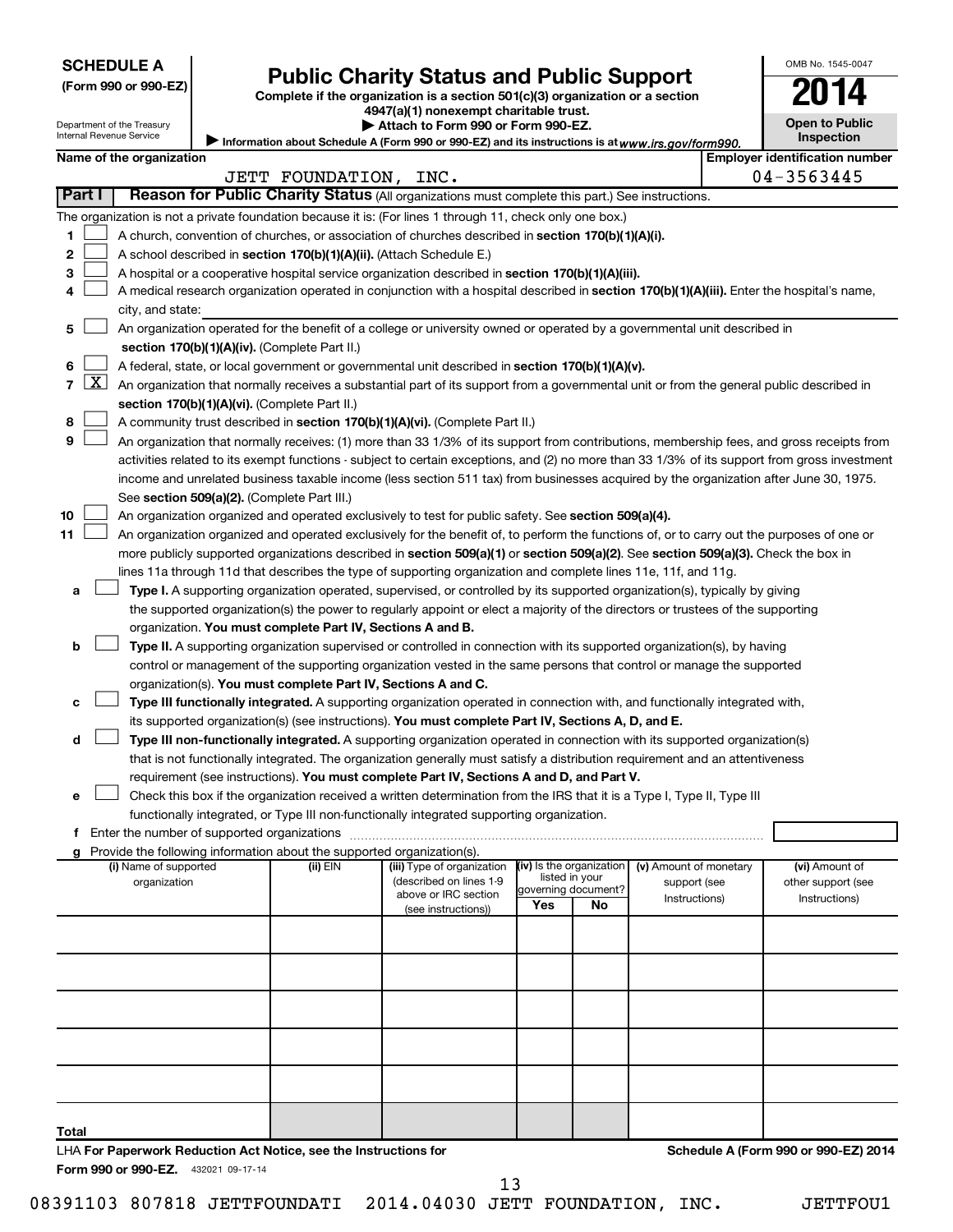#### Schedule A (Form 990 or 990-EZ) 2014 Page JETT FOUNDATION, INC. 04-3563445

 $04 - 3563445$  Page 2

(Complete only if you checked the box on line 5, 7, or 8 of Part I or if the organization failed to qualify under Part III. If the organization fails to qualify under the tests listed below, please complete Part III.) **Part II Support Schedule for Organizations Described in Sections 170(b)(1)(A)(iv) and 170(b)(1)(A)(vi)**

|    | <b>Section A. Public Support</b>                                                                                                           |          |                        |                        |                            |                                             |                         |
|----|--------------------------------------------------------------------------------------------------------------------------------------------|----------|------------------------|------------------------|----------------------------|---------------------------------------------|-------------------------|
|    | Calendar year (or fiscal year beginning in)                                                                                                | (a) 2010 | (b) 2011               | $(c)$ 2012             | $(d)$ 2013                 | (e) 2014                                    | (f) Total               |
|    | 1 Gifts, grants, contributions, and                                                                                                        |          |                        |                        |                            |                                             |                         |
|    | membership fees received. (Do not                                                                                                          |          |                        |                        |                            |                                             |                         |
|    | include any "unusual grants.")                                                                                                             | 375,859. | 316,073.               | 432,876.               | 1092352.                   | 833,429.                                    | 3050589.                |
|    | 2 Tax revenues levied for the organ-                                                                                                       |          |                        |                        |                            |                                             |                         |
|    | ization's benefit and either paid to                                                                                                       |          |                        |                        |                            |                                             |                         |
|    | or expended on its behalf                                                                                                                  |          |                        |                        |                            |                                             |                         |
|    | 3 The value of services or facilities                                                                                                      |          |                        |                        |                            |                                             |                         |
|    | furnished by a governmental unit to                                                                                                        |          |                        |                        |                            |                                             |                         |
|    | the organization without charge                                                                                                            |          |                        |                        |                            |                                             |                         |
|    | <b>Total.</b> Add lines 1 through 3                                                                                                        | 375,859. | 316,073.               | 432,876.               | 1092352.                   | 833,429.                                    | 3050589.                |
| 5  | The portion of total contributions                                                                                                         |          |                        |                        |                            |                                             |                         |
|    | by each person (other than a                                                                                                               |          |                        |                        |                            |                                             |                         |
|    | governmental unit or publicly                                                                                                              |          |                        |                        |                            |                                             |                         |
|    | supported organization) included                                                                                                           |          |                        |                        |                            |                                             |                         |
|    | on line 1 that exceeds 2% of the                                                                                                           |          |                        |                        |                            |                                             |                         |
|    | amount shown on line 11,                                                                                                                   |          |                        |                        |                            |                                             |                         |
|    | column (f)                                                                                                                                 |          |                        |                        |                            |                                             | 650,190.                |
|    | 6 Public support. Subtract line 5 from line 4.                                                                                             |          |                        |                        |                            |                                             | 2400399.                |
|    | <b>Section B. Total Support</b>                                                                                                            |          |                        |                        |                            |                                             |                         |
|    | Calendar year (or fiscal year beginning in)                                                                                                | (a) 2010 |                        | $(c)$ 2012             |                            | (e) 2014                                    | (f) Total               |
|    | 7 Amounts from line 4                                                                                                                      | 375,859. | $\frac{1}{316}$ , 073. | $\overline{432,876}$ . | $\frac{(d) 2013}{1092352}$ | 833,429.                                    | 3050589.                |
| 8  | Gross income from interest,                                                                                                                |          |                        |                        |                            |                                             |                         |
|    | dividends, payments received on                                                                                                            |          |                        |                        |                            |                                             |                         |
|    | securities loans, rents, royalties                                                                                                         |          |                        |                        |                            |                                             |                         |
|    | and income from similar sources                                                                                                            |          |                        |                        | 13.                        |                                             | 13.                     |
| 9  | Net income from unrelated business                                                                                                         |          |                        |                        |                            |                                             |                         |
|    | activities, whether or not the                                                                                                             |          |                        |                        |                            |                                             |                         |
|    | business is regularly carried on                                                                                                           |          |                        |                        |                            |                                             |                         |
|    | 10 Other income. Do not include gain                                                                                                       |          |                        |                        |                            |                                             |                         |
|    | or loss from the sale of capital                                                                                                           |          |                        |                        |                            |                                             |                         |
|    | assets (Explain in Part VI.)                                                                                                               |          |                        |                        |                            |                                             |                         |
|    | 11 Total support. Add lines 7 through 10                                                                                                   |          |                        |                        |                            |                                             | 3050602.                |
|    | <b>12</b> Gross receipts from related activities, etc. (see instructions)                                                                  |          |                        |                        |                            | 12                                          | 602, 159.               |
|    | 13 First five years. If the Form 990 is for the organization's first, second, third, fourth, or fifth tax year as a section 501(c)(3)      |          |                        |                        |                            |                                             |                         |
|    | organization, check this box and stop here                                                                                                 |          |                        |                        |                            |                                             |                         |
|    | <b>Section C. Computation of Public Support Percentage</b>                                                                                 |          |                        |                        |                            |                                             |                         |
|    | 14 Public support percentage for 2014 (line 6, column (f) divided by line 11, column (f) <i>mummumumum</i>                                 |          |                        |                        |                            | 14                                          | 78.69<br>%              |
|    |                                                                                                                                            |          |                        |                        |                            | 15                                          | 79.18<br>$\%$           |
|    | 16a 33 1/3% support test - 2014. If the organization did not check the box on line 13, and line 14 is 33 1/3% or more, check this box and  |          |                        |                        |                            |                                             |                         |
|    | stop here. The organization qualifies as a publicly supported organization                                                                 |          |                        |                        |                            |                                             | $\overline{\mathbf{X}}$ |
|    | b 33 1/3% support test - 2013. If the organization did not check a box on line 13 or 16a, and line 15 is 33 1/3% or more, check this box   |          |                        |                        |                            |                                             |                         |
|    |                                                                                                                                            |          |                        |                        |                            |                                             |                         |
|    | 17a 10% -facts-and-circumstances test - 2014. If the organization did not check a box on line 13, 16a, or 16b, and line 14 is 10% or more, |          |                        |                        |                            |                                             |                         |
|    | and if the organization meets the "facts-and-circumstances" test, check this box and stop here. Explain in Part VI how the organization    |          |                        |                        |                            |                                             |                         |
|    |                                                                                                                                            |          |                        |                        |                            |                                             |                         |
|    | b 10% -facts-and-circumstances test - 2013. If the organization did not check a box on line 13, 16a, 16b, or 17a, and line 15 is 10% or    |          |                        |                        |                            |                                             |                         |
|    | more, and if the organization meets the "facts-and-circumstances" test, check this box and stop here. Explain in Part VI how the           |          |                        |                        |                            |                                             |                         |
|    | organization meets the "facts-and-circumstances" test. The organization qualifies as a publicly supported organization                     |          |                        |                        |                            |                                             |                         |
| 18 | Private foundation. If the organization did not check a box on line 13, 16a, 16b, 17a, or 17b, check this box and see instructions         |          |                        |                        |                            |                                             |                         |
|    |                                                                                                                                            |          |                        |                        |                            | <b>Cohodulo A (Form 000 or 000 EZ) 2014</b> |                         |

**Schedule A (Form 990 or 990-EZ) 2014**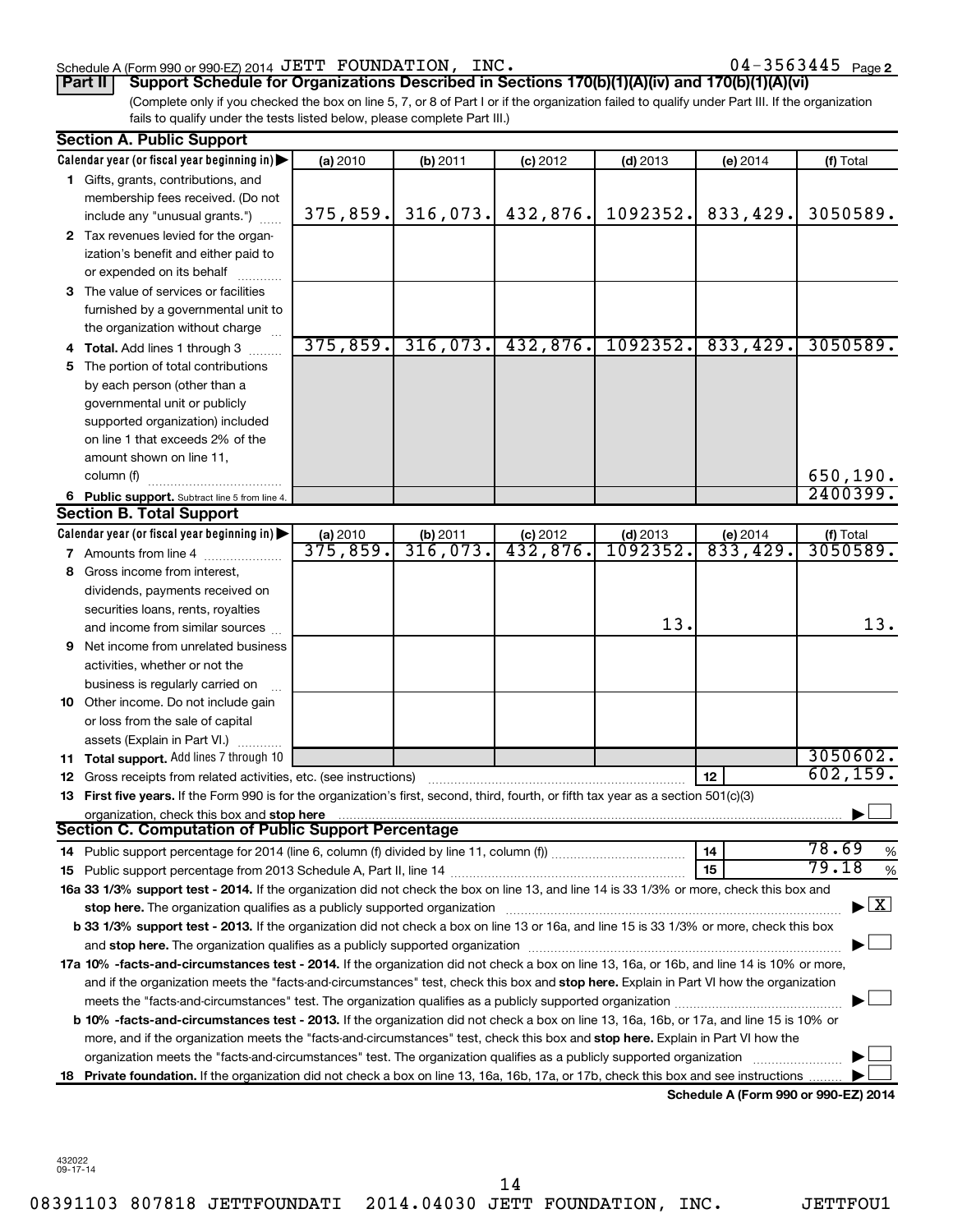(Complete only if you checked the box on line 9 of Part I or if the organization failed to qualify under Part II. If the organization fails to qualify under the tests listed below, please complete Part II.)

| <b>Section A. Public Support</b>                                                                                                                                                         |          |          |            |            |                                      |           |
|------------------------------------------------------------------------------------------------------------------------------------------------------------------------------------------|----------|----------|------------|------------|--------------------------------------|-----------|
| Calendar year (or fiscal year beginning in)                                                                                                                                              | (a) 2010 | (b) 2011 | $(c)$ 2012 | $(d)$ 2013 | (e) 2014                             | (f) Total |
| 1 Gifts, grants, contributions, and                                                                                                                                                      |          |          |            |            |                                      |           |
| membership fees received. (Do not                                                                                                                                                        |          |          |            |            |                                      |           |
| include any "unusual grants.")                                                                                                                                                           |          |          |            |            |                                      |           |
| 2 Gross receipts from admissions,<br>merchandise sold or services per-<br>formed, or facilities furnished in<br>any activity that is related to the<br>organization's tax-exempt purpose |          |          |            |            |                                      |           |
| 3 Gross receipts from activities that                                                                                                                                                    |          |          |            |            |                                      |           |
| are not an unrelated trade or bus-                                                                                                                                                       |          |          |            |            |                                      |           |
| iness under section 513                                                                                                                                                                  |          |          |            |            |                                      |           |
| 4 Tax revenues levied for the organ-                                                                                                                                                     |          |          |            |            |                                      |           |
| ization's benefit and either paid to                                                                                                                                                     |          |          |            |            |                                      |           |
| or expended on its behalf                                                                                                                                                                |          |          |            |            |                                      |           |
| 5 The value of services or facilities                                                                                                                                                    |          |          |            |            |                                      |           |
| furnished by a governmental unit to                                                                                                                                                      |          |          |            |            |                                      |           |
| the organization without charge                                                                                                                                                          |          |          |            |            |                                      |           |
| 6 Total. Add lines 1 through 5                                                                                                                                                           |          |          |            |            |                                      |           |
| 7a Amounts included on lines 1, 2, and                                                                                                                                                   |          |          |            |            |                                      |           |
| 3 received from disqualified persons                                                                                                                                                     |          |          |            |            |                                      |           |
| <b>b</b> Amounts included on lines 2 and 3 received<br>from other than disqualified persons that<br>exceed the greater of \$5,000 or 1% of the<br>amount on line 13 for the year         |          |          |            |            |                                      |           |
| c Add lines 7a and 7b                                                                                                                                                                    |          |          |            |            |                                      |           |
| 8 Public support (Subtract line 7c from line 6.)                                                                                                                                         |          |          |            |            |                                      |           |
| <b>Section B. Total Support</b>                                                                                                                                                          |          |          |            |            |                                      |           |
| Calendar year (or fiscal year beginning in)                                                                                                                                              | (a) 2010 | (b) 2011 | $(c)$ 2012 | $(d)$ 2013 | (e) 2014                             | (f) Total |
| 9 Amounts from line 6                                                                                                                                                                    |          |          |            |            |                                      |           |
| <b>10a</b> Gross income from interest,<br>dividends, payments received on<br>securities loans, rents, royalties<br>and income from similar sources                                       |          |          |            |            |                                      |           |
| <b>b</b> Unrelated business taxable income<br>(less section 511 taxes) from businesses                                                                                                   |          |          |            |            |                                      |           |
| acquired after June 30, 1975                                                                                                                                                             |          |          |            |            |                                      |           |
| c Add lines 10a and 10b                                                                                                                                                                  |          |          |            |            |                                      |           |
| <b>11</b> Net income from unrelated business<br>activities not included in line 10b.<br>whether or not the business is<br>regularly carried on                                           |          |          |            |            |                                      |           |
| 12 Other income. Do not include gain<br>or loss from the sale of capital<br>assets (Explain in Part VI.)                                                                                 |          |          |            |            |                                      |           |
| <b>13</b> Total support. (Add lines 9, 10c, 11, and 12.)                                                                                                                                 |          |          |            |            |                                      |           |
| 14 First five years. If the Form 990 is for the organization's first, second, third, fourth, or fifth tax year as a section 501(c)(3) organization,                                      |          |          |            |            |                                      |           |
| check this box and stop here                                                                                                                                                             |          |          |            |            |                                      |           |
| Section C. Computation of Public Support Percentage                                                                                                                                      |          |          |            |            |                                      |           |
|                                                                                                                                                                                          |          |          |            |            | 15                                   | %         |
|                                                                                                                                                                                          |          |          |            |            | 16                                   | %         |
| Section D. Computation of Investment Income Percentage                                                                                                                                   |          |          |            |            |                                      |           |
|                                                                                                                                                                                          |          |          |            |            | 17                                   | %         |
|                                                                                                                                                                                          |          |          |            |            | 18                                   | %         |
| 19a 33 1/3% support tests - 2014. If the organization did not check the box on line 14, and line 15 is more than 33 1/3%, and line 17 is not                                             |          |          |            |            |                                      |           |
| more than 33 1/3%, check this box and stop here. The organization qualifies as a publicly supported organization                                                                         |          |          |            |            |                                      |           |
| b 33 1/3% support tests - 2013. If the organization did not check a box on line 14 or line 19a, and line 16 is more than 33 1/3%, and                                                    |          |          |            |            |                                      |           |
| line 18 is not more than 33 1/3%, check this box and stop here. The organization qualifies as a publicly supported organization                                                          |          |          |            |            |                                      |           |
|                                                                                                                                                                                          |          |          |            |            |                                      |           |
| 432023 09-17-14                                                                                                                                                                          |          |          | 15         |            | Schedule A (Form 990 or 990-EZ) 2014 |           |

08391103 807818 JETTFOUNDATI 2014.04030 JETT FOUNDATION, INC. JETTFOU1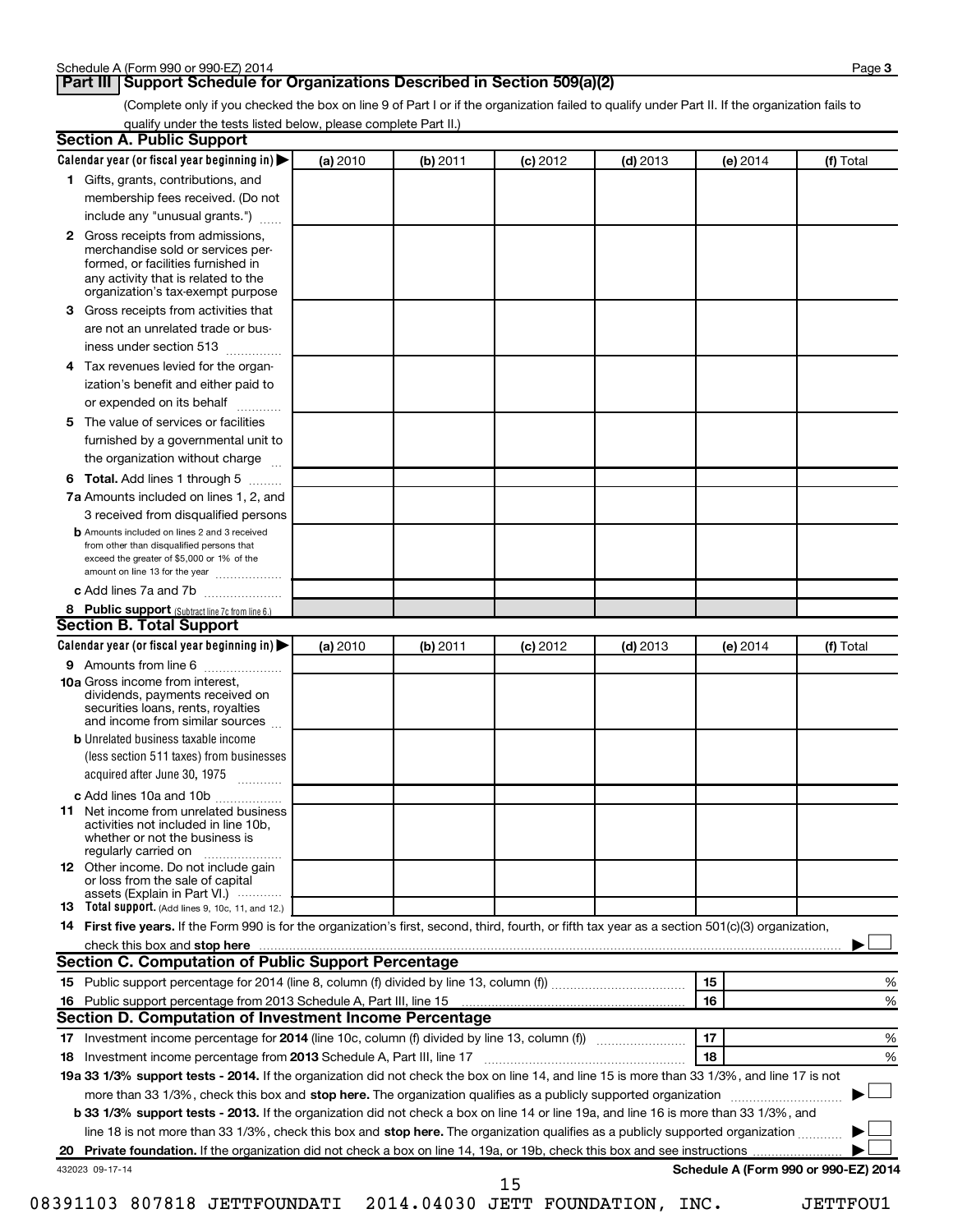**1**

**2**

**3a**

**3b**

**3c**

**4a**

**4b**

**4c**

**5a**

**5b 5c**

**6**

**7**

**8**

**9a**

**9b**

**9c**

**10a**

**10b**

**Yes No**

# **Part IV Supporting Organizations**

(Complete only if you checked a box on line 11 of Part I. If you checked 11a of Part I, complete Sections A and B. If you checked 11b of Part I, complete Sections A and C. If you checked 11c of Part I, complete Sections A, D, and E. If you checked 11d of Part I, complete Sections A and D, and complete Part V.)

#### **Section A. All Supporting Organizations**

- **1** Are all of the organization's supported organizations listed by name in the organization's governing documents? If "No" describe in  $_{\mathsf{Part}}$   $_{\mathsf{V}}$  how the supported organizations are designated. If designated by *class or purpose, describe the designation. If historic and continuing relationship, explain.*
- **2** Did the organization have any supported organization that does not have an IRS determination of status under section 509(a)(1) or (2)? If "Yes," explain in  $_{\sf Part}$   $_{\sf VI}$  how the organization determined that the supported *organization was described in section 509(a)(1) or (2).*
- **3a** Did the organization have a supported organization described in section 501(c)(4), (5), or (6)? If "Yes," answer *(b) and (c) below.*
- **b** Did the organization confirm that each supported organization qualified under section 501(c)(4), (5), or (6) and satisfied the public support tests under section 509(a)(2)? If "Yes," describe in  $_{\rm Part}$   $_{\rm VI}$  when and how the *organization made the determination.*
- **c** Did the organization ensure that all support to such organizations was used exclusively for section 170(c)(2) (B) purposes? If "Yes," explain in  $_{\mathsf{Part}}$   $_{\mathsf{V}}$  what controls the organization put in place to ensure such use.
- **4 a** *If* Was any supported organization not organized in the United States ("foreign supported organization")? *"Yes" and if you checked 11a or 11b in Part I, answer (b) and (c) below.*
- **b** Did the organization have ultimate control and discretion in deciding whether to make grants to the foreign supported organization? If "Yes," describe in Part VI how the organization had such control and discretion *despite being controlled or supervised by or in connection with its supported organizations.*
- **c** Did the organization support any foreign supported organization that does not have an IRS determination under sections 501(c)(3) and 509(a)(1) or (2)? If "Yes," ex*plain in*  $_{\sf Part}$  *v*J what controls the organization used *to ensure that all support to the foreign supported organization was used exclusively for section 170(c)(2)(B) purposes.*
- **5a** Did the organization add, substitute, or remove any supported organizations during the tax year? If "Yes," answer (b) and (c) below (if applicable). Also, provide detail in  $_{\mathsf{Part}}$   $_{\mathsf{V{\mathsf{I}}}}$ , including (i) the names and EIN *numbers of the supported organizations added, substituted, or removed, (ii) the reasons for each such action, (iii) the authority under the organization's organizing document authorizing such action, and (iv) how the action was accomplished (such as by amendment to the organizing document).*
- **b** Type I or Type II only. Was any added or substituted supported organization part of a class already designated in the organization's organizing document?
- **c Substitutions only.**  Was the substitution the result of an event beyond the organization's control?
- **6** Did the organization provide support (whether in the form of grants or the provision of services or facilities) to support or benefit one or more of the filing organization's supported organizations? If "Yes," provide detail in anyone other than (a) its supported organizations; (b) individuals that are part of the charitable class benefited by one or more of its supported organizations; or (c) other supporting organizations that also *Part VI.*
- **7** Did the organization provide a grant, loan, compensation, or other similar payment to a substantial controlled entity with regard to a substantial contributor? If "Yes," complete Part I of Schedule L (Form 990). contributor (defined in IRC 4958(c)(3)(C)), a family member of a substantial contributor, or a 35-percent
- **8** Did the organization make a loan to a disqualified person (as defined in section 4958) not described in line 7? *If "Yes," complete Part I of Schedule L (Form 990).*
- **9 a** Was the organization controlled directly or indirectly at any time during the tax year by one or more *If "Yes," provide detail in*  in section 509(a)(1) or (2))? *Part VI.* disqualified persons as defined in section 4946 (other than foundation managers and organizations described
- **b** Did one or more disqualified persons (as defined in line 9(a)) hold a controlling interest in any entity in which  *If "Yes," provide detail in*  the supporting organization had an interest? *Part VI.*
- **c** Did a disqualified person (as defined in line 9(a)) have an ownership interest in, or derive any personal benefit from, assets in which the supporting organization also had an interest? If "Yes," *provide detail in Part VI.*
- **10 a** Was the organization subject to the excess business holdings rules of IRC 4943 because of IRC 4943(f)  *If "Yes," answer (b) below.* organizations)? (regarding certain Type II supporting organizations, and all Type III non-functionally integrated supporting
- **b** Did the organization have any excess business holdings in the tax year? (Use Schedule C, Form 4720, to *determine whether the organization had excess business holdings.)*

432024 09-17-14

**Schedule A (Form 990 or 990-EZ) 2014**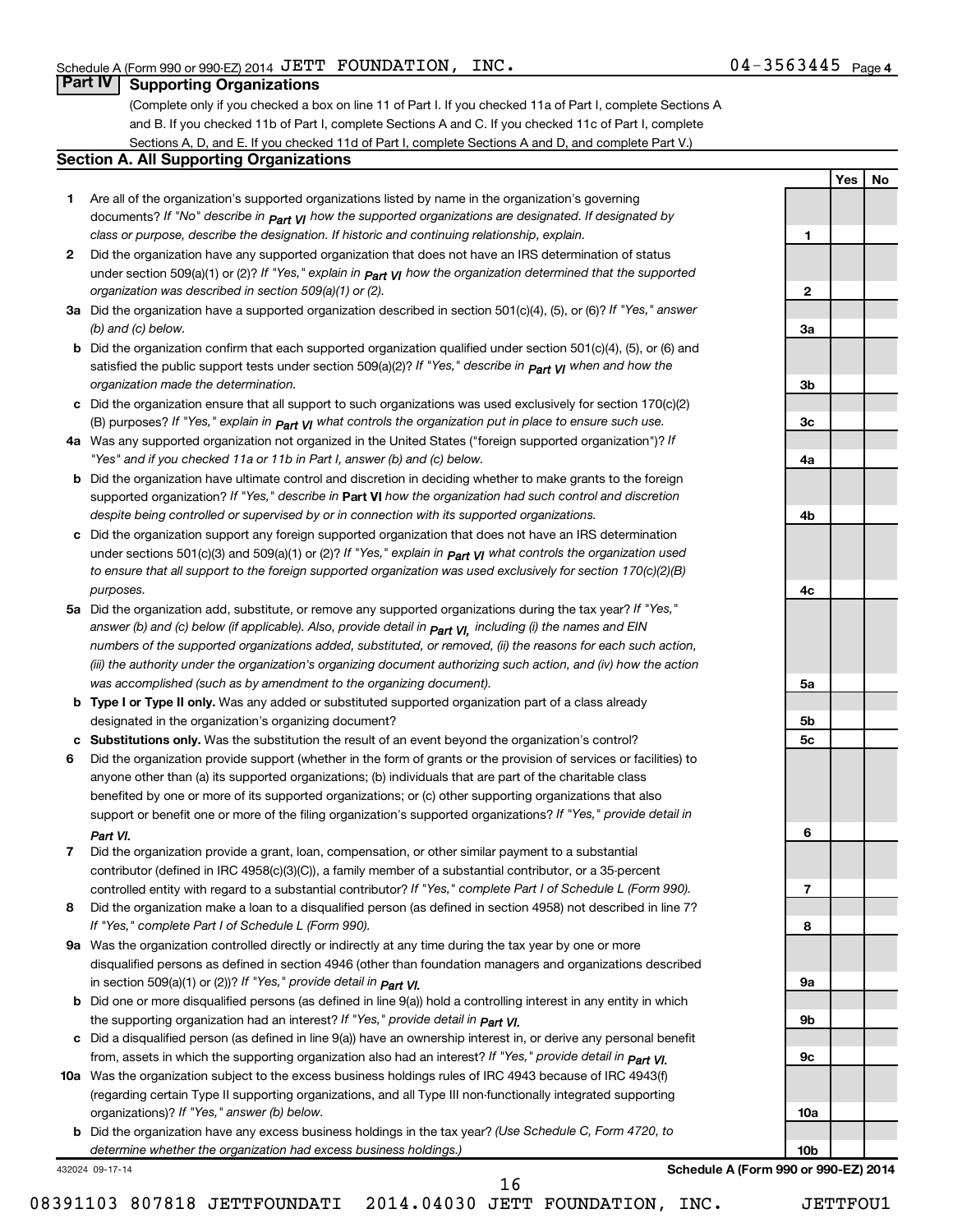|              | <b>Part IV</b>  | <b>Supporting Organizations (continued)</b>                                                                                                                                                                                                                                                                                                                                                                                                                                                                                                                                                                                                                                                                                                                                                                                                                                                                                                                                                                                                                                                                                                                                                                                                                                                                                                                                                                                                                                                                                                                                                                                                                                                                                                                                                                                                                                                                                                                                                                                                                                                                                                                                                                                                                                                                                                                                                                                                                                                                                                                                                                                                                                                                                                                                                                                                                                                                                                                                                                                                                                                                                                                                                                                                                                                                                                                                                                                                                                                                                                                                                                                                                                                                                                                                                                                                                                                                                                                                                                                                                                                                                                                                                                                                                                                                                                                                                                                                                                                                                                                                                                                                                                                                                                                                                                                                                                                                                                                                                                                                                                                                                                                                                                                                                                                                 |                 |     |    |
|--------------|-----------------|-------------------------------------------------------------------------------------------------------------------------------------------------------------------------------------------------------------------------------------------------------------------------------------------------------------------------------------------------------------------------------------------------------------------------------------------------------------------------------------------------------------------------------------------------------------------------------------------------------------------------------------------------------------------------------------------------------------------------------------------------------------------------------------------------------------------------------------------------------------------------------------------------------------------------------------------------------------------------------------------------------------------------------------------------------------------------------------------------------------------------------------------------------------------------------------------------------------------------------------------------------------------------------------------------------------------------------------------------------------------------------------------------------------------------------------------------------------------------------------------------------------------------------------------------------------------------------------------------------------------------------------------------------------------------------------------------------------------------------------------------------------------------------------------------------------------------------------------------------------------------------------------------------------------------------------------------------------------------------------------------------------------------------------------------------------------------------------------------------------------------------------------------------------------------------------------------------------------------------------------------------------------------------------------------------------------------------------------------------------------------------------------------------------------------------------------------------------------------------------------------------------------------------------------------------------------------------------------------------------------------------------------------------------------------------------------------------------------------------------------------------------------------------------------------------------------------------------------------------------------------------------------------------------------------------------------------------------------------------------------------------------------------------------------------------------------------------------------------------------------------------------------------------------------------------------------------------------------------------------------------------------------------------------------------------------------------------------------------------------------------------------------------------------------------------------------------------------------------------------------------------------------------------------------------------------------------------------------------------------------------------------------------------------------------------------------------------------------------------------------------------------------------------------------------------------------------------------------------------------------------------------------------------------------------------------------------------------------------------------------------------------------------------------------------------------------------------------------------------------------------------------------------------------------------------------------------------------------------------------------------------------------------------------------------------------------------------------------------------------------------------------------------------------------------------------------------------------------------------------------------------------------------------------------------------------------------------------------------------------------------------------------------------------------------------------------------------------------------------------------------------------------------------------------------------------------------------------------------------------------------------------------------------------------------------------------------------------------------------------------------------------------------------------------------------------------------------------------------------------------------------------------------------------------------------------------------------------------------------------------------------------------------------------------------------------|-----------------|-----|----|
|              |                 |                                                                                                                                                                                                                                                                                                                                                                                                                                                                                                                                                                                                                                                                                                                                                                                                                                                                                                                                                                                                                                                                                                                                                                                                                                                                                                                                                                                                                                                                                                                                                                                                                                                                                                                                                                                                                                                                                                                                                                                                                                                                                                                                                                                                                                                                                                                                                                                                                                                                                                                                                                                                                                                                                                                                                                                                                                                                                                                                                                                                                                                                                                                                                                                                                                                                                                                                                                                                                                                                                                                                                                                                                                                                                                                                                                                                                                                                                                                                                                                                                                                                                                                                                                                                                                                                                                                                                                                                                                                                                                                                                                                                                                                                                                                                                                                                                                                                                                                                                                                                                                                                                                                                                                                                                                                                                                             |                 | Yes | No |
| 11           |                 | Has the organization accepted a gift or contribution from any of the following persons?                                                                                                                                                                                                                                                                                                                                                                                                                                                                                                                                                                                                                                                                                                                                                                                                                                                                                                                                                                                                                                                                                                                                                                                                                                                                                                                                                                                                                                                                                                                                                                                                                                                                                                                                                                                                                                                                                                                                                                                                                                                                                                                                                                                                                                                                                                                                                                                                                                                                                                                                                                                                                                                                                                                                                                                                                                                                                                                                                                                                                                                                                                                                                                                                                                                                                                                                                                                                                                                                                                                                                                                                                                                                                                                                                                                                                                                                                                                                                                                                                                                                                                                                                                                                                                                                                                                                                                                                                                                                                                                                                                                                                                                                                                                                                                                                                                                                                                                                                                                                                                                                                                                                                                                                                     |                 |     |    |
| а            |                 | A person who directly or indirectly controls, either alone or together with persons described in (b) and (c)                                                                                                                                                                                                                                                                                                                                                                                                                                                                                                                                                                                                                                                                                                                                                                                                                                                                                                                                                                                                                                                                                                                                                                                                                                                                                                                                                                                                                                                                                                                                                                                                                                                                                                                                                                                                                                                                                                                                                                                                                                                                                                                                                                                                                                                                                                                                                                                                                                                                                                                                                                                                                                                                                                                                                                                                                                                                                                                                                                                                                                                                                                                                                                                                                                                                                                                                                                                                                                                                                                                                                                                                                                                                                                                                                                                                                                                                                                                                                                                                                                                                                                                                                                                                                                                                                                                                                                                                                                                                                                                                                                                                                                                                                                                                                                                                                                                                                                                                                                                                                                                                                                                                                                                                |                 |     |    |
|              |                 |                                                                                                                                                                                                                                                                                                                                                                                                                                                                                                                                                                                                                                                                                                                                                                                                                                                                                                                                                                                                                                                                                                                                                                                                                                                                                                                                                                                                                                                                                                                                                                                                                                                                                                                                                                                                                                                                                                                                                                                                                                                                                                                                                                                                                                                                                                                                                                                                                                                                                                                                                                                                                                                                                                                                                                                                                                                                                                                                                                                                                                                                                                                                                                                                                                                                                                                                                                                                                                                                                                                                                                                                                                                                                                                                                                                                                                                                                                                                                                                                                                                                                                                                                                                                                                                                                                                                                                                                                                                                                                                                                                                                                                                                                                                                                                                                                                                                                                                                                                                                                                                                                                                                                                                                                                                                                                             | 11a             |     |    |
|              |                 |                                                                                                                                                                                                                                                                                                                                                                                                                                                                                                                                                                                                                                                                                                                                                                                                                                                                                                                                                                                                                                                                                                                                                                                                                                                                                                                                                                                                                                                                                                                                                                                                                                                                                                                                                                                                                                                                                                                                                                                                                                                                                                                                                                                                                                                                                                                                                                                                                                                                                                                                                                                                                                                                                                                                                                                                                                                                                                                                                                                                                                                                                                                                                                                                                                                                                                                                                                                                                                                                                                                                                                                                                                                                                                                                                                                                                                                                                                                                                                                                                                                                                                                                                                                                                                                                                                                                                                                                                                                                                                                                                                                                                                                                                                                                                                                                                                                                                                                                                                                                                                                                                                                                                                                                                                                                                                             | 11 <sub>b</sub> |     |    |
|              |                 |                                                                                                                                                                                                                                                                                                                                                                                                                                                                                                                                                                                                                                                                                                                                                                                                                                                                                                                                                                                                                                                                                                                                                                                                                                                                                                                                                                                                                                                                                                                                                                                                                                                                                                                                                                                                                                                                                                                                                                                                                                                                                                                                                                                                                                                                                                                                                                                                                                                                                                                                                                                                                                                                                                                                                                                                                                                                                                                                                                                                                                                                                                                                                                                                                                                                                                                                                                                                                                                                                                                                                                                                                                                                                                                                                                                                                                                                                                                                                                                                                                                                                                                                                                                                                                                                                                                                                                                                                                                                                                                                                                                                                                                                                                                                                                                                                                                                                                                                                                                                                                                                                                                                                                                                                                                                                                             | 11c             |     |    |
|              |                 |                                                                                                                                                                                                                                                                                                                                                                                                                                                                                                                                                                                                                                                                                                                                                                                                                                                                                                                                                                                                                                                                                                                                                                                                                                                                                                                                                                                                                                                                                                                                                                                                                                                                                                                                                                                                                                                                                                                                                                                                                                                                                                                                                                                                                                                                                                                                                                                                                                                                                                                                                                                                                                                                                                                                                                                                                                                                                                                                                                                                                                                                                                                                                                                                                                                                                                                                                                                                                                                                                                                                                                                                                                                                                                                                                                                                                                                                                                                                                                                                                                                                                                                                                                                                                                                                                                                                                                                                                                                                                                                                                                                                                                                                                                                                                                                                                                                                                                                                                                                                                                                                                                                                                                                                                                                                                                             |                 |     |    |
|              |                 |                                                                                                                                                                                                                                                                                                                                                                                                                                                                                                                                                                                                                                                                                                                                                                                                                                                                                                                                                                                                                                                                                                                                                                                                                                                                                                                                                                                                                                                                                                                                                                                                                                                                                                                                                                                                                                                                                                                                                                                                                                                                                                                                                                                                                                                                                                                                                                                                                                                                                                                                                                                                                                                                                                                                                                                                                                                                                                                                                                                                                                                                                                                                                                                                                                                                                                                                                                                                                                                                                                                                                                                                                                                                                                                                                                                                                                                                                                                                                                                                                                                                                                                                                                                                                                                                                                                                                                                                                                                                                                                                                                                                                                                                                                                                                                                                                                                                                                                                                                                                                                                                                                                                                                                                                                                                                                             |                 | Yes | No |
| 1.           |                 |                                                                                                                                                                                                                                                                                                                                                                                                                                                                                                                                                                                                                                                                                                                                                                                                                                                                                                                                                                                                                                                                                                                                                                                                                                                                                                                                                                                                                                                                                                                                                                                                                                                                                                                                                                                                                                                                                                                                                                                                                                                                                                                                                                                                                                                                                                                                                                                                                                                                                                                                                                                                                                                                                                                                                                                                                                                                                                                                                                                                                                                                                                                                                                                                                                                                                                                                                                                                                                                                                                                                                                                                                                                                                                                                                                                                                                                                                                                                                                                                                                                                                                                                                                                                                                                                                                                                                                                                                                                                                                                                                                                                                                                                                                                                                                                                                                                                                                                                                                                                                                                                                                                                                                                                                                                                                                             |                 |     |    |
|              |                 |                                                                                                                                                                                                                                                                                                                                                                                                                                                                                                                                                                                                                                                                                                                                                                                                                                                                                                                                                                                                                                                                                                                                                                                                                                                                                                                                                                                                                                                                                                                                                                                                                                                                                                                                                                                                                                                                                                                                                                                                                                                                                                                                                                                                                                                                                                                                                                                                                                                                                                                                                                                                                                                                                                                                                                                                                                                                                                                                                                                                                                                                                                                                                                                                                                                                                                                                                                                                                                                                                                                                                                                                                                                                                                                                                                                                                                                                                                                                                                                                                                                                                                                                                                                                                                                                                                                                                                                                                                                                                                                                                                                                                                                                                                                                                                                                                                                                                                                                                                                                                                                                                                                                                                                                                                                                                                             |                 |     |    |
|              |                 |                                                                                                                                                                                                                                                                                                                                                                                                                                                                                                                                                                                                                                                                                                                                                                                                                                                                                                                                                                                                                                                                                                                                                                                                                                                                                                                                                                                                                                                                                                                                                                                                                                                                                                                                                                                                                                                                                                                                                                                                                                                                                                                                                                                                                                                                                                                                                                                                                                                                                                                                                                                                                                                                                                                                                                                                                                                                                                                                                                                                                                                                                                                                                                                                                                                                                                                                                                                                                                                                                                                                                                                                                                                                                                                                                                                                                                                                                                                                                                                                                                                                                                                                                                                                                                                                                                                                                                                                                                                                                                                                                                                                                                                                                                                                                                                                                                                                                                                                                                                                                                                                                                                                                                                                                                                                                                             |                 |     |    |
|              |                 |                                                                                                                                                                                                                                                                                                                                                                                                                                                                                                                                                                                                                                                                                                                                                                                                                                                                                                                                                                                                                                                                                                                                                                                                                                                                                                                                                                                                                                                                                                                                                                                                                                                                                                                                                                                                                                                                                                                                                                                                                                                                                                                                                                                                                                                                                                                                                                                                                                                                                                                                                                                                                                                                                                                                                                                                                                                                                                                                                                                                                                                                                                                                                                                                                                                                                                                                                                                                                                                                                                                                                                                                                                                                                                                                                                                                                                                                                                                                                                                                                                                                                                                                                                                                                                                                                                                                                                                                                                                                                                                                                                                                                                                                                                                                                                                                                                                                                                                                                                                                                                                                                                                                                                                                                                                                                                             |                 |     |    |
|              |                 |                                                                                                                                                                                                                                                                                                                                                                                                                                                                                                                                                                                                                                                                                                                                                                                                                                                                                                                                                                                                                                                                                                                                                                                                                                                                                                                                                                                                                                                                                                                                                                                                                                                                                                                                                                                                                                                                                                                                                                                                                                                                                                                                                                                                                                                                                                                                                                                                                                                                                                                                                                                                                                                                                                                                                                                                                                                                                                                                                                                                                                                                                                                                                                                                                                                                                                                                                                                                                                                                                                                                                                                                                                                                                                                                                                                                                                                                                                                                                                                                                                                                                                                                                                                                                                                                                                                                                                                                                                                                                                                                                                                                                                                                                                                                                                                                                                                                                                                                                                                                                                                                                                                                                                                                                                                                                                             |                 |     |    |
|              |                 |                                                                                                                                                                                                                                                                                                                                                                                                                                                                                                                                                                                                                                                                                                                                                                                                                                                                                                                                                                                                                                                                                                                                                                                                                                                                                                                                                                                                                                                                                                                                                                                                                                                                                                                                                                                                                                                                                                                                                                                                                                                                                                                                                                                                                                                                                                                                                                                                                                                                                                                                                                                                                                                                                                                                                                                                                                                                                                                                                                                                                                                                                                                                                                                                                                                                                                                                                                                                                                                                                                                                                                                                                                                                                                                                                                                                                                                                                                                                                                                                                                                                                                                                                                                                                                                                                                                                                                                                                                                                                                                                                                                                                                                                                                                                                                                                                                                                                                                                                                                                                                                                                                                                                                                                                                                                                                             |                 |     |    |
|              |                 |                                                                                                                                                                                                                                                                                                                                                                                                                                                                                                                                                                                                                                                                                                                                                                                                                                                                                                                                                                                                                                                                                                                                                                                                                                                                                                                                                                                                                                                                                                                                                                                                                                                                                                                                                                                                                                                                                                                                                                                                                                                                                                                                                                                                                                                                                                                                                                                                                                                                                                                                                                                                                                                                                                                                                                                                                                                                                                                                                                                                                                                                                                                                                                                                                                                                                                                                                                                                                                                                                                                                                                                                                                                                                                                                                                                                                                                                                                                                                                                                                                                                                                                                                                                                                                                                                                                                                                                                                                                                                                                                                                                                                                                                                                                                                                                                                                                                                                                                                                                                                                                                                                                                                                                                                                                                                                             | 1               |     |    |
| 2            |                 |                                                                                                                                                                                                                                                                                                                                                                                                                                                                                                                                                                                                                                                                                                                                                                                                                                                                                                                                                                                                                                                                                                                                                                                                                                                                                                                                                                                                                                                                                                                                                                                                                                                                                                                                                                                                                                                                                                                                                                                                                                                                                                                                                                                                                                                                                                                                                                                                                                                                                                                                                                                                                                                                                                                                                                                                                                                                                                                                                                                                                                                                                                                                                                                                                                                                                                                                                                                                                                                                                                                                                                                                                                                                                                                                                                                                                                                                                                                                                                                                                                                                                                                                                                                                                                                                                                                                                                                                                                                                                                                                                                                                                                                                                                                                                                                                                                                                                                                                                                                                                                                                                                                                                                                                                                                                                                             |                 |     |    |
|              |                 |                                                                                                                                                                                                                                                                                                                                                                                                                                                                                                                                                                                                                                                                                                                                                                                                                                                                                                                                                                                                                                                                                                                                                                                                                                                                                                                                                                                                                                                                                                                                                                                                                                                                                                                                                                                                                                                                                                                                                                                                                                                                                                                                                                                                                                                                                                                                                                                                                                                                                                                                                                                                                                                                                                                                                                                                                                                                                                                                                                                                                                                                                                                                                                                                                                                                                                                                                                                                                                                                                                                                                                                                                                                                                                                                                                                                                                                                                                                                                                                                                                                                                                                                                                                                                                                                                                                                                                                                                                                                                                                                                                                                                                                                                                                                                                                                                                                                                                                                                                                                                                                                                                                                                                                                                                                                                                             |                 |     |    |
|              |                 |                                                                                                                                                                                                                                                                                                                                                                                                                                                                                                                                                                                                                                                                                                                                                                                                                                                                                                                                                                                                                                                                                                                                                                                                                                                                                                                                                                                                                                                                                                                                                                                                                                                                                                                                                                                                                                                                                                                                                                                                                                                                                                                                                                                                                                                                                                                                                                                                                                                                                                                                                                                                                                                                                                                                                                                                                                                                                                                                                                                                                                                                                                                                                                                                                                                                                                                                                                                                                                                                                                                                                                                                                                                                                                                                                                                                                                                                                                                                                                                                                                                                                                                                                                                                                                                                                                                                                                                                                                                                                                                                                                                                                                                                                                                                                                                                                                                                                                                                                                                                                                                                                                                                                                                                                                                                                                             |                 |     |    |
|              |                 |                                                                                                                                                                                                                                                                                                                                                                                                                                                                                                                                                                                                                                                                                                                                                                                                                                                                                                                                                                                                                                                                                                                                                                                                                                                                                                                                                                                                                                                                                                                                                                                                                                                                                                                                                                                                                                                                                                                                                                                                                                                                                                                                                                                                                                                                                                                                                                                                                                                                                                                                                                                                                                                                                                                                                                                                                                                                                                                                                                                                                                                                                                                                                                                                                                                                                                                                                                                                                                                                                                                                                                                                                                                                                                                                                                                                                                                                                                                                                                                                                                                                                                                                                                                                                                                                                                                                                                                                                                                                                                                                                                                                                                                                                                                                                                                                                                                                                                                                                                                                                                                                                                                                                                                                                                                                                                             | $\mathbf{2}$    |     |    |
|              |                 |                                                                                                                                                                                                                                                                                                                                                                                                                                                                                                                                                                                                                                                                                                                                                                                                                                                                                                                                                                                                                                                                                                                                                                                                                                                                                                                                                                                                                                                                                                                                                                                                                                                                                                                                                                                                                                                                                                                                                                                                                                                                                                                                                                                                                                                                                                                                                                                                                                                                                                                                                                                                                                                                                                                                                                                                                                                                                                                                                                                                                                                                                                                                                                                                                                                                                                                                                                                                                                                                                                                                                                                                                                                                                                                                                                                                                                                                                                                                                                                                                                                                                                                                                                                                                                                                                                                                                                                                                                                                                                                                                                                                                                                                                                                                                                                                                                                                                                                                                                                                                                                                                                                                                                                                                                                                                                             |                 |     |    |
|              |                 |                                                                                                                                                                                                                                                                                                                                                                                                                                                                                                                                                                                                                                                                                                                                                                                                                                                                                                                                                                                                                                                                                                                                                                                                                                                                                                                                                                                                                                                                                                                                                                                                                                                                                                                                                                                                                                                                                                                                                                                                                                                                                                                                                                                                                                                                                                                                                                                                                                                                                                                                                                                                                                                                                                                                                                                                                                                                                                                                                                                                                                                                                                                                                                                                                                                                                                                                                                                                                                                                                                                                                                                                                                                                                                                                                                                                                                                                                                                                                                                                                                                                                                                                                                                                                                                                                                                                                                                                                                                                                                                                                                                                                                                                                                                                                                                                                                                                                                                                                                                                                                                                                                                                                                                                                                                                                                             |                 | Yes | No |
| 1.           |                 |                                                                                                                                                                                                                                                                                                                                                                                                                                                                                                                                                                                                                                                                                                                                                                                                                                                                                                                                                                                                                                                                                                                                                                                                                                                                                                                                                                                                                                                                                                                                                                                                                                                                                                                                                                                                                                                                                                                                                                                                                                                                                                                                                                                                                                                                                                                                                                                                                                                                                                                                                                                                                                                                                                                                                                                                                                                                                                                                                                                                                                                                                                                                                                                                                                                                                                                                                                                                                                                                                                                                                                                                                                                                                                                                                                                                                                                                                                                                                                                                                                                                                                                                                                                                                                                                                                                                                                                                                                                                                                                                                                                                                                                                                                                                                                                                                                                                                                                                                                                                                                                                                                                                                                                                                                                                                                             |                 |     |    |
|              |                 |                                                                                                                                                                                                                                                                                                                                                                                                                                                                                                                                                                                                                                                                                                                                                                                                                                                                                                                                                                                                                                                                                                                                                                                                                                                                                                                                                                                                                                                                                                                                                                                                                                                                                                                                                                                                                                                                                                                                                                                                                                                                                                                                                                                                                                                                                                                                                                                                                                                                                                                                                                                                                                                                                                                                                                                                                                                                                                                                                                                                                                                                                                                                                                                                                                                                                                                                                                                                                                                                                                                                                                                                                                                                                                                                                                                                                                                                                                                                                                                                                                                                                                                                                                                                                                                                                                                                                                                                                                                                                                                                                                                                                                                                                                                                                                                                                                                                                                                                                                                                                                                                                                                                                                                                                                                                                                             |                 |     |    |
|              |                 |                                                                                                                                                                                                                                                                                                                                                                                                                                                                                                                                                                                                                                                                                                                                                                                                                                                                                                                                                                                                                                                                                                                                                                                                                                                                                                                                                                                                                                                                                                                                                                                                                                                                                                                                                                                                                                                                                                                                                                                                                                                                                                                                                                                                                                                                                                                                                                                                                                                                                                                                                                                                                                                                                                                                                                                                                                                                                                                                                                                                                                                                                                                                                                                                                                                                                                                                                                                                                                                                                                                                                                                                                                                                                                                                                                                                                                                                                                                                                                                                                                                                                                                                                                                                                                                                                                                                                                                                                                                                                                                                                                                                                                                                                                                                                                                                                                                                                                                                                                                                                                                                                                                                                                                                                                                                                                             |                 |     |    |
|              |                 |                                                                                                                                                                                                                                                                                                                                                                                                                                                                                                                                                                                                                                                                                                                                                                                                                                                                                                                                                                                                                                                                                                                                                                                                                                                                                                                                                                                                                                                                                                                                                                                                                                                                                                                                                                                                                                                                                                                                                                                                                                                                                                                                                                                                                                                                                                                                                                                                                                                                                                                                                                                                                                                                                                                                                                                                                                                                                                                                                                                                                                                                                                                                                                                                                                                                                                                                                                                                                                                                                                                                                                                                                                                                                                                                                                                                                                                                                                                                                                                                                                                                                                                                                                                                                                                                                                                                                                                                                                                                                                                                                                                                                                                                                                                                                                                                                                                                                                                                                                                                                                                                                                                                                                                                                                                                                                             | 1               |     |    |
|              |                 |                                                                                                                                                                                                                                                                                                                                                                                                                                                                                                                                                                                                                                                                                                                                                                                                                                                                                                                                                                                                                                                                                                                                                                                                                                                                                                                                                                                                                                                                                                                                                                                                                                                                                                                                                                                                                                                                                                                                                                                                                                                                                                                                                                                                                                                                                                                                                                                                                                                                                                                                                                                                                                                                                                                                                                                                                                                                                                                                                                                                                                                                                                                                                                                                                                                                                                                                                                                                                                                                                                                                                                                                                                                                                                                                                                                                                                                                                                                                                                                                                                                                                                                                                                                                                                                                                                                                                                                                                                                                                                                                                                                                                                                                                                                                                                                                                                                                                                                                                                                                                                                                                                                                                                                                                                                                                                             |                 |     |    |
|              |                 |                                                                                                                                                                                                                                                                                                                                                                                                                                                                                                                                                                                                                                                                                                                                                                                                                                                                                                                                                                                                                                                                                                                                                                                                                                                                                                                                                                                                                                                                                                                                                                                                                                                                                                                                                                                                                                                                                                                                                                                                                                                                                                                                                                                                                                                                                                                                                                                                                                                                                                                                                                                                                                                                                                                                                                                                                                                                                                                                                                                                                                                                                                                                                                                                                                                                                                                                                                                                                                                                                                                                                                                                                                                                                                                                                                                                                                                                                                                                                                                                                                                                                                                                                                                                                                                                                                                                                                                                                                                                                                                                                                                                                                                                                                                                                                                                                                                                                                                                                                                                                                                                                                                                                                                                                                                                                                             |                 | Yes | No |
| 1            |                 |                                                                                                                                                                                                                                                                                                                                                                                                                                                                                                                                                                                                                                                                                                                                                                                                                                                                                                                                                                                                                                                                                                                                                                                                                                                                                                                                                                                                                                                                                                                                                                                                                                                                                                                                                                                                                                                                                                                                                                                                                                                                                                                                                                                                                                                                                                                                                                                                                                                                                                                                                                                                                                                                                                                                                                                                                                                                                                                                                                                                                                                                                                                                                                                                                                                                                                                                                                                                                                                                                                                                                                                                                                                                                                                                                                                                                                                                                                                                                                                                                                                                                                                                                                                                                                                                                                                                                                                                                                                                                                                                                                                                                                                                                                                                                                                                                                                                                                                                                                                                                                                                                                                                                                                                                                                                                                             |                 |     |    |
|              |                 |                                                                                                                                                                                                                                                                                                                                                                                                                                                                                                                                                                                                                                                                                                                                                                                                                                                                                                                                                                                                                                                                                                                                                                                                                                                                                                                                                                                                                                                                                                                                                                                                                                                                                                                                                                                                                                                                                                                                                                                                                                                                                                                                                                                                                                                                                                                                                                                                                                                                                                                                                                                                                                                                                                                                                                                                                                                                                                                                                                                                                                                                                                                                                                                                                                                                                                                                                                                                                                                                                                                                                                                                                                                                                                                                                                                                                                                                                                                                                                                                                                                                                                                                                                                                                                                                                                                                                                                                                                                                                                                                                                                                                                                                                                                                                                                                                                                                                                                                                                                                                                                                                                                                                                                                                                                                                                             |                 |     |    |
|              |                 |                                                                                                                                                                                                                                                                                                                                                                                                                                                                                                                                                                                                                                                                                                                                                                                                                                                                                                                                                                                                                                                                                                                                                                                                                                                                                                                                                                                                                                                                                                                                                                                                                                                                                                                                                                                                                                                                                                                                                                                                                                                                                                                                                                                                                                                                                                                                                                                                                                                                                                                                                                                                                                                                                                                                                                                                                                                                                                                                                                                                                                                                                                                                                                                                                                                                                                                                                                                                                                                                                                                                                                                                                                                                                                                                                                                                                                                                                                                                                                                                                                                                                                                                                                                                                                                                                                                                                                                                                                                                                                                                                                                                                                                                                                                                                                                                                                                                                                                                                                                                                                                                                                                                                                                                                                                                                                             |                 |     |    |
|              |                 |                                                                                                                                                                                                                                                                                                                                                                                                                                                                                                                                                                                                                                                                                                                                                                                                                                                                                                                                                                                                                                                                                                                                                                                                                                                                                                                                                                                                                                                                                                                                                                                                                                                                                                                                                                                                                                                                                                                                                                                                                                                                                                                                                                                                                                                                                                                                                                                                                                                                                                                                                                                                                                                                                                                                                                                                                                                                                                                                                                                                                                                                                                                                                                                                                                                                                                                                                                                                                                                                                                                                                                                                                                                                                                                                                                                                                                                                                                                                                                                                                                                                                                                                                                                                                                                                                                                                                                                                                                                                                                                                                                                                                                                                                                                                                                                                                                                                                                                                                                                                                                                                                                                                                                                                                                                                                                             | 1               |     |    |
| $\mathbf{2}$ |                 |                                                                                                                                                                                                                                                                                                                                                                                                                                                                                                                                                                                                                                                                                                                                                                                                                                                                                                                                                                                                                                                                                                                                                                                                                                                                                                                                                                                                                                                                                                                                                                                                                                                                                                                                                                                                                                                                                                                                                                                                                                                                                                                                                                                                                                                                                                                                                                                                                                                                                                                                                                                                                                                                                                                                                                                                                                                                                                                                                                                                                                                                                                                                                                                                                                                                                                                                                                                                                                                                                                                                                                                                                                                                                                                                                                                                                                                                                                                                                                                                                                                                                                                                                                                                                                                                                                                                                                                                                                                                                                                                                                                                                                                                                                                                                                                                                                                                                                                                                                                                                                                                                                                                                                                                                                                                                                             |                 |     |    |
|              |                 |                                                                                                                                                                                                                                                                                                                                                                                                                                                                                                                                                                                                                                                                                                                                                                                                                                                                                                                                                                                                                                                                                                                                                                                                                                                                                                                                                                                                                                                                                                                                                                                                                                                                                                                                                                                                                                                                                                                                                                                                                                                                                                                                                                                                                                                                                                                                                                                                                                                                                                                                                                                                                                                                                                                                                                                                                                                                                                                                                                                                                                                                                                                                                                                                                                                                                                                                                                                                                                                                                                                                                                                                                                                                                                                                                                                                                                                                                                                                                                                                                                                                                                                                                                                                                                                                                                                                                                                                                                                                                                                                                                                                                                                                                                                                                                                                                                                                                                                                                                                                                                                                                                                                                                                                                                                                                                             |                 |     |    |
|              |                 |                                                                                                                                                                                                                                                                                                                                                                                                                                                                                                                                                                                                                                                                                                                                                                                                                                                                                                                                                                                                                                                                                                                                                                                                                                                                                                                                                                                                                                                                                                                                                                                                                                                                                                                                                                                                                                                                                                                                                                                                                                                                                                                                                                                                                                                                                                                                                                                                                                                                                                                                                                                                                                                                                                                                                                                                                                                                                                                                                                                                                                                                                                                                                                                                                                                                                                                                                                                                                                                                                                                                                                                                                                                                                                                                                                                                                                                                                                                                                                                                                                                                                                                                                                                                                                                                                                                                                                                                                                                                                                                                                                                                                                                                                                                                                                                                                                                                                                                                                                                                                                                                                                                                                                                                                                                                                                             | $\mathbf{2}$    |     |    |
| 3            |                 |                                                                                                                                                                                                                                                                                                                                                                                                                                                                                                                                                                                                                                                                                                                                                                                                                                                                                                                                                                                                                                                                                                                                                                                                                                                                                                                                                                                                                                                                                                                                                                                                                                                                                                                                                                                                                                                                                                                                                                                                                                                                                                                                                                                                                                                                                                                                                                                                                                                                                                                                                                                                                                                                                                                                                                                                                                                                                                                                                                                                                                                                                                                                                                                                                                                                                                                                                                                                                                                                                                                                                                                                                                                                                                                                                                                                                                                                                                                                                                                                                                                                                                                                                                                                                                                                                                                                                                                                                                                                                                                                                                                                                                                                                                                                                                                                                                                                                                                                                                                                                                                                                                                                                                                                                                                                                                             |                 |     |    |
|              |                 |                                                                                                                                                                                                                                                                                                                                                                                                                                                                                                                                                                                                                                                                                                                                                                                                                                                                                                                                                                                                                                                                                                                                                                                                                                                                                                                                                                                                                                                                                                                                                                                                                                                                                                                                                                                                                                                                                                                                                                                                                                                                                                                                                                                                                                                                                                                                                                                                                                                                                                                                                                                                                                                                                                                                                                                                                                                                                                                                                                                                                                                                                                                                                                                                                                                                                                                                                                                                                                                                                                                                                                                                                                                                                                                                                                                                                                                                                                                                                                                                                                                                                                                                                                                                                                                                                                                                                                                                                                                                                                                                                                                                                                                                                                                                                                                                                                                                                                                                                                                                                                                                                                                                                                                                                                                                                                             |                 |     |    |
|              |                 |                                                                                                                                                                                                                                                                                                                                                                                                                                                                                                                                                                                                                                                                                                                                                                                                                                                                                                                                                                                                                                                                                                                                                                                                                                                                                                                                                                                                                                                                                                                                                                                                                                                                                                                                                                                                                                                                                                                                                                                                                                                                                                                                                                                                                                                                                                                                                                                                                                                                                                                                                                                                                                                                                                                                                                                                                                                                                                                                                                                                                                                                                                                                                                                                                                                                                                                                                                                                                                                                                                                                                                                                                                                                                                                                                                                                                                                                                                                                                                                                                                                                                                                                                                                                                                                                                                                                                                                                                                                                                                                                                                                                                                                                                                                                                                                                                                                                                                                                                                                                                                                                                                                                                                                                                                                                                                             |                 |     |    |
|              |                 |                                                                                                                                                                                                                                                                                                                                                                                                                                                                                                                                                                                                                                                                                                                                                                                                                                                                                                                                                                                                                                                                                                                                                                                                                                                                                                                                                                                                                                                                                                                                                                                                                                                                                                                                                                                                                                                                                                                                                                                                                                                                                                                                                                                                                                                                                                                                                                                                                                                                                                                                                                                                                                                                                                                                                                                                                                                                                                                                                                                                                                                                                                                                                                                                                                                                                                                                                                                                                                                                                                                                                                                                                                                                                                                                                                                                                                                                                                                                                                                                                                                                                                                                                                                                                                                                                                                                                                                                                                                                                                                                                                                                                                                                                                                                                                                                                                                                                                                                                                                                                                                                                                                                                                                                                                                                                                             |                 |     |    |
|              |                 |                                                                                                                                                                                                                                                                                                                                                                                                                                                                                                                                                                                                                                                                                                                                                                                                                                                                                                                                                                                                                                                                                                                                                                                                                                                                                                                                                                                                                                                                                                                                                                                                                                                                                                                                                                                                                                                                                                                                                                                                                                                                                                                                                                                                                                                                                                                                                                                                                                                                                                                                                                                                                                                                                                                                                                                                                                                                                                                                                                                                                                                                                                                                                                                                                                                                                                                                                                                                                                                                                                                                                                                                                                                                                                                                                                                                                                                                                                                                                                                                                                                                                                                                                                                                                                                                                                                                                                                                                                                                                                                                                                                                                                                                                                                                                                                                                                                                                                                                                                                                                                                                                                                                                                                                                                                                                                             | з               |     |    |
| 1            |                 |                                                                                                                                                                                                                                                                                                                                                                                                                                                                                                                                                                                                                                                                                                                                                                                                                                                                                                                                                                                                                                                                                                                                                                                                                                                                                                                                                                                                                                                                                                                                                                                                                                                                                                                                                                                                                                                                                                                                                                                                                                                                                                                                                                                                                                                                                                                                                                                                                                                                                                                                                                                                                                                                                                                                                                                                                                                                                                                                                                                                                                                                                                                                                                                                                                                                                                                                                                                                                                                                                                                                                                                                                                                                                                                                                                                                                                                                                                                                                                                                                                                                                                                                                                                                                                                                                                                                                                                                                                                                                                                                                                                                                                                                                                                                                                                                                                                                                                                                                                                                                                                                                                                                                                                                                                                                                                             |                 |     |    |
|              |                 |                                                                                                                                                                                                                                                                                                                                                                                                                                                                                                                                                                                                                                                                                                                                                                                                                                                                                                                                                                                                                                                                                                                                                                                                                                                                                                                                                                                                                                                                                                                                                                                                                                                                                                                                                                                                                                                                                                                                                                                                                                                                                                                                                                                                                                                                                                                                                                                                                                                                                                                                                                                                                                                                                                                                                                                                                                                                                                                                                                                                                                                                                                                                                                                                                                                                                                                                                                                                                                                                                                                                                                                                                                                                                                                                                                                                                                                                                                                                                                                                                                                                                                                                                                                                                                                                                                                                                                                                                                                                                                                                                                                                                                                                                                                                                                                                                                                                                                                                                                                                                                                                                                                                                                                                                                                                                                             |                 |     |    |
| a            |                 |                                                                                                                                                                                                                                                                                                                                                                                                                                                                                                                                                                                                                                                                                                                                                                                                                                                                                                                                                                                                                                                                                                                                                                                                                                                                                                                                                                                                                                                                                                                                                                                                                                                                                                                                                                                                                                                                                                                                                                                                                                                                                                                                                                                                                                                                                                                                                                                                                                                                                                                                                                                                                                                                                                                                                                                                                                                                                                                                                                                                                                                                                                                                                                                                                                                                                                                                                                                                                                                                                                                                                                                                                                                                                                                                                                                                                                                                                                                                                                                                                                                                                                                                                                                                                                                                                                                                                                                                                                                                                                                                                                                                                                                                                                                                                                                                                                                                                                                                                                                                                                                                                                                                                                                                                                                                                                             |                 |     |    |
| b            |                 |                                                                                                                                                                                                                                                                                                                                                                                                                                                                                                                                                                                                                                                                                                                                                                                                                                                                                                                                                                                                                                                                                                                                                                                                                                                                                                                                                                                                                                                                                                                                                                                                                                                                                                                                                                                                                                                                                                                                                                                                                                                                                                                                                                                                                                                                                                                                                                                                                                                                                                                                                                                                                                                                                                                                                                                                                                                                                                                                                                                                                                                                                                                                                                                                                                                                                                                                                                                                                                                                                                                                                                                                                                                                                                                                                                                                                                                                                                                                                                                                                                                                                                                                                                                                                                                                                                                                                                                                                                                                                                                                                                                                                                                                                                                                                                                                                                                                                                                                                                                                                                                                                                                                                                                                                                                                                                             |                 |     |    |
| c            |                 |                                                                                                                                                                                                                                                                                                                                                                                                                                                                                                                                                                                                                                                                                                                                                                                                                                                                                                                                                                                                                                                                                                                                                                                                                                                                                                                                                                                                                                                                                                                                                                                                                                                                                                                                                                                                                                                                                                                                                                                                                                                                                                                                                                                                                                                                                                                                                                                                                                                                                                                                                                                                                                                                                                                                                                                                                                                                                                                                                                                                                                                                                                                                                                                                                                                                                                                                                                                                                                                                                                                                                                                                                                                                                                                                                                                                                                                                                                                                                                                                                                                                                                                                                                                                                                                                                                                                                                                                                                                                                                                                                                                                                                                                                                                                                                                                                                                                                                                                                                                                                                                                                                                                                                                                                                                                                                             |                 |     |    |
| 2            |                 |                                                                                                                                                                                                                                                                                                                                                                                                                                                                                                                                                                                                                                                                                                                                                                                                                                                                                                                                                                                                                                                                                                                                                                                                                                                                                                                                                                                                                                                                                                                                                                                                                                                                                                                                                                                                                                                                                                                                                                                                                                                                                                                                                                                                                                                                                                                                                                                                                                                                                                                                                                                                                                                                                                                                                                                                                                                                                                                                                                                                                                                                                                                                                                                                                                                                                                                                                                                                                                                                                                                                                                                                                                                                                                                                                                                                                                                                                                                                                                                                                                                                                                                                                                                                                                                                                                                                                                                                                                                                                                                                                                                                                                                                                                                                                                                                                                                                                                                                                                                                                                                                                                                                                                                                                                                                                                             |                 | Yes | No |
| а            |                 |                                                                                                                                                                                                                                                                                                                                                                                                                                                                                                                                                                                                                                                                                                                                                                                                                                                                                                                                                                                                                                                                                                                                                                                                                                                                                                                                                                                                                                                                                                                                                                                                                                                                                                                                                                                                                                                                                                                                                                                                                                                                                                                                                                                                                                                                                                                                                                                                                                                                                                                                                                                                                                                                                                                                                                                                                                                                                                                                                                                                                                                                                                                                                                                                                                                                                                                                                                                                                                                                                                                                                                                                                                                                                                                                                                                                                                                                                                                                                                                                                                                                                                                                                                                                                                                                                                                                                                                                                                                                                                                                                                                                                                                                                                                                                                                                                                                                                                                                                                                                                                                                                                                                                                                                                                                                                                             |                 |     |    |
|              |                 |                                                                                                                                                                                                                                                                                                                                                                                                                                                                                                                                                                                                                                                                                                                                                                                                                                                                                                                                                                                                                                                                                                                                                                                                                                                                                                                                                                                                                                                                                                                                                                                                                                                                                                                                                                                                                                                                                                                                                                                                                                                                                                                                                                                                                                                                                                                                                                                                                                                                                                                                                                                                                                                                                                                                                                                                                                                                                                                                                                                                                                                                                                                                                                                                                                                                                                                                                                                                                                                                                                                                                                                                                                                                                                                                                                                                                                                                                                                                                                                                                                                                                                                                                                                                                                                                                                                                                                                                                                                                                                                                                                                                                                                                                                                                                                                                                                                                                                                                                                                                                                                                                                                                                                                                                                                                                                             |                 |     |    |
|              |                 |                                                                                                                                                                                                                                                                                                                                                                                                                                                                                                                                                                                                                                                                                                                                                                                                                                                                                                                                                                                                                                                                                                                                                                                                                                                                                                                                                                                                                                                                                                                                                                                                                                                                                                                                                                                                                                                                                                                                                                                                                                                                                                                                                                                                                                                                                                                                                                                                                                                                                                                                                                                                                                                                                                                                                                                                                                                                                                                                                                                                                                                                                                                                                                                                                                                                                                                                                                                                                                                                                                                                                                                                                                                                                                                                                                                                                                                                                                                                                                                                                                                                                                                                                                                                                                                                                                                                                                                                                                                                                                                                                                                                                                                                                                                                                                                                                                                                                                                                                                                                                                                                                                                                                                                                                                                                                                             |                 |     |    |
|              |                 |                                                                                                                                                                                                                                                                                                                                                                                                                                                                                                                                                                                                                                                                                                                                                                                                                                                                                                                                                                                                                                                                                                                                                                                                                                                                                                                                                                                                                                                                                                                                                                                                                                                                                                                                                                                                                                                                                                                                                                                                                                                                                                                                                                                                                                                                                                                                                                                                                                                                                                                                                                                                                                                                                                                                                                                                                                                                                                                                                                                                                                                                                                                                                                                                                                                                                                                                                                                                                                                                                                                                                                                                                                                                                                                                                                                                                                                                                                                                                                                                                                                                                                                                                                                                                                                                                                                                                                                                                                                                                                                                                                                                                                                                                                                                                                                                                                                                                                                                                                                                                                                                                                                                                                                                                                                                                                             |                 |     |    |
|              |                 |                                                                                                                                                                                                                                                                                                                                                                                                                                                                                                                                                                                                                                                                                                                                                                                                                                                                                                                                                                                                                                                                                                                                                                                                                                                                                                                                                                                                                                                                                                                                                                                                                                                                                                                                                                                                                                                                                                                                                                                                                                                                                                                                                                                                                                                                                                                                                                                                                                                                                                                                                                                                                                                                                                                                                                                                                                                                                                                                                                                                                                                                                                                                                                                                                                                                                                                                                                                                                                                                                                                                                                                                                                                                                                                                                                                                                                                                                                                                                                                                                                                                                                                                                                                                                                                                                                                                                                                                                                                                                                                                                                                                                                                                                                                                                                                                                                                                                                                                                                                                                                                                                                                                                                                                                                                                                                             | 2a              |     |    |
| b            |                 |                                                                                                                                                                                                                                                                                                                                                                                                                                                                                                                                                                                                                                                                                                                                                                                                                                                                                                                                                                                                                                                                                                                                                                                                                                                                                                                                                                                                                                                                                                                                                                                                                                                                                                                                                                                                                                                                                                                                                                                                                                                                                                                                                                                                                                                                                                                                                                                                                                                                                                                                                                                                                                                                                                                                                                                                                                                                                                                                                                                                                                                                                                                                                                                                                                                                                                                                                                                                                                                                                                                                                                                                                                                                                                                                                                                                                                                                                                                                                                                                                                                                                                                                                                                                                                                                                                                                                                                                                                                                                                                                                                                                                                                                                                                                                                                                                                                                                                                                                                                                                                                                                                                                                                                                                                                                                                             |                 |     |    |
|              |                 |                                                                                                                                                                                                                                                                                                                                                                                                                                                                                                                                                                                                                                                                                                                                                                                                                                                                                                                                                                                                                                                                                                                                                                                                                                                                                                                                                                                                                                                                                                                                                                                                                                                                                                                                                                                                                                                                                                                                                                                                                                                                                                                                                                                                                                                                                                                                                                                                                                                                                                                                                                                                                                                                                                                                                                                                                                                                                                                                                                                                                                                                                                                                                                                                                                                                                                                                                                                                                                                                                                                                                                                                                                                                                                                                                                                                                                                                                                                                                                                                                                                                                                                                                                                                                                                                                                                                                                                                                                                                                                                                                                                                                                                                                                                                                                                                                                                                                                                                                                                                                                                                                                                                                                                                                                                                                                             |                 |     |    |
|              |                 |                                                                                                                                                                                                                                                                                                                                                                                                                                                                                                                                                                                                                                                                                                                                                                                                                                                                                                                                                                                                                                                                                                                                                                                                                                                                                                                                                                                                                                                                                                                                                                                                                                                                                                                                                                                                                                                                                                                                                                                                                                                                                                                                                                                                                                                                                                                                                                                                                                                                                                                                                                                                                                                                                                                                                                                                                                                                                                                                                                                                                                                                                                                                                                                                                                                                                                                                                                                                                                                                                                                                                                                                                                                                                                                                                                                                                                                                                                                                                                                                                                                                                                                                                                                                                                                                                                                                                                                                                                                                                                                                                                                                                                                                                                                                                                                                                                                                                                                                                                                                                                                                                                                                                                                                                                                                                                             |                 |     |    |
|              |                 |                                                                                                                                                                                                                                                                                                                                                                                                                                                                                                                                                                                                                                                                                                                                                                                                                                                                                                                                                                                                                                                                                                                                                                                                                                                                                                                                                                                                                                                                                                                                                                                                                                                                                                                                                                                                                                                                                                                                                                                                                                                                                                                                                                                                                                                                                                                                                                                                                                                                                                                                                                                                                                                                                                                                                                                                                                                                                                                                                                                                                                                                                                                                                                                                                                                                                                                                                                                                                                                                                                                                                                                                                                                                                                                                                                                                                                                                                                                                                                                                                                                                                                                                                                                                                                                                                                                                                                                                                                                                                                                                                                                                                                                                                                                                                                                                                                                                                                                                                                                                                                                                                                                                                                                                                                                                                                             | 2b              |     |    |
| З            |                 |                                                                                                                                                                                                                                                                                                                                                                                                                                                                                                                                                                                                                                                                                                                                                                                                                                                                                                                                                                                                                                                                                                                                                                                                                                                                                                                                                                                                                                                                                                                                                                                                                                                                                                                                                                                                                                                                                                                                                                                                                                                                                                                                                                                                                                                                                                                                                                                                                                                                                                                                                                                                                                                                                                                                                                                                                                                                                                                                                                                                                                                                                                                                                                                                                                                                                                                                                                                                                                                                                                                                                                                                                                                                                                                                                                                                                                                                                                                                                                                                                                                                                                                                                                                                                                                                                                                                                                                                                                                                                                                                                                                                                                                                                                                                                                                                                                                                                                                                                                                                                                                                                                                                                                                                                                                                                                             |                 |     |    |
| а            |                 |                                                                                                                                                                                                                                                                                                                                                                                                                                                                                                                                                                                                                                                                                                                                                                                                                                                                                                                                                                                                                                                                                                                                                                                                                                                                                                                                                                                                                                                                                                                                                                                                                                                                                                                                                                                                                                                                                                                                                                                                                                                                                                                                                                                                                                                                                                                                                                                                                                                                                                                                                                                                                                                                                                                                                                                                                                                                                                                                                                                                                                                                                                                                                                                                                                                                                                                                                                                                                                                                                                                                                                                                                                                                                                                                                                                                                                                                                                                                                                                                                                                                                                                                                                                                                                                                                                                                                                                                                                                                                                                                                                                                                                                                                                                                                                                                                                                                                                                                                                                                                                                                                                                                                                                                                                                                                                             |                 |     |    |
|              |                 |                                                                                                                                                                                                                                                                                                                                                                                                                                                                                                                                                                                                                                                                                                                                                                                                                                                                                                                                                                                                                                                                                                                                                                                                                                                                                                                                                                                                                                                                                                                                                                                                                                                                                                                                                                                                                                                                                                                                                                                                                                                                                                                                                                                                                                                                                                                                                                                                                                                                                                                                                                                                                                                                                                                                                                                                                                                                                                                                                                                                                                                                                                                                                                                                                                                                                                                                                                                                                                                                                                                                                                                                                                                                                                                                                                                                                                                                                                                                                                                                                                                                                                                                                                                                                                                                                                                                                                                                                                                                                                                                                                                                                                                                                                                                                                                                                                                                                                                                                                                                                                                                                                                                                                                                                                                                                                             | За              |     |    |
|              |                 |                                                                                                                                                                                                                                                                                                                                                                                                                                                                                                                                                                                                                                                                                                                                                                                                                                                                                                                                                                                                                                                                                                                                                                                                                                                                                                                                                                                                                                                                                                                                                                                                                                                                                                                                                                                                                                                                                                                                                                                                                                                                                                                                                                                                                                                                                                                                                                                                                                                                                                                                                                                                                                                                                                                                                                                                                                                                                                                                                                                                                                                                                                                                                                                                                                                                                                                                                                                                                                                                                                                                                                                                                                                                                                                                                                                                                                                                                                                                                                                                                                                                                                                                                                                                                                                                                                                                                                                                                                                                                                                                                                                                                                                                                                                                                                                                                                                                                                                                                                                                                                                                                                                                                                                                                                                                                                             |                 |     |    |
|              |                 | below, the governing body of a supported organization?<br><b>b</b> A family member of a person described in (a) above?<br>c A 35% controlled entity of a person described in (a) or (b) above?If "Yes" to a, b, or c, provide detail in Part VI.<br><b>Section B. Type I Supporting Organizations</b><br>Did the directors, trustees, or membership of one or more supported organizations have the power to<br>regularly appoint or elect at least a majority of the organization's directors or trustees at all times during the<br>tax year? If "No," describe in $P_{\text{part}}$ VI how the supported organization(s) effectively operated, supervised, or<br>controlled the organization's activities. If the organization had more than one supported organization,<br>describe how the powers to appoint and/or remove directors or trustees were allocated among the supported<br>organizations and what conditions or restrictions, if any, applied to such powers during the tax year.<br>Did the organization operate for the benefit of any supported organization other than the supported<br>organization(s) that operated, supervised, or controlled the supporting organization? If "Yes," explain in<br>$_{Part}$ v <sub>1</sub> how providing such benefit carried out the purposes of the supported organization(s) that operated,<br>supervised, or controlled the supporting organization.<br><b>Section C. Type II Supporting Organizations</b><br>Were a majority of the organization's directors or trustees during the tax year also a majority of the directors<br>or trustees of each of the organization's supported organization(s)? If "No," describe in <b>Part VI</b> how control<br>or management of the supporting organization was vested in the same persons that controlled or managed<br>the supported organization(s).<br><b>Section D. Type III Supporting Organizations</b><br>Did the organization provide to each of its supported organizations, by the last day of the fifth month of the<br>organization's tax year, (1) a written notice describing the type and amount of support provided during the prior tax<br>year, (2) a copy of the Form 990 that was most recently filed as of the date of notification, and (3) copies of the<br>organization's governing documents in effect on the date of notification, to the extent not previously provided?<br>Were any of the organization's officers, directors, or trustees either (i) appointed or elected by the supported<br>organization(s) or (ii) serving on the governing body of a supported organization? If "No," explain in part VI how<br>the organization maintained a close and continuous working relationship with the supported organization(s).<br>By reason of the relationship described in (2), did the organization's supported organizations have a<br>significant voice in the organization's investment policies and in directing the use of the organization's<br>income or assets at all times during the tax year? If "Yes," describe in $P_{\text{art}}$ y the role the organization's<br>supported organizations played in this regard.<br>Section E. Type III Functionally-Integrated Supporting Organizations<br>Check the box next to the method that the organization used to satisfy the Integral Part Test during the year(see instructions):<br>The organization satisfied the Activities Test. Complete line 2 below.<br>The organization is the parent of each of its supported organizations. Complete $_{\text{line 3}}$ below.<br>The organization supported a governmental entity. Describe in Part VI how you supported a government entity (see instructions).<br>Activities Test. Answer (a) and (b) below.<br>Did substantially all of the organization's activities during the tax year directly further the exempt purposes of<br>the supported organization(s) to which the organization was responsive? If "Yes," then in Part VI identify<br>how these activities directly furthered their exempt purposes,<br>those supported organizations and explain<br>how the organization was responsive to those supported organizations, and how the organization determined<br>that these activities constituted substantially all of its activities.<br>Did the activities described in (a) constitute activities that, but for the organization's involvement, one or more<br>of the organization's supported organization(s) would have been engaged in? If "Yes," explain in $P_{art}$ $V_I$ the<br>reasons for the organization's position that its supported organization(s) would have engaged in these<br>activities but for the organization's involvement.<br>Parent of Supported Organizations. Answer (a) and (b) below.<br>Did the organization have the power to regularly appoint or elect a majority of the officers, directors, or<br>trustees of each of the supported organizations? Provide details in <i>Part VI.</i><br><b>b</b> Did the organization exercise a substantial degree of direction over the policies, programs, and activities of each<br>of its supported organizations? If "Yes," describe in $P_{\text{art}}$ VI the role played by the organization in this regard.<br>Schedule A (Form 990 or 990-EZ) 2014<br>17 |                 |     |    |
|              | 432025 09-17-14 |                                                                                                                                                                                                                                                                                                                                                                                                                                                                                                                                                                                                                                                                                                                                                                                                                                                                                                                                                                                                                                                                                                                                                                                                                                                                                                                                                                                                                                                                                                                                                                                                                                                                                                                                                                                                                                                                                                                                                                                                                                                                                                                                                                                                                                                                                                                                                                                                                                                                                                                                                                                                                                                                                                                                                                                                                                                                                                                                                                                                                                                                                                                                                                                                                                                                                                                                                                                                                                                                                                                                                                                                                                                                                                                                                                                                                                                                                                                                                                                                                                                                                                                                                                                                                                                                                                                                                                                                                                                                                                                                                                                                                                                                                                                                                                                                                                                                                                                                                                                                                                                                                                                                                                                                                                                                                                             |                 |     |    |
|              |                 |                                                                                                                                                                                                                                                                                                                                                                                                                                                                                                                                                                                                                                                                                                                                                                                                                                                                                                                                                                                                                                                                                                                                                                                                                                                                                                                                                                                                                                                                                                                                                                                                                                                                                                                                                                                                                                                                                                                                                                                                                                                                                                                                                                                                                                                                                                                                                                                                                                                                                                                                                                                                                                                                                                                                                                                                                                                                                                                                                                                                                                                                                                                                                                                                                                                                                                                                                                                                                                                                                                                                                                                                                                                                                                                                                                                                                                                                                                                                                                                                                                                                                                                                                                                                                                                                                                                                                                                                                                                                                                                                                                                                                                                                                                                                                                                                                                                                                                                                                                                                                                                                                                                                                                                                                                                                                                             |                 |     |    |

08391103 807818 JETTFOUNDATI 2014.04030 JETT FOUNDATION, INC. JETTFOU1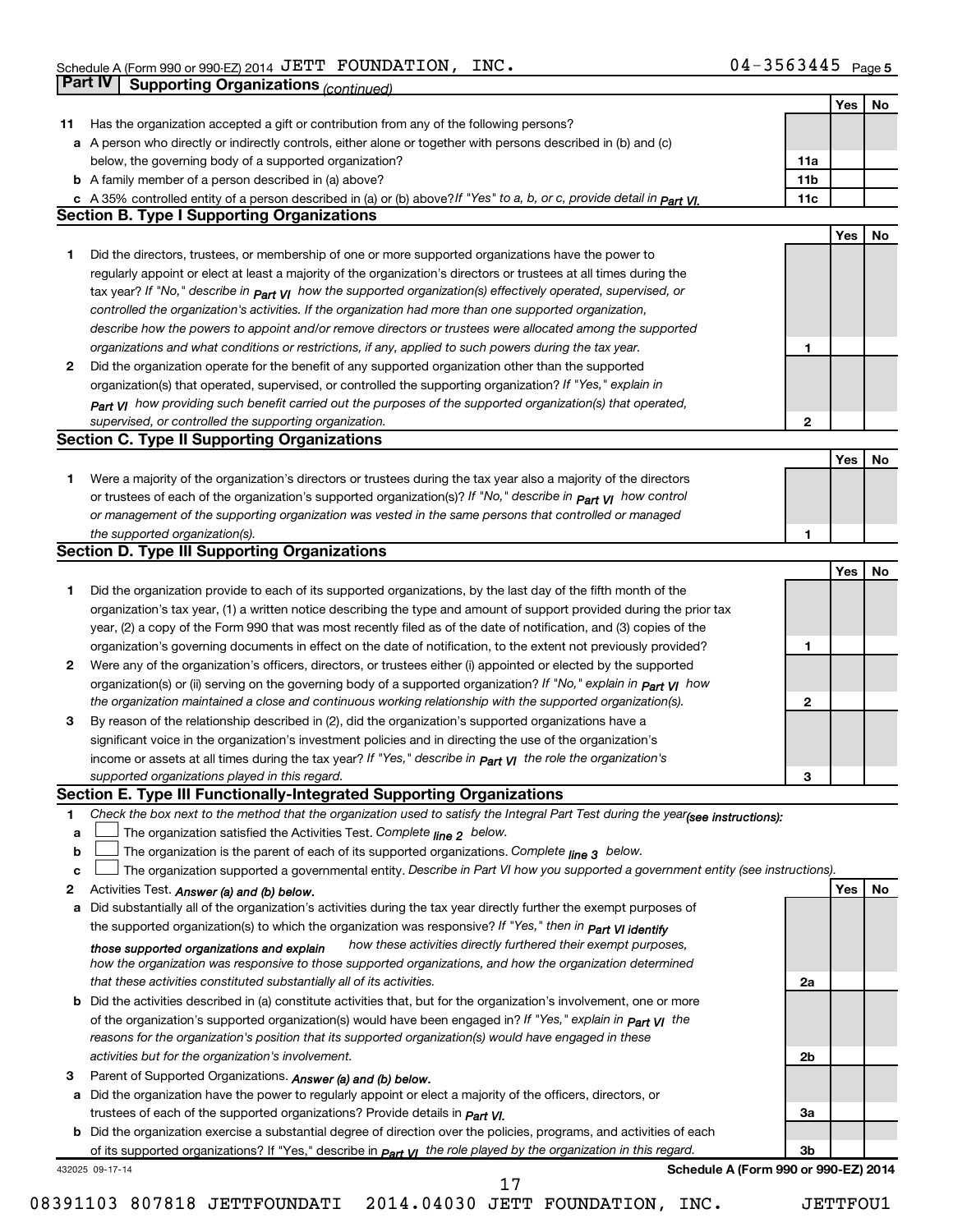### Schedule A (Form 990 or 990-EZ) 2014 Page JETT FOUNDATION, INC. 04-3563445 **Part V Type III Non-Functionally Integrated 509(a)(3) Supporting Organizations**

1 **Letter on Reck here if the organization satisfied the Integral Part Test as a qualifying trust on Nov. 20, 1970. See instructions. All** other Type III non-functionally integrated supporting organizations must complete Sections A through E.

|              | Section A - Adjusted Net Income                                              |                | (A) Prior Year | (B) Current Year<br>(optional) |
|--------------|------------------------------------------------------------------------------|----------------|----------------|--------------------------------|
| 1            | Net short-term capital gain                                                  | 1              |                |                                |
| 2            | Recoveries of prior-year distributions                                       | $\mathbf{2}$   |                |                                |
| 3            | Other gross income (see instructions)                                        | 3              |                |                                |
| 4            | Add lines 1 through 3                                                        | 4              |                |                                |
| 5            | Depreciation and depletion                                                   | 5              |                |                                |
| 6            | Portion of operating expenses paid or incurred for production or             |                |                |                                |
|              | collection of gross income or for management, conservation, or               |                |                |                                |
|              | maintenance of property held for production of income (see instructions)     | 6              |                |                                |
| 7            | Other expenses (see instructions)                                            | $\overline{7}$ |                |                                |
| 8            | <b>Adjusted Net Income</b> (subtract lines 5, 6 and 7 from line 4)           | 8              |                |                                |
|              | <b>Section B - Minimum Asset Amount</b>                                      |                | (A) Prior Year | (B) Current Year<br>(optional) |
| 1            | Aggregate fair market value of all non-exempt-use assets (see                |                |                |                                |
|              | instructions for short tax year or assets held for part of year):            |                |                |                                |
|              | a Average monthly value of securities                                        | 1a             |                |                                |
|              | <b>b</b> Average monthly cash balances                                       | 1b             |                |                                |
|              | c Fair market value of other non-exempt-use assets                           | 1c             |                |                                |
|              | <b>d</b> Total (add lines 1a, 1b, and 1c)                                    | 1 <sub>d</sub> |                |                                |
|              | e Discount claimed for blockage or other                                     |                |                |                                |
|              | factors (explain in detail in <b>Part VI</b> ):                              |                |                |                                |
| $\mathbf{2}$ | Acquisition indebtedness applicable to non-exempt-use assets                 | $\mathbf{2}$   |                |                                |
| 3            | Subtract line 2 from line 1d                                                 | 3              |                |                                |
| 4            | Cash deemed held for exempt use. Enter 1-1/2% of line 3 (for greater amount, |                |                |                                |
|              | see instructions).                                                           | 4              |                |                                |
| 5            | Net value of non-exempt-use assets (subtract line 4 from line 3)             | 5              |                |                                |
| 6            | Multiply line 5 by .035                                                      | 6              |                |                                |
| 7            | Recoveries of prior-year distributions                                       | $\overline{7}$ |                |                                |
| 8            | <b>Minimum Asset Amount (add line 7 to line 6)</b>                           | 8              |                |                                |
|              | <b>Section C - Distributable Amount</b>                                      |                |                | <b>Current Year</b>            |
| 1            | Adjusted net income for prior year (from Section A, line 8, Column A)        | 1              |                |                                |
| 2            | Enter 85% of line 1                                                          | $\mathbf{2}$   |                |                                |
| З            | Minimum asset amount for prior year (from Section B, line 8, Column A)       | 3              |                |                                |
| 4            | Enter greater of line 2 or line 3                                            | 4              |                |                                |
| 5            | Income tax imposed in prior year                                             | 5              |                |                                |
| 6            | Distributable Amount. Subtract line 5 from line 4, unless subject to         |                |                |                                |
|              | emergency temporary reduction (see instructions)                             | 6              |                |                                |
|              |                                                                              |                |                |                                |

**7** Check here if the current year is the organization's first as a non-functionally-integrated Type III supporting organization (see † instructions).

**Schedule A (Form 990 or 990-EZ) 2014**

432026 09-17-14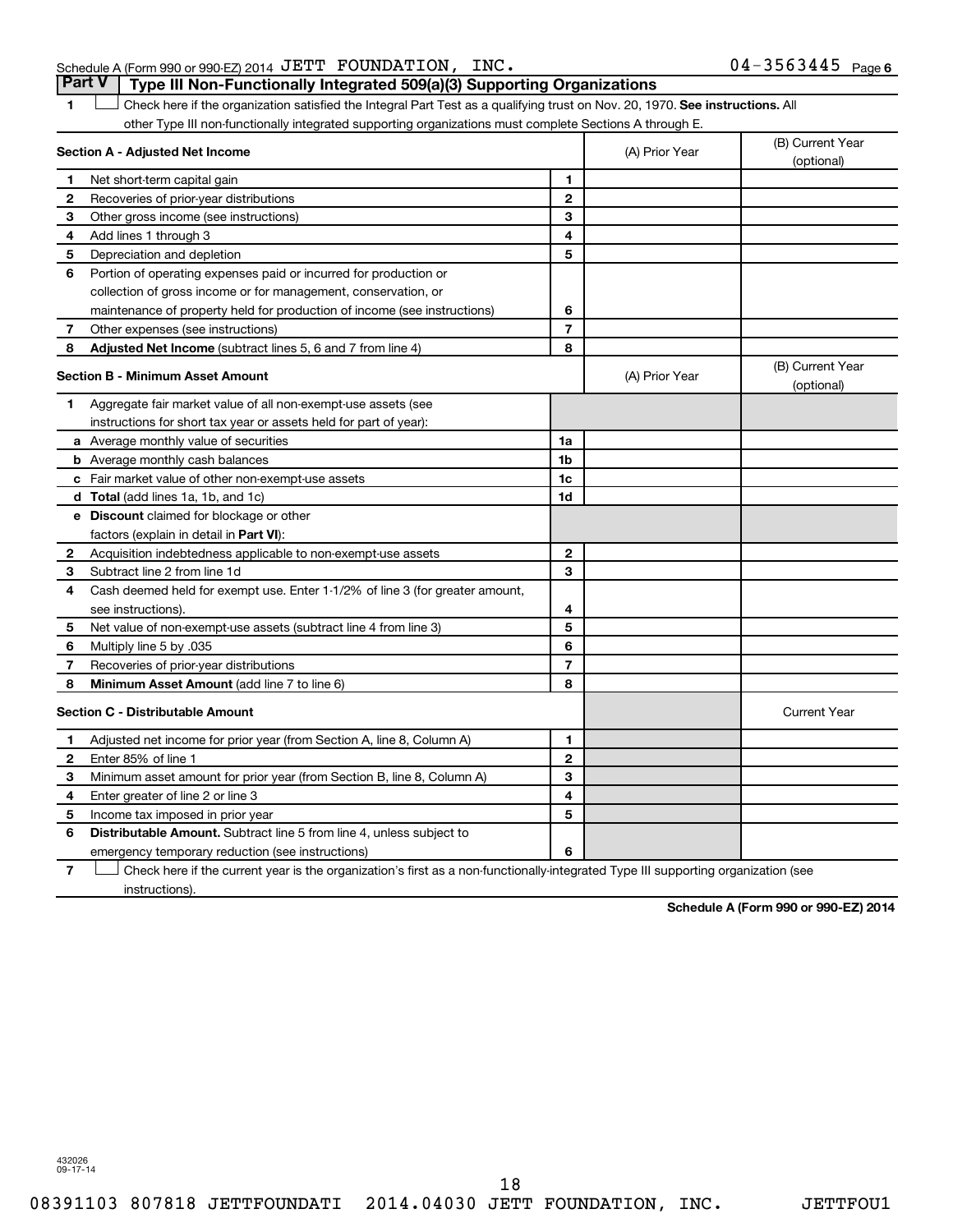| <b>Part V</b> | Type III Non-Functionally Integrated 509(a)(3) Supporting Organizations (continued)        |                             |                           |                      |
|---------------|--------------------------------------------------------------------------------------------|-----------------------------|---------------------------|----------------------|
|               | <b>Section D - Distributions</b>                                                           |                             |                           | <b>Current Year</b>  |
| 1             | Amounts paid to supported organizations to accomplish exempt purposes                      |                             |                           |                      |
| 2             | Amounts paid to perform activity that directly furthers exempt purposes of supported       |                             |                           |                      |
|               | organizations, in excess of income from activity                                           |                             |                           |                      |
| 3             | Administrative expenses paid to accomplish exempt purposes of supported organizations      |                             |                           |                      |
| 4             | Amounts paid to acquire exempt-use assets                                                  |                             |                           |                      |
| 5             | Qualified set-aside amounts (prior IRS approval required)                                  |                             |                           |                      |
| 6             | Other distributions (describe in Part VI). See instructions.                               |                             |                           |                      |
| 7             | Total annual distributions. Add lines 1 through 6.                                         |                             |                           |                      |
| 8             | Distributions to attentive supported organizations to which the organization is responsive |                             |                           |                      |
|               | (provide details in Part VI). See instructions.                                            |                             |                           |                      |
| 9             | Distributable amount for 2014 from Section C, line 6                                       |                             |                           |                      |
| 10            | Line 8 amount divided by Line 9 amount                                                     |                             |                           |                      |
|               |                                                                                            | (i)                         | (i)                       | (iii)                |
|               | Section E - Distribution Allocations (see instructions)                                    | <b>Excess Distributions</b> | <b>Underdistributions</b> | <b>Distributable</b> |
|               |                                                                                            |                             | Pre-2014                  | Amount for 2014      |
| 1             | Distributable amount for 2014 from Section C, line 6                                       |                             |                           |                      |
| $\mathbf{2}$  | Underdistributions, if any, for years prior to 2014                                        |                             |                           |                      |
|               | (reasonable cause required-see instructions)                                               |                             |                           |                      |
| 3             | Excess distributions carryover, if any, to 2014:                                           |                             |                           |                      |
| a             |                                                                                            |                             |                           |                      |
| b             |                                                                                            |                             |                           |                      |
| с             |                                                                                            |                             |                           |                      |
| d             | e From 2013                                                                                |                             |                           |                      |
|               |                                                                                            |                             |                           |                      |
|               | <b>Total</b> of lines 3a through e<br>g Applied to underdistributions of prior years       |                             |                           |                      |
|               | <b>h</b> Applied to 2014 distributable amount                                              |                             |                           |                      |
|               | Carryover from 2009 not applied (see instructions)                                         |                             |                           |                      |
|               | Remainder. Subtract lines 3g, 3h, and 3i from 3f.                                          |                             |                           |                      |
| 4             | Distributions for 2014 from Section D,                                                     |                             |                           |                      |
|               | $line 7$ :                                                                                 |                             |                           |                      |
|               | a Applied to underdistributions of prior years                                             |                             |                           |                      |
|               | <b>b</b> Applied to 2014 distributable amount                                              |                             |                           |                      |
| с             | Remainder. Subtract lines 4a and 4b from 4.                                                |                             |                           |                      |
| 5             | Remaining underdistributions for years prior to 2014, if                                   |                             |                           |                      |
|               | any. Subtract lines 3g and 4a from line 2 (if amount                                       |                             |                           |                      |
|               | greater than zero, see instructions).                                                      |                             |                           |                      |
| 6             | Remaining underdistributions for 2014. Subtract lines 3h                                   |                             |                           |                      |
|               | and 4b from line 1 (if amount greater than zero, see                                       |                             |                           |                      |
|               | instructions).                                                                             |                             |                           |                      |
| $\mathbf{7}$  | Excess distributions carryover to 2015. Add lines 3j                                       |                             |                           |                      |
|               | and 4c.                                                                                    |                             |                           |                      |
| 8             | Breakdown of line 7:                                                                       |                             |                           |                      |
| a             |                                                                                            |                             |                           |                      |
| b             |                                                                                            |                             |                           |                      |
| с             |                                                                                            |                             |                           |                      |
|               | d Excess from 2013                                                                         |                             |                           |                      |
|               | e Excess from 2014                                                                         |                             |                           |                      |

**Schedule A (Form 990 or 990-EZ) 2014**

432027 09-17-14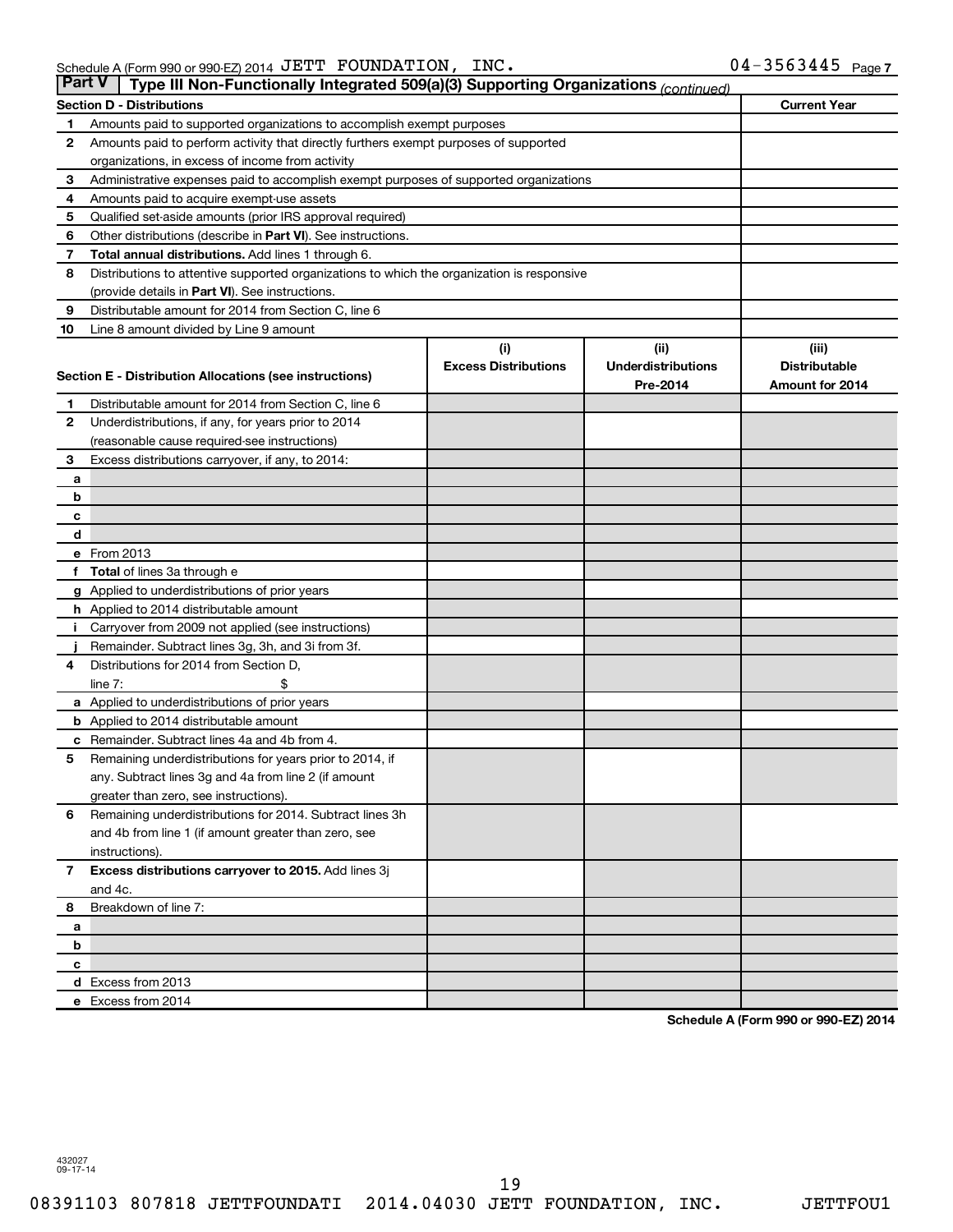Part VI | Supplemental Information. Provide the explanations required by Part II, line 10; Part II, line 17a or 17b; and Part III, line 12. Also complete this part for any additional information. (See instructions).

| 432028 09-17-14 |  |  |  |                                                                     |  | Schedule A (Form 990 or 990-EZ) 2014 |
|-----------------|--|--|--|---------------------------------------------------------------------|--|--------------------------------------|
|                 |  |  |  | 20<br>08391103 807818 JETTFOUNDATI 2014.04030 JETT FOUNDATION, INC. |  |                                      |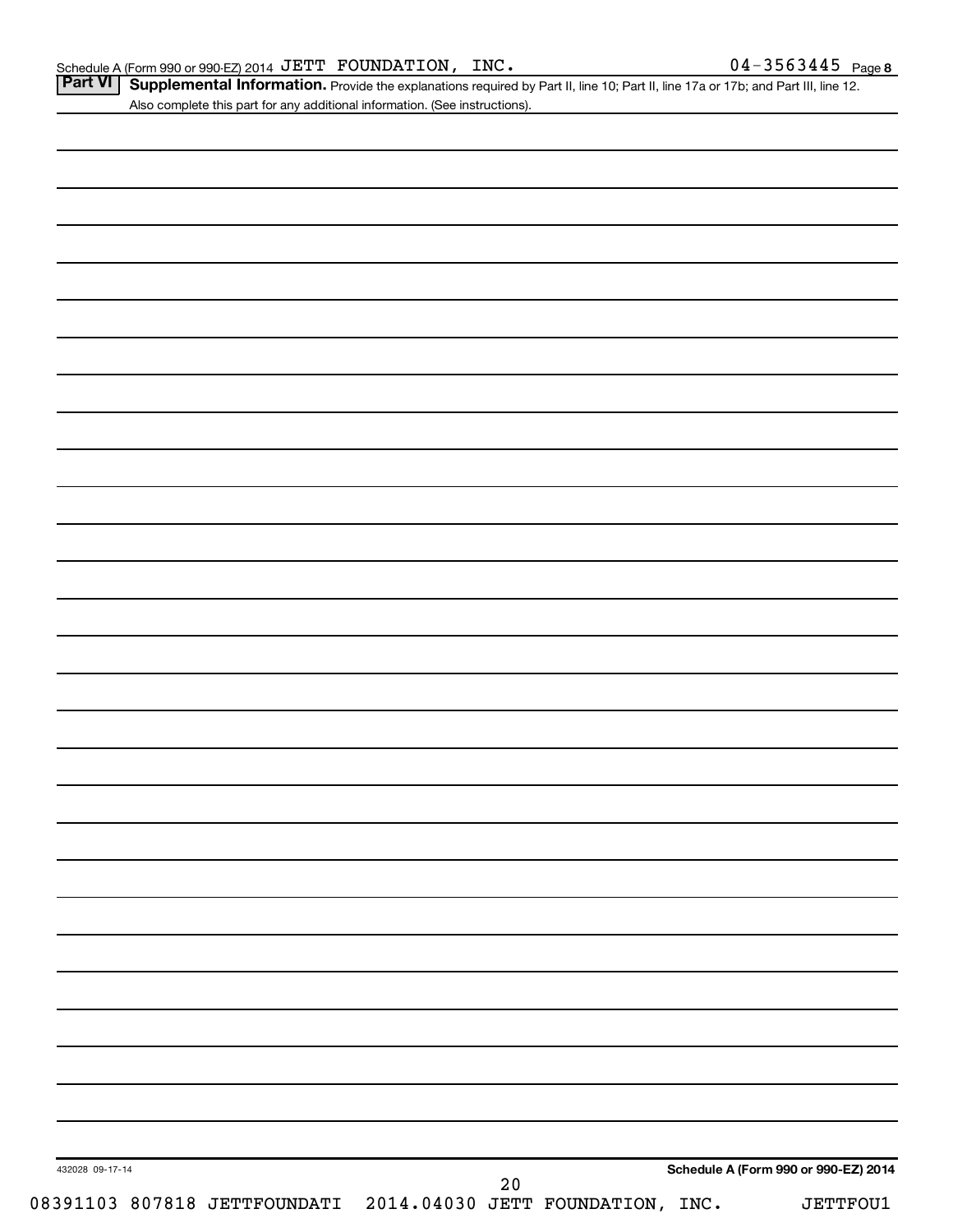| <b>SCHEDULE C</b>    | <b>Political Campaign and Lobbying Activities</b>                             | OMB No. 1545-004 |
|----------------------|-------------------------------------------------------------------------------|------------------|
| (Form 990 or 990-EZ) | For Organizations Exempt From Income Tax Under section 501(c) and section 527 | 2014             |

**Information about Schedule C (Form 990 or 990-EZ) and its instructions is at |**  *www.irs.gov/form990.* Complete if the organization is described below. > Attach to Form 990 or Form 990-EZ. **Open to Public Inspection**

**Employer identification number**

OMB No. 1545-0047

**If the organization answered "Yes," to Form 990, Part IV, line 3, or Form 990-EZ, Part V, line 46 (Political Campaign Activities), then**

- Section 501(c)(3) organizations: Complete Parts I-A and B. Do not complete Part I-C.
- Section 501(c) (other than section 501(c)(3)) organizations: Complete Parts I-A and C below. Do not complete Part I-B.
- Section 527 organizations: Complete Part I-A only.

Department of the Treasury Internal Revenue Service

#### **If the organization answered "Yes," to Form 990, Part IV, line 4, or Form 990-EZ, Part VI, line 47 (Lobbying Activities), then**

- Section 501(c)(3) organizations that have filed Form 5768 (election under section 501(h)): Complete Part II-A. Do not complete Part II-B.
- Section 501(c)(3) organizations that have NOT filed Form 5768 (election under section 501(h)): Complete Part II-B. Do not complete Part II-A.

**If the organization answered "Yes," to Form 990, Part IV, line 5 (Proxy Tax) (see separate instructions) or Form 990-EZ, Part V, line 35c (Proxy Tax) (see separate instructions), then**

|                      | • Section 501(c)(4), (5), or (6) organizations: Complete Part III. |
|----------------------|--------------------------------------------------------------------|
| Name of organization |                                                                    |

|   | <b>IVAILIC UI UI YAI IILALIUI I</b><br>Linpioyer identification number<br>04-3563445<br>JETT FOUNDATION, INC. |                                         |                                                                                                                                                                                                                                                                                                                                                                                                                                                                                                                                                                                       |           |                                                                             |                          |                                                                                                                                                             |           |
|---|---------------------------------------------------------------------------------------------------------------|-----------------------------------------|---------------------------------------------------------------------------------------------------------------------------------------------------------------------------------------------------------------------------------------------------------------------------------------------------------------------------------------------------------------------------------------------------------------------------------------------------------------------------------------------------------------------------------------------------------------------------------------|-----------|-----------------------------------------------------------------------------|--------------------------|-------------------------------------------------------------------------------------------------------------------------------------------------------------|-----------|
|   | <b>Part I-A</b>                                                                                               |                                         | Complete if the organization is exempt under section 501(c) or is a section 527 organization.                                                                                                                                                                                                                                                                                                                                                                                                                                                                                         |           |                                                                             |                          |                                                                                                                                                             |           |
|   |                                                                                                               |                                         | 1 Provide a description of the organization's direct and indirect political campaign activities in Part IV.<br>Political expenditures expension experience and a series of the contract of the contract of the contract of the contract of the contract of the contract of the contract of the contract of the contract of the contract of th<br>3 Volunteer hours <b>contract and the contract of the contract of the contract of the contract of the contract of the contract of the contract of the contract of the contract of the contract of the contract of the contract o</b> |           |                                                                             | $\blacktriangleright$ \$ |                                                                                                                                                             |           |
|   | Part I-B                                                                                                      |                                         | Complete if the organization is exempt under section 501(c)(3).                                                                                                                                                                                                                                                                                                                                                                                                                                                                                                                       |           |                                                                             |                          |                                                                                                                                                             |           |
|   |                                                                                                               |                                         |                                                                                                                                                                                                                                                                                                                                                                                                                                                                                                                                                                                       |           |                                                                             |                          | >                                                                                                                                                           |           |
|   |                                                                                                               |                                         |                                                                                                                                                                                                                                                                                                                                                                                                                                                                                                                                                                                       |           |                                                                             |                          |                                                                                                                                                             |           |
|   |                                                                                                               |                                         |                                                                                                                                                                                                                                                                                                                                                                                                                                                                                                                                                                                       |           |                                                                             |                          | Yes                                                                                                                                                         | <b>No</b> |
|   |                                                                                                               |                                         |                                                                                                                                                                                                                                                                                                                                                                                                                                                                                                                                                                                       |           |                                                                             |                          | Yes                                                                                                                                                         | <b>No</b> |
|   |                                                                                                               | <b>b</b> If "Yes," describe in Part IV. | Part I-C Complete if the organization is exempt under section 501(c), except section 501(c)(3).                                                                                                                                                                                                                                                                                                                                                                                                                                                                                       |           |                                                                             |                          |                                                                                                                                                             |           |
|   |                                                                                                               |                                         |                                                                                                                                                                                                                                                                                                                                                                                                                                                                                                                                                                                       |           |                                                                             |                          |                                                                                                                                                             |           |
|   |                                                                                                               |                                         | Enter the amount directly expended by the filing organization for section 527 exempt function activities                                                                                                                                                                                                                                                                                                                                                                                                                                                                              |           |                                                                             | $\blacktriangleright$ \$ |                                                                                                                                                             |           |
| 2 |                                                                                                               |                                         | Enter the amount of the filing organization's funds contributed to other organizations for section 527                                                                                                                                                                                                                                                                                                                                                                                                                                                                                |           |                                                                             | $\triangleright$ s       |                                                                                                                                                             |           |
| 3 |                                                                                                               |                                         | Total exempt function expenditures. Add lines 1 and 2. Enter here and on Form 1120-POL.                                                                                                                                                                                                                                                                                                                                                                                                                                                                                               |           |                                                                             |                          |                                                                                                                                                             |           |
|   |                                                                                                               |                                         |                                                                                                                                                                                                                                                                                                                                                                                                                                                                                                                                                                                       |           |                                                                             |                          |                                                                                                                                                             |           |
|   |                                                                                                               |                                         |                                                                                                                                                                                                                                                                                                                                                                                                                                                                                                                                                                                       |           |                                                                             |                          | Yes                                                                                                                                                         | <b>No</b> |
| 5 |                                                                                                               |                                         | Enter the names, addresses and employer identification number (EIN) of all section 527 political organizations to which the filing organization                                                                                                                                                                                                                                                                                                                                                                                                                                       |           |                                                                             |                          |                                                                                                                                                             |           |
|   |                                                                                                               |                                         | made payments. For each organization listed, enter the amount paid from the filing organization's funds. Also enter the amount of political                                                                                                                                                                                                                                                                                                                                                                                                                                           |           |                                                                             |                          |                                                                                                                                                             |           |
|   |                                                                                                               |                                         | contributions received that were promptly and directly delivered to a separate political organization, such as a separate segregated fund or a                                                                                                                                                                                                                                                                                                                                                                                                                                        |           |                                                                             |                          |                                                                                                                                                             |           |
|   |                                                                                                               |                                         | political action committee (PAC). If additional space is needed, provide information in Part IV.                                                                                                                                                                                                                                                                                                                                                                                                                                                                                      |           |                                                                             |                          |                                                                                                                                                             |           |
|   |                                                                                                               | (a) Name                                | (b) Address                                                                                                                                                                                                                                                                                                                                                                                                                                                                                                                                                                           | $(c)$ EIN | (d) Amount paid from<br>filing organization's<br>funds. If none, enter -0-. |                          | (e) Amount of political<br>contributions received and<br>promptly and directly<br>delivered to a separate<br>political organization.<br>If none, enter -0-. |           |

| For Departments Reduction Act Notice, can the Instructions for Ferm 000 or 000 FZ |  | Schodule C (Form 000 or 000 EZ) 2014 |
|-----------------------------------------------------------------------------------|--|--------------------------------------|
|                                                                                   |  |                                      |
|                                                                                   |  |                                      |
|                                                                                   |  |                                      |
|                                                                                   |  |                                      |
|                                                                                   |  |                                      |
|                                                                                   |  |                                      |
|                                                                                   |  |                                      |
|                                                                                   |  |                                      |
|                                                                                   |  |                                      |
|                                                                                   |  |                                      |

**For Paperwork Reduction Act Notice, see the Instructions for Form 990 or 990-EZ. Schedule C (Form 990 or 990-EZ) 2014** LHA

432041 10-21-14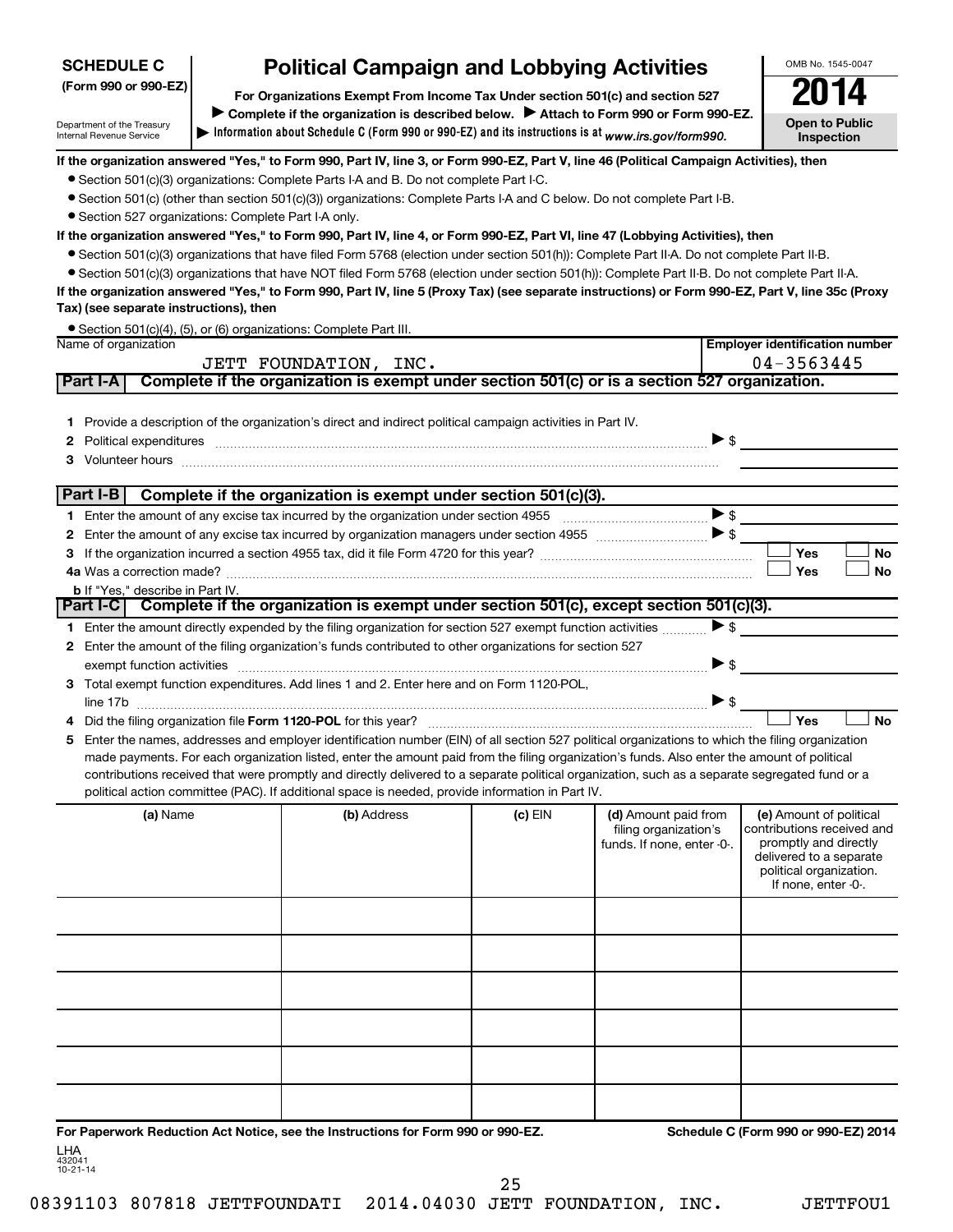| Schedule C (Form 990 or 990-EZ) 2014 JETT FOUNDATION, INC.                                                      |                                        |                                                                                                         |                                                                                                                                   |                                        | $04 - 3563445$ Page 2          |
|-----------------------------------------------------------------------------------------------------------------|----------------------------------------|---------------------------------------------------------------------------------------------------------|-----------------------------------------------------------------------------------------------------------------------------------|----------------------------------------|--------------------------------|
| Complete if the organization is exempt under section 501(c)(3) and filed Form 5768 (election under<br>Part II-A |                                        |                                                                                                         |                                                                                                                                   |                                        |                                |
| section 501(h)).                                                                                                |                                        |                                                                                                         |                                                                                                                                   |                                        |                                |
| A Check $\blacktriangleright$                                                                                   |                                        |                                                                                                         | if the filing organization belongs to an affiliated group (and list in Part IV each affiliated group member's name, address, EIN, |                                        |                                |
| expenses, and share of excess lobbying expenditures).                                                           |                                        |                                                                                                         |                                                                                                                                   |                                        |                                |
| <b>B</b> Check $\blacktriangleright$                                                                            |                                        | if the filing organization checked box A and "limited control" provisions apply.                        |                                                                                                                                   |                                        |                                |
|                                                                                                                 | <b>Limits on Lobbying Expenditures</b> | (The term "expenditures" means amounts paid or incurred.)                                               |                                                                                                                                   | (a) Filing<br>organization's<br>totals | (b) Affiliated group<br>totals |
| 1a Total lobbying expenditures to influence public opinion (grass roots lobbying)                               |                                        |                                                                                                         |                                                                                                                                   | 0.                                     |                                |
| <b>b</b> Total lobbying expenditures to influence a legislative body (direct lobbying) <i>manumumumum</i>       |                                        |                                                                                                         |                                                                                                                                   | 0.                                     |                                |
| с                                                                                                               |                                        |                                                                                                         |                                                                                                                                   | 0.                                     |                                |
| d Other exempt purpose expenditures                                                                             |                                        |                                                                                                         |                                                                                                                                   | 932,907.                               |                                |
|                                                                                                                 |                                        |                                                                                                         |                                                                                                                                   | 932,907.                               |                                |
| f Lobbying nontaxable amount. Enter the amount from the following table in both columns.                        |                                        |                                                                                                         |                                                                                                                                   | 164,936.                               |                                |
| If the amount on line 1e, column (a) or (b) is:                                                                 |                                        | The lobbying nontaxable amount is:                                                                      |                                                                                                                                   |                                        |                                |
| Not over \$500,000                                                                                              |                                        | 20% of the amount on line 1e.                                                                           |                                                                                                                                   |                                        |                                |
| Over \$500,000 but not over \$1,000,000                                                                         |                                        | \$100,000 plus 15% of the excess over \$500,000.                                                        |                                                                                                                                   |                                        |                                |
| Over \$1,000,000 but not over \$1,500,000                                                                       |                                        |                                                                                                         | \$175,000 plus 10% of the excess over \$1,000,000                                                                                 |                                        |                                |
| Over \$1,500,000 but not over \$17,000,000                                                                      |                                        | \$225,000 plus 5% of the excess over \$1,500,000.                                                       |                                                                                                                                   |                                        |                                |
| Over \$17,000,000                                                                                               | \$1,000,000.                           |                                                                                                         |                                                                                                                                   |                                        |                                |
|                                                                                                                 |                                        |                                                                                                         |                                                                                                                                   |                                        |                                |
| g Grassroots nontaxable amount (enter 25% of line 1f)                                                           |                                        |                                                                                                         |                                                                                                                                   | 41,234.                                |                                |
| h Subtract line 1g from line 1a. If zero or less, enter -0-                                                     |                                        |                                                                                                         |                                                                                                                                   | 0.                                     |                                |
|                                                                                                                 |                                        |                                                                                                         |                                                                                                                                   | 0.                                     |                                |
| If there is an amount other than zero on either line 1h or line 1i, did the organization file Form 4720<br>Ť    |                                        |                                                                                                         |                                                                                                                                   |                                        |                                |
| reporting section 4911 tax for this year?                                                                       |                                        |                                                                                                         |                                                                                                                                   |                                        | Yes<br>No                      |
| (Some organizations that made a section 501(h) election do not have to complete all of the five columns below.  |                                        | 4-Year Averaging Period Under section 501(h)<br>See the separate instructions for lines 2a through 2f.) |                                                                                                                                   |                                        |                                |
|                                                                                                                 |                                        |                                                                                                         | Lobbying Expenditures During 4-Year Averaging Period                                                                              |                                        |                                |
| Calendar year<br>(or fiscal year beginning in)                                                                  | (a) 2011                               | (b) 2012                                                                                                | $(c)$ 2013                                                                                                                        | $(d)$ 2014                             | (e) Total                      |
| 2a Lobbying nontaxable amount                                                                                   |                                        |                                                                                                         |                                                                                                                                   | 164,936.                               | 164,936.                       |
| <b>b</b> Lobbying ceiling amount                                                                                |                                        |                                                                                                         |                                                                                                                                   |                                        |                                |
| (150% of line 2a, column(e))                                                                                    |                                        |                                                                                                         |                                                                                                                                   |                                        | 247,404.                       |
| c Total lobbying expenditures                                                                                   |                                        |                                                                                                         |                                                                                                                                   |                                        |                                |
| d Grassroots nontaxable amount                                                                                  |                                        |                                                                                                         |                                                                                                                                   | 41,234.                                | 41,234.                        |
| e Grassroots ceiling amount                                                                                     |                                        |                                                                                                         |                                                                                                                                   |                                        |                                |
| (150% of line 2d, column (e))                                                                                   |                                        |                                                                                                         |                                                                                                                                   |                                        | 61,851.                        |
|                                                                                                                 |                                        |                                                                                                         |                                                                                                                                   |                                        |                                |
| f Grassroots lobbying expenditures                                                                              |                                        |                                                                                                         |                                                                                                                                   |                                        |                                |

**Schedule C (Form 990 or 990-EZ) 2014**

432042 10-21-14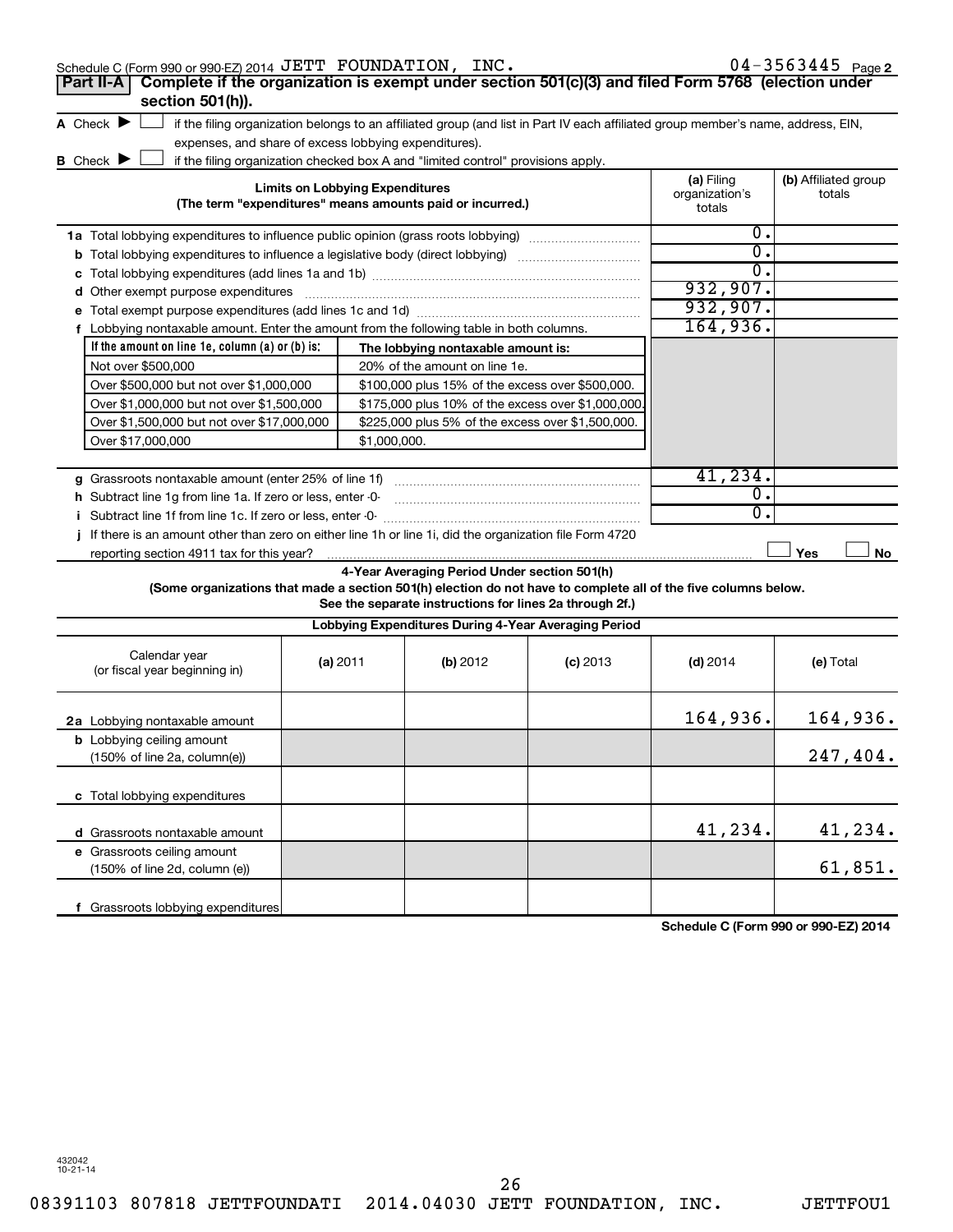#### Schedule C (Form 990 or 990-EZ) 2014  $\mathtt{JETT}$   $\mathtt{FOUNDATION}$ ,  $\mathtt{INC.}$   $\mathtt{O4-3563445}$   $\mathtt{Page}$

# **Part II-B Complete if the organization is exempt under section 501(c)(3) and has NOT filed Form 5768 (election under section 501(h)).**

|              | For each "Yes," response to lines 1a through 1i below, provide in Part IV a detailed description                                                                                                                                            | (a)        |                | (b)    |    |
|--------------|---------------------------------------------------------------------------------------------------------------------------------------------------------------------------------------------------------------------------------------------|------------|----------------|--------|----|
|              | of the lobbying activity.                                                                                                                                                                                                                   | <b>Yes</b> | No.            | Amount |    |
| 1.           | During the year, did the filing organization attempt to influence foreign, national, state or<br>local legislation, including any attempt to influence public opinion on a legislative matter<br>or referendum, through the use of:         |            |                |        |    |
|              | <b>b</b> Paid staff or management (include compensation in expenses reported on lines 1c through 1i)?                                                                                                                                       |            |                |        |    |
|              |                                                                                                                                                                                                                                             |            |                |        |    |
|              |                                                                                                                                                                                                                                             |            |                |        |    |
|              |                                                                                                                                                                                                                                             |            |                |        |    |
|              | g Direct contact with legislators, their staffs, government officials, or a legislative body?                                                                                                                                               |            |                |        |    |
|              | h Rallies, demonstrations, seminars, conventions, speeches, lectures, or any similar means?                                                                                                                                                 |            |                |        |    |
|              | <i>i</i> Other activities?                                                                                                                                                                                                                  |            |                |        |    |
|              |                                                                                                                                                                                                                                             |            |                |        |    |
|              | 2a Did the activities in line 1 cause the organization to be not described in section 501(c)(3)?                                                                                                                                            |            |                |        |    |
|              |                                                                                                                                                                                                                                             |            |                |        |    |
|              | c If "Yes," enter the amount of any tax incurred by organization managers under section 4912                                                                                                                                                |            |                |        |    |
|              | d If the filing organization incurred a section 4912 tax, did it file Form 4720 for this year?                                                                                                                                              |            |                |        |    |
|              | Part III-A Complete if the organization is exempt under section $501(c)(4)$ , section $501(c)(5)$ , or section                                                                                                                              |            |                |        |    |
|              | $501(c)(6)$ .                                                                                                                                                                                                                               |            |                |        |    |
|              |                                                                                                                                                                                                                                             |            |                | Yes    | No |
| 1            |                                                                                                                                                                                                                                             |            | $\mathbf{1}$   |        |    |
| $\mathbf{2}$ |                                                                                                                                                                                                                                             |            | $\overline{2}$ |        |    |
| 3            |                                                                                                                                                                                                                                             |            |                |        |    |
|              | Part III-B Complete if the organization is exempt under section 501(c)(4), section 501(c)(5), or section<br>501(c)(6) and if either (a) BOTH Part III-A, lines 1 and 2, are answered "No," OR (b) Part III-A, line 3, is<br>answered "Yes." |            |                |        |    |
| 1.           | Dues, assessments and similar amounts from members [111] www.communicallyness.communicallyness.communicallyness.com                                                                                                                         |            | 1              |        |    |
| 2            | Section 162(e) nondeductible lobbying and political expenditures (do not include amounts of political                                                                                                                                       |            |                |        |    |
|              | expenses for which the section 527(f) tax was paid).                                                                                                                                                                                        |            |                |        |    |
|              |                                                                                                                                                                                                                                             |            | 2a             |        |    |
|              | <b>b</b> Carryover from last year manufactured contains and contained a contained and contained a contained and contained a contained a contained and contained a contained a contained and contained a contained a contained and c         |            | 2b             |        |    |
|              |                                                                                                                                                                                                                                             |            | 2c             |        |    |
| З            |                                                                                                                                                                                                                                             |            | 3              |        |    |
| 4            | If notices were sent and the amount on line 2c exceeds the amount on line 3, what portion of the excess                                                                                                                                     |            |                |        |    |
|              | does the organization agree to carryover to the reasonable estimate of nondeductible lobbying and political                                                                                                                                 |            |                |        |    |
|              |                                                                                                                                                                                                                                             |            | 4              |        |    |
| 5            |                                                                                                                                                                                                                                             |            | 5              |        |    |
|              | Part IV  <br><b>Supplemental Information</b>                                                                                                                                                                                                |            |                |        |    |
|              | Provide the descriptions required for Part I-A, line 1; Part I-B, line 4; Part I-C, line 5; Part II-A (affiliated group list); Part II-A, lines 1 and 2 (see                                                                                |            |                |        |    |

instructions); and Part II-B, line 1. Also, complete this part for any additional information.

**Schedule C (Form 990 or 990-EZ) 2014**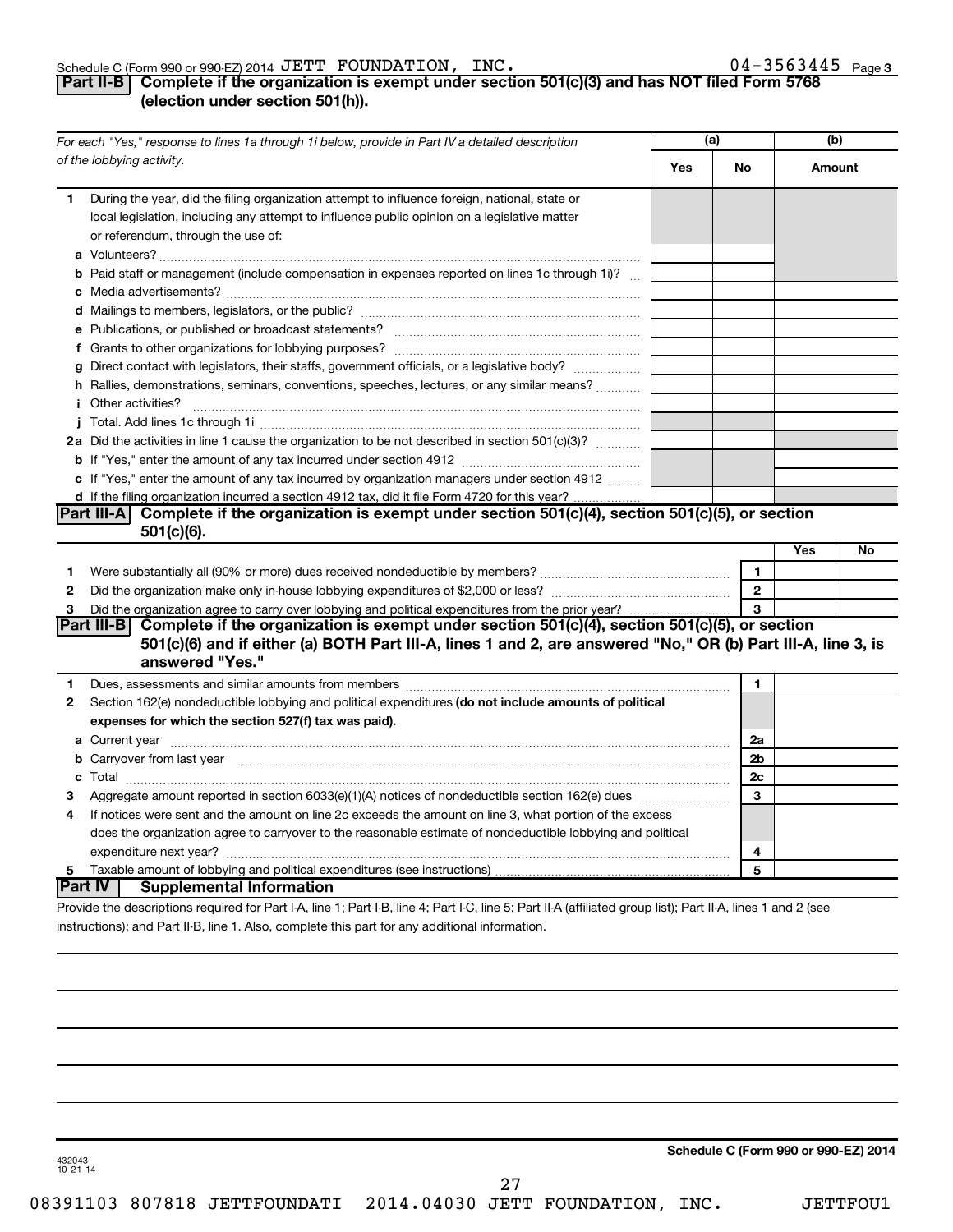|                | <b>SCHEDULE D</b><br>(Form 990)                      |                                                                                                        | <b>Supplemental Financial Statements</b><br>Complete if the organization answered "Yes" to Form 990,<br>Part IV, line 6, 7, 8, 9, 10, 11a, 11b, 11c, 11d, 11e, 11f, 12a, or 12b. |                      | OMB No. 1545-0047                     |           |
|----------------|------------------------------------------------------|--------------------------------------------------------------------------------------------------------|----------------------------------------------------------------------------------------------------------------------------------------------------------------------------------|----------------------|---------------------------------------|-----------|
|                | Department of the Treasury                           |                                                                                                        | Attach to Form 990.                                                                                                                                                              |                      | <b>Open to Public</b><br>Inspection   |           |
|                | Internal Revenue Service<br>Name of the organization |                                                                                                        | Information about Schedule D (Form 990) and its instructions is at www.irs.gov/form990.                                                                                          |                      | <b>Employer identification number</b> |           |
|                |                                                      | JETT FOUNDATION, INC.                                                                                  |                                                                                                                                                                                  |                      | 04-3563445                            |           |
| Part I         |                                                      |                                                                                                        | Organizations Maintaining Donor Advised Funds or Other Similar Funds or Accounts. Complete if the                                                                                |                      |                                       |           |
|                |                                                      | organization answered "Yes" to Form 990, Part IV, line 6.                                              |                                                                                                                                                                                  |                      |                                       |           |
|                |                                                      |                                                                                                        | (a) Donor advised funds                                                                                                                                                          |                      | (b) Funds and other accounts          |           |
| 1              |                                                      |                                                                                                        |                                                                                                                                                                                  |                      |                                       |           |
| 2              |                                                      | Aggregate value of contributions to (during year)                                                      |                                                                                                                                                                                  |                      |                                       |           |
| з              |                                                      |                                                                                                        | the control of the control of the control of the control of the control of                                                                                                       |                      |                                       |           |
| 4              |                                                      |                                                                                                        |                                                                                                                                                                                  |                      |                                       |           |
| 5              |                                                      |                                                                                                        | Did the organization inform all donors and donor advisors in writing that the assets held in donor advised funds                                                                 |                      | Yes                                   | No        |
| 6              |                                                      |                                                                                                        | Did the organization inform all grantees, donors, and donor advisors in writing that grant funds can be used only                                                                |                      |                                       |           |
|                |                                                      |                                                                                                        | for charitable purposes and not for the benefit of the donor or donor advisor, or for any other purpose conferring                                                               |                      |                                       |           |
|                | impermissible private benefit?                       |                                                                                                        |                                                                                                                                                                                  |                      | Yes                                   | No        |
| Part II        |                                                      |                                                                                                        | Conservation Easements. Complete if the organization answered "Yes" to Form 990, Part IV, line 7.                                                                                |                      |                                       |           |
| 1.             |                                                      | Purpose(s) of conservation easements held by the organization (check all that apply).                  |                                                                                                                                                                                  |                      |                                       |           |
|                |                                                      | Preservation of land for public use (e.g., recreation or education)                                    | Preservation of a historically important land area                                                                                                                               |                      |                                       |           |
|                |                                                      | Protection of natural habitat                                                                          | Preservation of a certified historic structure                                                                                                                                   |                      |                                       |           |
|                |                                                      | Preservation of open space                                                                             |                                                                                                                                                                                  |                      |                                       |           |
| 2              |                                                      |                                                                                                        | Complete lines 2a through 2d if the organization held a qualified conservation contribution in the form of a conservation easement on the last                                   |                      |                                       |           |
|                | day of the tax year.                                 |                                                                                                        |                                                                                                                                                                                  |                      |                                       |           |
|                |                                                      |                                                                                                        |                                                                                                                                                                                  |                      | Held at the End of the Tax Year       |           |
| а              |                                                      |                                                                                                        |                                                                                                                                                                                  | 2a<br>2 <sub>b</sub> |                                       |           |
| b              |                                                      |                                                                                                        |                                                                                                                                                                                  | 2c                   |                                       |           |
| с              |                                                      |                                                                                                        | d Number of conservation easements included in (c) acquired after 8/17/06, and not on a historic structure                                                                       |                      |                                       |           |
|                |                                                      |                                                                                                        |                                                                                                                                                                                  | 2d                   |                                       |           |
| З              |                                                      |                                                                                                        | Number of conservation easements modified, transferred, released, extinguished, or terminated by the organization during the tax                                                 |                      |                                       |           |
|                | year                                                 |                                                                                                        |                                                                                                                                                                                  |                      |                                       |           |
| 4              |                                                      | Number of states where property subject to conservation easement is located $\blacktriangleright$      |                                                                                                                                                                                  |                      |                                       |           |
| 5              |                                                      | Does the organization have a written policy regarding the periodic monitoring, inspection, handling of |                                                                                                                                                                                  |                      |                                       |           |
|                |                                                      |                                                                                                        |                                                                                                                                                                                  |                      | Yes                                   | <b>No</b> |
|                |                                                      |                                                                                                        | Staff and volunteer hours devoted to monitoring, inspecting, and enforcing conservation easements during the year                                                                |                      |                                       |           |
| 7              |                                                      |                                                                                                        | Amount of expenses incurred in monitoring, inspecting, and enforcing conservation easements during the year $\triangleright$ \$                                                  |                      |                                       |           |
| 8              |                                                      |                                                                                                        | Does each conservation easement reported on line 2(d) above satisfy the requirements of section 170(h)(4)(B)(i)                                                                  |                      |                                       |           |
|                |                                                      |                                                                                                        |                                                                                                                                                                                  |                      | Yes                                   | No        |
| 9              |                                                      |                                                                                                        | In Part XIII, describe how the organization reports conservation easements in its revenue and expense statement, and balance sheet, and                                          |                      |                                       |           |
|                |                                                      |                                                                                                        | include, if applicable, the text of the footnote to the organization's financial statements that describes the organization's accounting for                                     |                      |                                       |           |
|                | conservation easements.                              |                                                                                                        | Part III   Organizations Maintaining Collections of Art, Historical Treasures, or Other Similar Assets.                                                                          |                      |                                       |           |
|                |                                                      | Complete if the organization answered "Yes" to Form 990, Part IV, line 8.                              |                                                                                                                                                                                  |                      |                                       |           |
|                |                                                      |                                                                                                        | 1a If the organization elected, as permitted under SFAS 116 (ASC 958), not to report in its revenue statement and balance sheet works of art,                                    |                      |                                       |           |
|                |                                                      |                                                                                                        | historical treasures, or other similar assets held for public exhibition, education, or research in furtherance of public service, provide, in Part XIII,                        |                      |                                       |           |
|                |                                                      | the text of the footnote to its financial statements that describes these items.                       |                                                                                                                                                                                  |                      |                                       |           |
|                |                                                      |                                                                                                        | b If the organization elected, as permitted under SFAS 116 (ASC 958), to report in its revenue statement and balance sheet works of art, historical                              |                      |                                       |           |
|                |                                                      |                                                                                                        | treasures, or other similar assets held for public exhibition, education, or research in furtherance of public service, provide the following amounts                            |                      |                                       |           |
|                | relating to these items:                             |                                                                                                        |                                                                                                                                                                                  |                      |                                       |           |
|                |                                                      |                                                                                                        |                                                                                                                                                                                  |                      | $\frac{1}{2}$                         |           |
|                |                                                      |                                                                                                        | (ii) Assets included in Form 990, Part X [11] [2000] [2010] Assets included in Form 990, Part X [11] [11] [200                                                                   |                      | $\blacktriangleright$ \$              |           |
| 2              |                                                      |                                                                                                        | If the organization received or held works of art, historical treasures, or other similar assets for financial gain, provide                                                     |                      |                                       |           |
|                |                                                      | the following amounts required to be reported under SFAS 116 (ASC 958) relating to these items:        |                                                                                                                                                                                  |                      |                                       |           |
| а              |                                                      |                                                                                                        |                                                                                                                                                                                  |                      |                                       |           |
|                |                                                      |                                                                                                        |                                                                                                                                                                                  |                      |                                       |           |
|                |                                                      |                                                                                                        |                                                                                                                                                                                  |                      |                                       |           |
| 432051         |                                                      | LHA For Paperwork Reduction Act Notice, see the Instructions for Form 990.                             |                                                                                                                                                                                  |                      | Schedule D (Form 990) 2014            |           |
| $10 - 01 - 14$ |                                                      |                                                                                                        |                                                                                                                                                                                  |                      |                                       |           |
|                |                                                      |                                                                                                        | 28                                                                                                                                                                               |                      |                                       |           |

08391103 807818 JETTFOUNDATI 2014.04030 JETT FOUNDATION, INC. JETTFOU1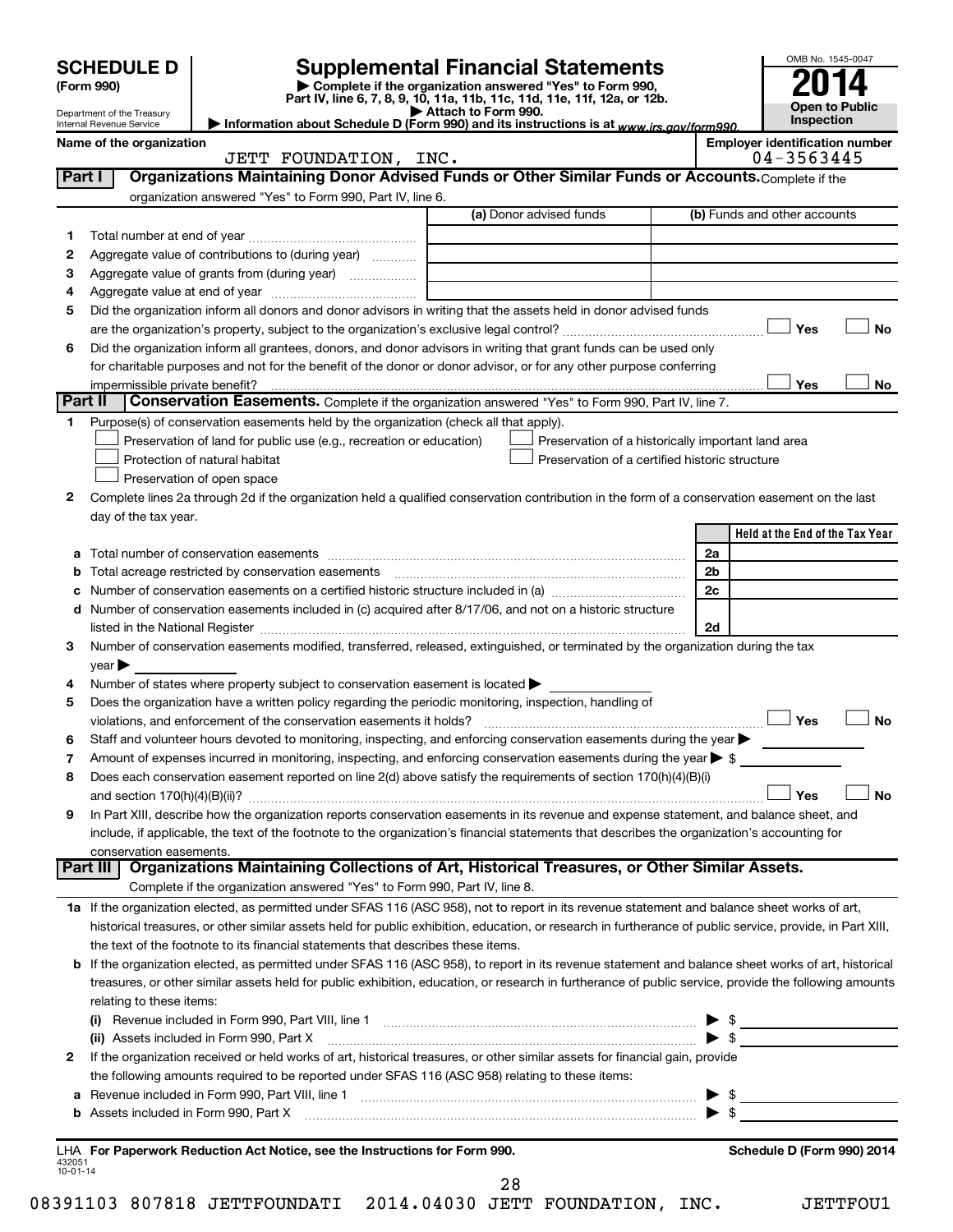|   |                | Schedule D (Form 990) 2014                                                                                                                                                                                                     | JETT FOUNDATION, INC.                   |   |                |                                                                             |                                 | $04 - 3563445$ Page 2      |                |        |    |
|---|----------------|--------------------------------------------------------------------------------------------------------------------------------------------------------------------------------------------------------------------------------|-----------------------------------------|---|----------------|-----------------------------------------------------------------------------|---------------------------------|----------------------------|----------------|--------|----|
|   | Part III       | Organizations Maintaining Collections of Art, Historical Treasures, or Other Similar Assets (continued)                                                                                                                        |                                         |   |                |                                                                             |                                 |                            |                |        |    |
| 3 |                | Using the organization's acquisition, accession, and other records, check any of the following that are a significant use of its collection items                                                                              |                                         |   |                |                                                                             |                                 |                            |                |        |    |
|   |                | (check all that apply):                                                                                                                                                                                                        |                                         |   |                |                                                                             |                                 |                            |                |        |    |
| a |                | Public exhibition                                                                                                                                                                                                              | d                                       |   |                | Loan or exchange programs                                                   |                                 |                            |                |        |    |
| b |                | Scholarly research                                                                                                                                                                                                             |                                         |   | Other          |                                                                             |                                 |                            |                |        |    |
| с |                | Preservation for future generations                                                                                                                                                                                            |                                         |   |                |                                                                             |                                 |                            |                |        |    |
| 4 |                | Provide a description of the organization's collections and explain how they further the organization's exempt purpose in Part XIII.                                                                                           |                                         |   |                |                                                                             |                                 |                            |                |        |    |
| 5 |                | During the year, did the organization solicit or receive donations of art, historical treasures, or other similar assets                                                                                                       |                                         |   |                |                                                                             |                                 |                            |                |        |    |
|   | Part IV I      | <b>Escrow and Custodial Arrangements.</b> Complete if the organization answered "Yes" to Form 990, Part IV, line 9, or                                                                                                         |                                         |   |                |                                                                             |                                 |                            | Yes            |        | No |
|   |                | reported an amount on Form 990, Part X, line 21.                                                                                                                                                                               |                                         |   |                |                                                                             |                                 |                            |                |        |    |
|   |                | 1a Is the organization an agent, trustee, custodian or other intermediary for contributions or other assets not included                                                                                                       |                                         |   |                |                                                                             |                                 |                            |                |        |    |
|   |                |                                                                                                                                                                                                                                |                                         |   |                |                                                                             |                                 |                            | Yes            |        | No |
|   |                | b If "Yes," explain the arrangement in Part XIII and complete the following table:                                                                                                                                             |                                         |   |                |                                                                             |                                 |                            |                |        |    |
|   |                |                                                                                                                                                                                                                                |                                         |   |                |                                                                             |                                 |                            | Amount         |        |    |
|   |                |                                                                                                                                                                                                                                |                                         |   |                |                                                                             | 1c                              |                            |                |        |    |
|   |                |                                                                                                                                                                                                                                |                                         |   |                |                                                                             | 1d                              |                            |                |        |    |
|   |                | e Distributions during the year measurement contained and all the control of the set of the set of the set of the set of the set of the set of the set of the set of the set of the set of the set of the set of the set of th |                                         |   |                |                                                                             | 1e                              |                            |                |        |    |
|   |                |                                                                                                                                                                                                                                |                                         |   |                |                                                                             | 1f                              |                            |                |        |    |
|   |                | 2a Did the organization include an amount on Form 990, Part X, line 21, for escrow or custodial account liability?                                                                                                             |                                         |   |                |                                                                             |                                 |                            | Yes            |        | No |
|   |                | b If "Yes," explain the arrangement in Part XIII. Check here if the explanation has been provided in Part XIII                                                                                                                 |                                         |   |                |                                                                             |                                 |                            |                |        |    |
|   | <b>Part V</b>  | Endowment Funds. Complete if the organization answered "Yes" to Form 990, Part IV, line 10.                                                                                                                                    |                                         |   |                |                                                                             |                                 |                            |                |        |    |
|   |                |                                                                                                                                                                                                                                | (a) Current year                        |   | (b) Prior year | (c) Two years back $\vert$ (d) Three years back $\vert$ (e) Four years back |                                 |                            |                |        |    |
|   |                | 1a Beginning of year balance                                                                                                                                                                                                   |                                         |   |                |                                                                             |                                 |                            |                |        |    |
| b |                |                                                                                                                                                                                                                                |                                         |   |                |                                                                             |                                 |                            |                |        |    |
| с |                | Net investment earnings, gains, and losses                                                                                                                                                                                     |                                         |   |                |                                                                             |                                 |                            |                |        |    |
|   |                |                                                                                                                                                                                                                                |                                         |   |                |                                                                             |                                 |                            |                |        |    |
|   |                | e Other expenditures for facilities                                                                                                                                                                                            |                                         |   |                |                                                                             |                                 |                            |                |        |    |
|   |                | and programs                                                                                                                                                                                                                   |                                         |   |                |                                                                             |                                 |                            |                |        |    |
|   |                |                                                                                                                                                                                                                                |                                         |   |                |                                                                             |                                 |                            |                |        |    |
| g |                |                                                                                                                                                                                                                                |                                         |   |                |                                                                             |                                 |                            |                |        |    |
| 2 |                | Provide the estimated percentage of the current year end balance (line 1g, column (a)) held as:                                                                                                                                |                                         |   |                |                                                                             |                                 |                            |                |        |    |
| а |                | Board designated or quasi-endowment<br>Permanent endowment                                                                                                                                                                     | %                                       | % |                |                                                                             |                                 |                            |                |        |    |
| b |                | <b>c</b> Temporarily restricted endowment $\blacktriangleright$                                                                                                                                                                | %                                       |   |                |                                                                             |                                 |                            |                |        |    |
|   |                | The percentages in lines 2a, 2b, and 2c should equal 100%.                                                                                                                                                                     |                                         |   |                |                                                                             |                                 |                            |                |        |    |
|   |                | 3a Are there endowment funds not in the possession of the organization that are held and administered for the organization                                                                                                     |                                         |   |                |                                                                             |                                 |                            |                |        |    |
|   | by:            |                                                                                                                                                                                                                                |                                         |   |                |                                                                             |                                 |                            |                | Yes    | No |
|   | (i)            |                                                                                                                                                                                                                                |                                         |   |                |                                                                             |                                 |                            | 3a(i)          |        |    |
|   |                |                                                                                                                                                                                                                                |                                         |   |                |                                                                             |                                 |                            | 3a(ii)         |        |    |
|   |                |                                                                                                                                                                                                                                |                                         |   |                |                                                                             |                                 |                            | 3b             |        |    |
| 4 |                | Describe in Part XIII the intended uses of the organization's endowment funds.                                                                                                                                                 |                                         |   |                |                                                                             |                                 |                            |                |        |    |
|   | <b>Part VI</b> | <b>Land, Buildings, and Equipment.</b>                                                                                                                                                                                         |                                         |   |                |                                                                             |                                 |                            |                |        |    |
|   |                | Complete if the organization answered "Yes" to Form 990, Part IV, line 11a. See Form 990, Part X, line 10.                                                                                                                     |                                         |   |                |                                                                             |                                 |                            |                |        |    |
|   |                | Description of property                                                                                                                                                                                                        | (a) Cost or other<br>basis (investment) |   |                | (b) Cost or other<br>basis (other)                                          | (c) Accumulated<br>depreciation |                            | (d) Book value |        |    |
|   |                |                                                                                                                                                                                                                                |                                         |   |                |                                                                             |                                 |                            |                |        |    |
| b |                |                                                                                                                                                                                                                                |                                         |   |                |                                                                             |                                 |                            |                |        |    |
|   |                |                                                                                                                                                                                                                                |                                         |   |                |                                                                             |                                 |                            |                |        |    |
|   |                |                                                                                                                                                                                                                                |                                         |   |                | 21,085.                                                                     | 18,221.                         |                            |                | 2,864. |    |
|   |                |                                                                                                                                                                                                                                |                                         |   |                | 6, 297.                                                                     | 2,811.                          |                            |                | 3,486. |    |
|   |                | Total. Add lines 1a through 1e. (Column (d) must equal Form 990, Part X, column (B), line 10c.)                                                                                                                                |                                         |   |                |                                                                             |                                 | Schodule D (Ferm 000) 2014 |                | 6,350. |    |

**Schedule D (Form 990) 2014**

432052 10-01-14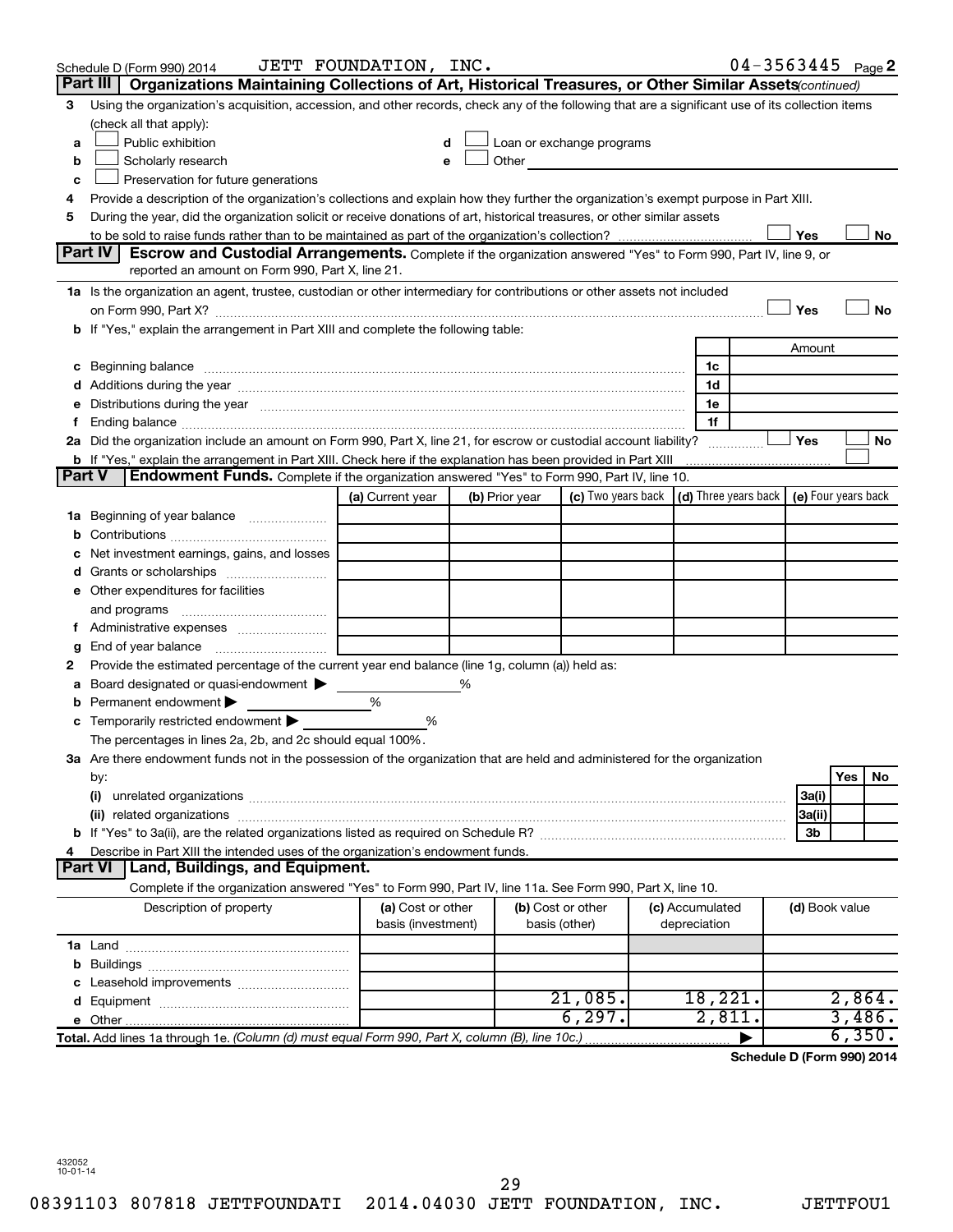| Complete if the organization answered "Yes" to Form 990, Part IV, line 11b. See Form 990, Part X, line 12.<br>(a) Description of security or category (including name of security)       | (b) Book value  |                | (c) Method of valuation: Cost or end-of-year market value |
|------------------------------------------------------------------------------------------------------------------------------------------------------------------------------------------|-----------------|----------------|-----------------------------------------------------------|
|                                                                                                                                                                                          |                 |                |                                                           |
| (1) Financial derivatives                                                                                                                                                                |                 |                |                                                           |
| (2)                                                                                                                                                                                      |                 |                |                                                           |
| (3) Other                                                                                                                                                                                |                 |                |                                                           |
| (A)                                                                                                                                                                                      |                 |                |                                                           |
| (B)                                                                                                                                                                                      |                 |                |                                                           |
| (C)                                                                                                                                                                                      |                 |                |                                                           |
| (D)                                                                                                                                                                                      |                 |                |                                                           |
| (E)                                                                                                                                                                                      |                 |                |                                                           |
| (F)                                                                                                                                                                                      |                 |                |                                                           |
| (G)                                                                                                                                                                                      |                 |                |                                                           |
| (H)                                                                                                                                                                                      |                 |                |                                                           |
| Total. (Col. (b) must equal Form 990, Part X, col. (B) line 12.)                                                                                                                         |                 |                |                                                           |
| Part VIII Investments - Program Related.                                                                                                                                                 |                 |                |                                                           |
|                                                                                                                                                                                          |                 |                |                                                           |
| Complete if the organization answered "Yes" to Form 990, Part IV, line 11c. See Form 990, Part X, line 13.<br>(a) Description of investment                                              | (b) Book value  |                | (c) Method of valuation: Cost or end-of-year market value |
|                                                                                                                                                                                          |                 |                |                                                           |
| (1)                                                                                                                                                                                      |                 |                |                                                           |
| (2)                                                                                                                                                                                      |                 |                |                                                           |
| (3)                                                                                                                                                                                      |                 |                |                                                           |
| (4)                                                                                                                                                                                      |                 |                |                                                           |
| (5)                                                                                                                                                                                      |                 |                |                                                           |
| (6)                                                                                                                                                                                      |                 |                |                                                           |
|                                                                                                                                                                                          |                 |                |                                                           |
|                                                                                                                                                                                          |                 |                |                                                           |
| (7)                                                                                                                                                                                      |                 |                |                                                           |
| (8)<br>(9)<br><b>Other Assets.</b>                                                                                                                                                       |                 |                |                                                           |
| Complete if the organization answered "Yes" to Form 990, Part IV, line 11d. See Form 990, Part X, line 15.                                                                               | (a) Description |                | (b) Book value                                            |
|                                                                                                                                                                                          |                 |                |                                                           |
| SECURITY DEPOSITS<br>(1)                                                                                                                                                                 |                 |                |                                                           |
| <b>INVESTMENT IN LLC</b><br>(2)                                                                                                                                                          |                 |                |                                                           |
| (3)                                                                                                                                                                                      |                 |                |                                                           |
| (4)                                                                                                                                                                                      |                 |                | 4,000.<br>125,000.                                        |
| (5)                                                                                                                                                                                      |                 |                |                                                           |
| (6)                                                                                                                                                                                      |                 |                |                                                           |
| (7)                                                                                                                                                                                      |                 |                |                                                           |
| (8)                                                                                                                                                                                      |                 |                |                                                           |
| (9)                                                                                                                                                                                      |                 |                |                                                           |
| <b>Other Liabilities.</b>                                                                                                                                                                |                 |                |                                                           |
| Complete if the organization answered "Yes" to Form 990, Part IV, line 11e or 11f. See Form 990, Part X, line 25.                                                                        |                 |                |                                                           |
| (a) Description of liability                                                                                                                                                             |                 | (b) Book value |                                                           |
| Federal income taxes<br>(1)                                                                                                                                                              |                 |                |                                                           |
| (2)                                                                                                                                                                                      |                 |                |                                                           |
|                                                                                                                                                                                          |                 |                | 129,000.                                                  |
| (3)                                                                                                                                                                                      |                 |                |                                                           |
| (4)                                                                                                                                                                                      |                 |                |                                                           |
| (5)                                                                                                                                                                                      |                 |                |                                                           |
| (6)                                                                                                                                                                                      |                 |                |                                                           |
| (7)                                                                                                                                                                                      |                 |                |                                                           |
| Total. (Col. (b) must equal Form 990, Part X, col. (B) line 13.) $\blacktriangleright$<br>Part IX<br>Total. (Column (b) must equal Form 990, Part X, col. (B) line 15.)<br>Part X<br>(8) |                 |                |                                                           |
| (9)                                                                                                                                                                                      |                 |                |                                                           |

**Schedule D (Form 990) 2014**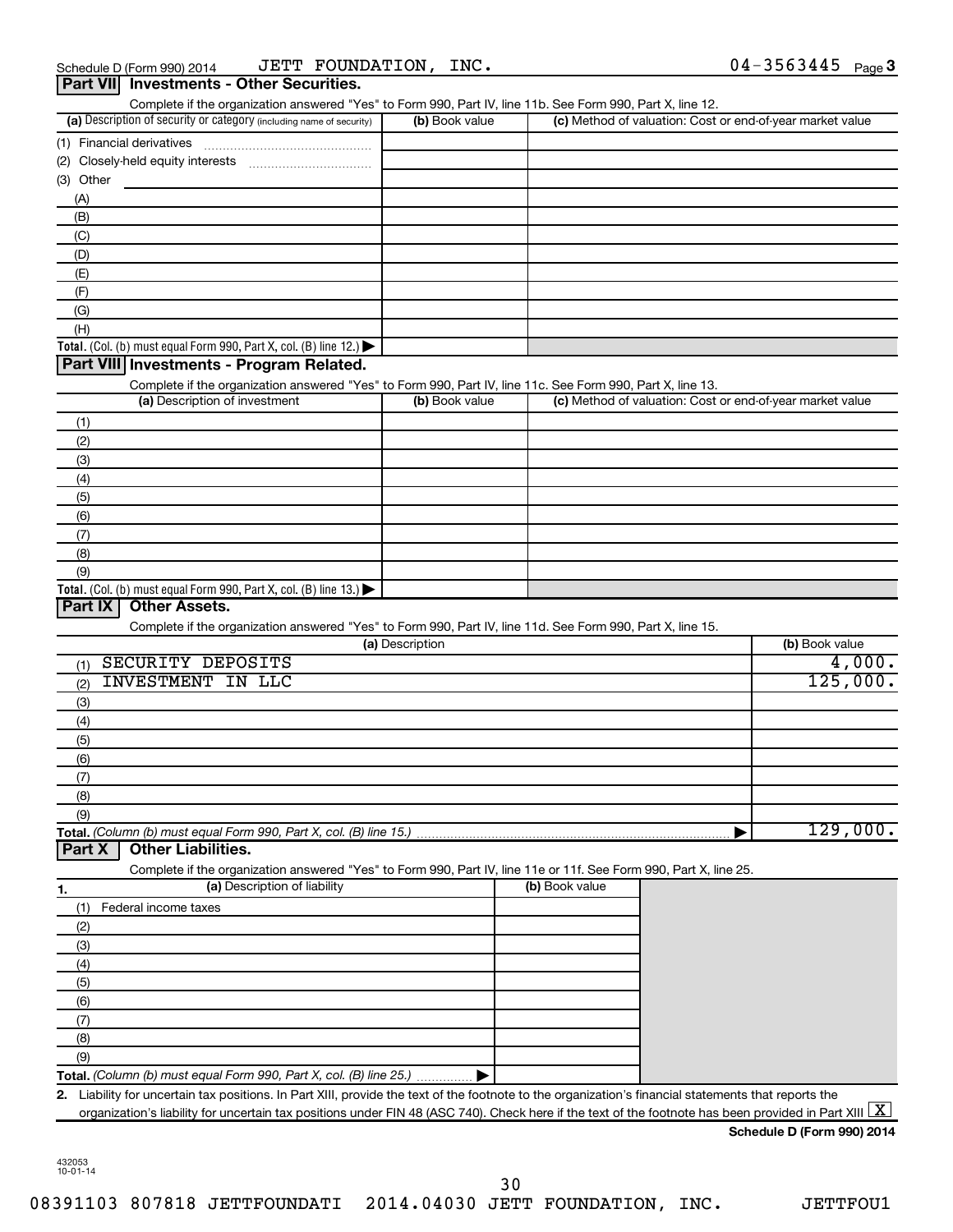|              | JETT FOUNDATION, INC.<br>Schedule D (Form 990) 2014                                                                                                                                                                                                |                |            |                | $04 - 3563445$ Page 4 |
|--------------|----------------------------------------------------------------------------------------------------------------------------------------------------------------------------------------------------------------------------------------------------|----------------|------------|----------------|-----------------------|
|              | Reconciliation of Revenue per Audited Financial Statements With Revenue per Return.<br>Part XI                                                                                                                                                     |                |            |                |                       |
|              | Complete if the organization answered "Yes" to Form 990, Part IV, line 12a.                                                                                                                                                                        |                |            |                |                       |
| 1            | Total revenue, gains, and other support per audited financial statements                                                                                                                                                                           |                |            | $\blacksquare$ | 979,481.              |
| 2            | Amounts included on line 1 but not on Form 990, Part VIII, line 12:                                                                                                                                                                                |                |            |                |                       |
| a            |                                                                                                                                                                                                                                                    | 2a             |            |                |                       |
|              |                                                                                                                                                                                                                                                    | 2 <sub>b</sub> | 156, 613.  |                |                       |
|              |                                                                                                                                                                                                                                                    | 2 <sub>c</sub> |            |                |                       |
| d            |                                                                                                                                                                                                                                                    | 2d             |            |                |                       |
| $\mathbf{e}$ | Add lines 2a through 2d                                                                                                                                                                                                                            |                |            | 2е             | 156,613.              |
| 3            |                                                                                                                                                                                                                                                    |                |            | 3              | 822, 868.             |
| 4            | Amounts included on Form 990, Part VIII, line 12, but not on line 1:                                                                                                                                                                               |                |            |                |                       |
| a            | Investment expenses not included on Form 990, Part VIII, line 7b [11, 11, 120] 4a                                                                                                                                                                  |                |            |                |                       |
|              |                                                                                                                                                                                                                                                    | 4 <sub>h</sub> | 30,590.    |                |                       |
|              | c Add lines 4a and 4b                                                                                                                                                                                                                              |                |            | 4c             | 30,590.               |
|              |                                                                                                                                                                                                                                                    |                |            | 5              | 853,458.              |
|              | Part XII   Reconciliation of Expenses per Audited Financial Statements With Expenses per Return.                                                                                                                                                   |                |            |                |                       |
|              | Complete if the organization answered "Yes" to Form 990, Part IV, line 12a.                                                                                                                                                                        |                |            |                |                       |
| 1            |                                                                                                                                                                                                                                                    |                |            | $\blacksquare$ | 1,058,930.            |
| 2            | Amounts included on line 1 but not on Form 990, Part IX, line 25:                                                                                                                                                                                  |                |            |                |                       |
| a            |                                                                                                                                                                                                                                                    | 2a             | 156,613.   |                |                       |
| b            |                                                                                                                                                                                                                                                    | 2 <sub>b</sub> |            |                |                       |
|              |                                                                                                                                                                                                                                                    | 2 <sub>c</sub> |            |                |                       |
| d            |                                                                                                                                                                                                                                                    | 2d             | $-30,590.$ |                |                       |
|              | e Add lines 2a through 2d <b>[10]</b> [10] <b>All the Contract of Add lines 2a</b> through 2d <b>[10] All the Contract of Add lines 2a</b> through 2d <b>[10] All the Contract of Add lines 2a</b> through 2d <b>[10] All the Contract of Addi</b> |                |            | 2e             | 126,023.              |
| 3            | Subtract line 2e from line 1 <b>manufacture contract and contract line 2e</b> from line 1                                                                                                                                                          |                |            | $\mathbf{a}$   | 932,907.              |
|              | Amounts included on Form 990, Part IX, line 25, but not on line 1:                                                                                                                                                                                 |                |            |                |                       |
| a            | Investment expenses not included on Form 990, Part VIII, line 7b [1000000000000000000000000000000000                                                                                                                                               | 4a             |            |                |                       |
| b            |                                                                                                                                                                                                                                                    | 4 <sub>b</sub> |            |                |                       |
|              | c Add lines 4a and 4b                                                                                                                                                                                                                              |                |            | 4c             | 0.                    |
| 5            |                                                                                                                                                                                                                                                    |                |            | 5              | 932,907.              |
|              |                                                                                                                                                                                                                                                    |                |            |                |                       |
|              | Part XIII Supplemental Information.                                                                                                                                                                                                                |                |            |                |                       |

Provide the descriptions required for Part II, lines 3, 5, and 9; Part III, lines 1a and 4; Part IV, lines 1b and 2b; Part V, line 4; Part X, line 2; Part XI, lines 2d and 4b; and Part XII, lines 2d and 4b. Also complete this part to provide any additional information.

#### PART X, LINE 2:

TAX POSITION:

432054 10-01-14 **Schedule D (Form 990) 2014** THE ORGANIZATION CURRENTLY EVALUATES ALL TAX POSITIONS, AND MAKES A DETERMINATION REGARDING THE LIKELIHOOD OF THOSE POSITIONS BEING UPHELD UNDER REVIEW. THE PRIMARY TAX POSITIONS MADE BY THE ORGANIZATION ARE THE EXISTENCE OF UNRELATED BUSINESS INCOME TAX AND THE ORGANIZATION'S STATUS AS A TAX-EXEMPT ORGANIZATION UNDER SECTION 501(C)(3) OF THE INTERNAL REVENUE CODE. FOR THE YEARS PRESENTED, THE ORGANIZATION HAS NOT RECOGNIZED ANY TAX BENEFITS OR LOSS CONTINGENCIES FOR UNCERTAIN TAX POSITIONS BASED ON THIS EVALUATION. 31

 $04 - 3563445$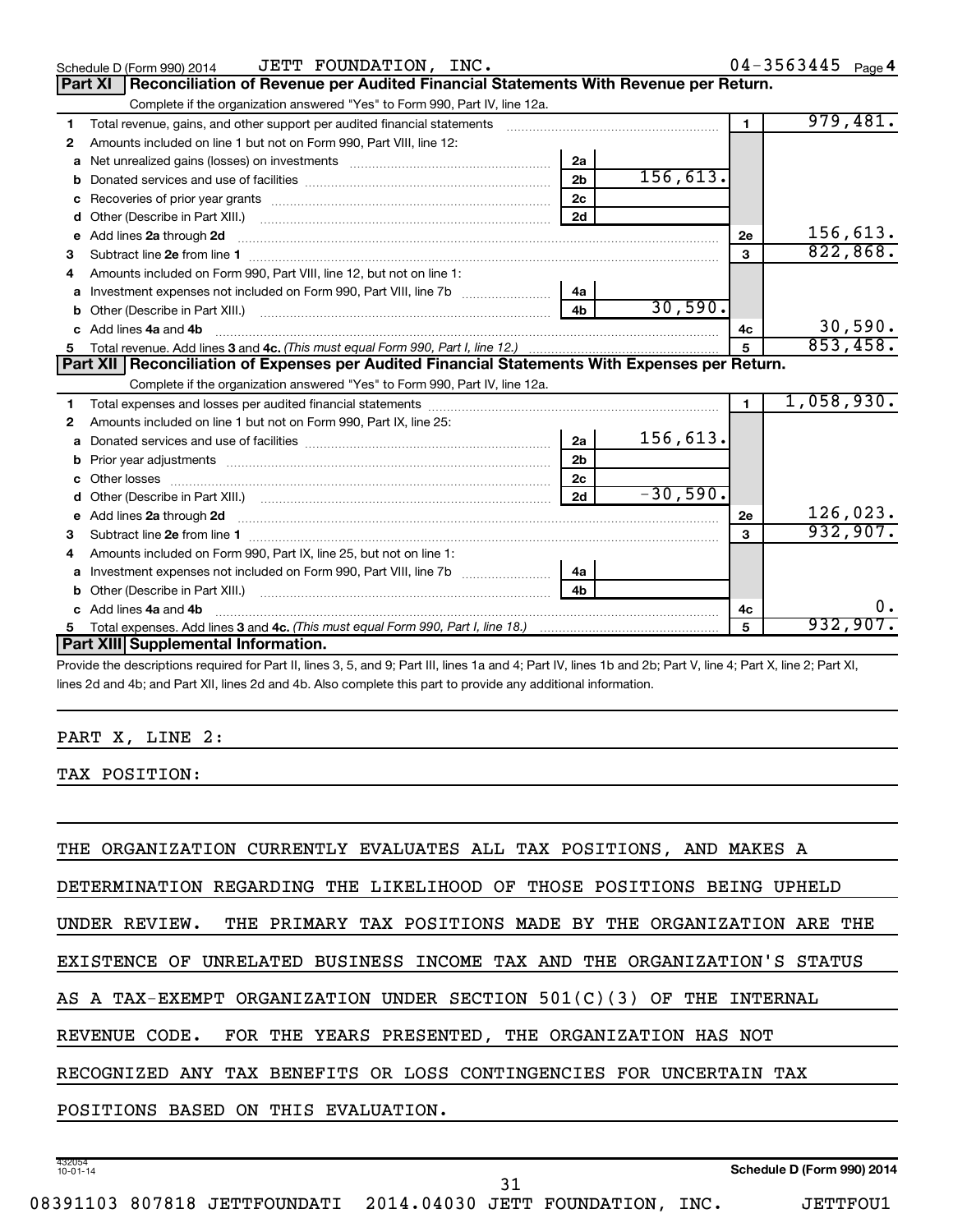| Schedule D (Form 990) 2014 |
|----------------------------|
|                            |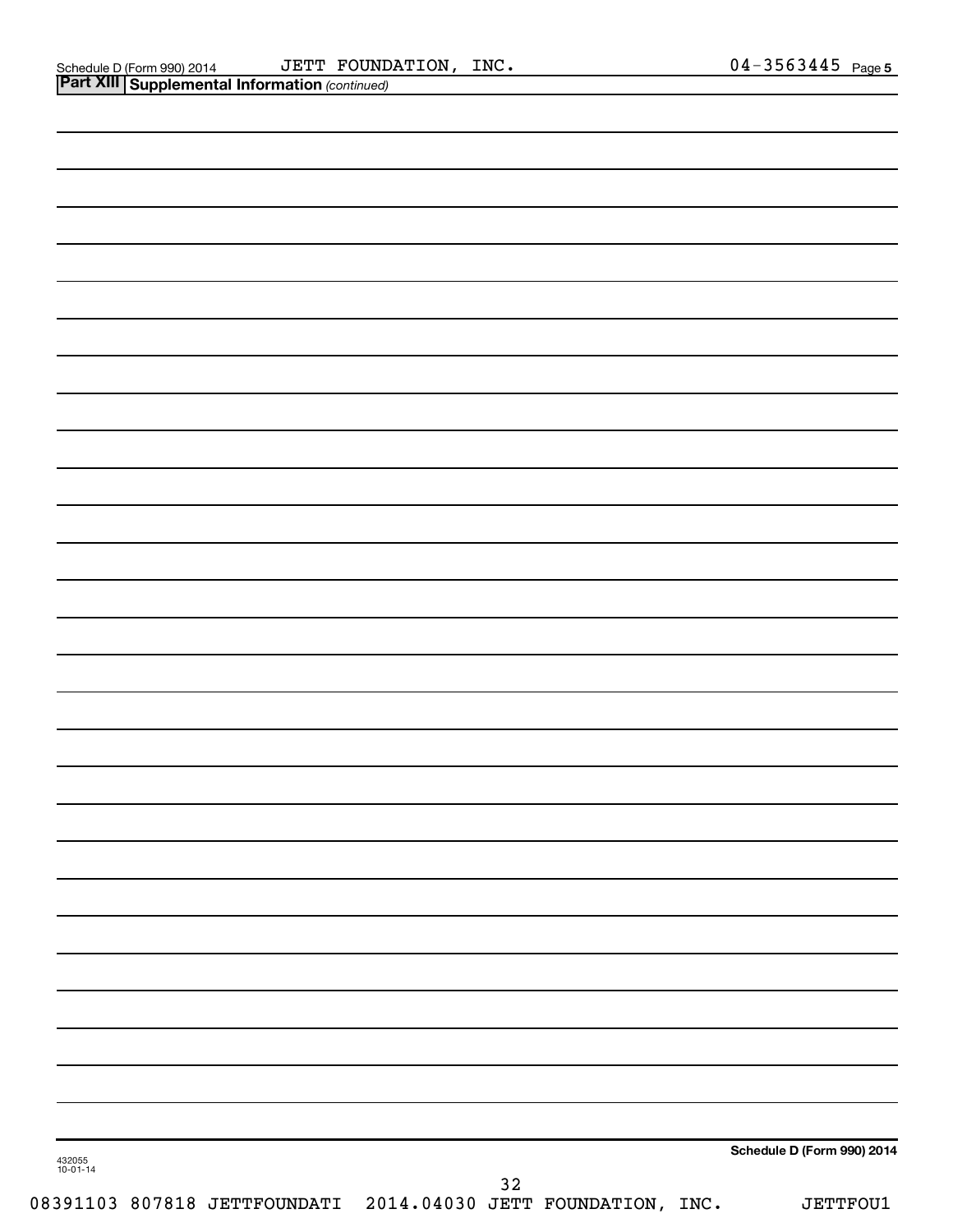| <b>SCHEDULE G</b><br>(Form 990 or 990-EZ)<br>Department of the Treasury<br>Internal Revenue Service                                                                                                                                                                                                                                                                                                                                                                                                                                                                                | <b>Supplemental Information Regarding Fundraising or Gaming Activities</b><br>Complete if the organization answered "Yes" to Form 990, Part IV, lines 17, 18, or 19, or if the<br>organization entered more than \$15,000 on Form 990-EZ, line 6a.<br>Attach to Form 990 or Form 990-EZ.<br>Information about Schedule G (Form 990 or 990-EZ) and its instructions is at www.irs.gov/form 990. |                            |                                              |                                                                            |                                                                            | OMB No. 1545-0047<br><b>Open to Public</b><br>Inspection |
|------------------------------------------------------------------------------------------------------------------------------------------------------------------------------------------------------------------------------------------------------------------------------------------------------------------------------------------------------------------------------------------------------------------------------------------------------------------------------------------------------------------------------------------------------------------------------------|------------------------------------------------------------------------------------------------------------------------------------------------------------------------------------------------------------------------------------------------------------------------------------------------------------------------------------------------------------------------------------------------|----------------------------|----------------------------------------------|----------------------------------------------------------------------------|----------------------------------------------------------------------------|----------------------------------------------------------|
| Name of the organization                                                                                                                                                                                                                                                                                                                                                                                                                                                                                                                                                           | JETT FOUNDATION, INC.                                                                                                                                                                                                                                                                                                                                                                          |                            |                                              |                                                                            | 04-3563445                                                                 | <b>Employer identification number</b>                    |
| Part I<br>required to complete this part.                                                                                                                                                                                                                                                                                                                                                                                                                                                                                                                                          | Fundraising Activities. Complete if the organization answered "Yes" to Form 990, Part IV, line 17. Form 990-EZ filers are not                                                                                                                                                                                                                                                                  |                            |                                              |                                                                            |                                                                            |                                                          |
| 1 Indicate whether the organization raised funds through any of the following activities. Check all that apply.<br>Mail solicitations<br>a<br>Internet and email solicitations<br>b<br>Phone solicitations<br>c<br>In-person solicitations<br>d<br>2 a Did the organization have a written or oral agreement with any individual (including officers, directors, trustees or<br><b>b</b> If "Yes," list the ten highest paid individuals or entities (fundraisers) pursuant to agreements under which the fundraiser is to be<br>compensated at least \$5,000 by the organization. | e<br>f<br>Special fundraising events<br>g<br>key employees listed in Form 990, Part VII) or entity in connection with professional fundraising services?                                                                                                                                                                                                                                       |                            |                                              | Solicitation of non-government grants<br>Solicitation of government grants | Yes                                                                        | <b>No</b>                                                |
| (i) Name and address of individual<br>or entity (fundraiser)                                                                                                                                                                                                                                                                                                                                                                                                                                                                                                                       | (ii) Activity                                                                                                                                                                                                                                                                                                                                                                                  | fundraiser<br>have custody | (iii) Did<br>or control of<br>contributions? | (iv) Gross receipts<br>from activity                                       | (v) Amount paid<br>to (or retained by)<br>fundraiser<br>listed in col. (i) | (vi) Amount paid<br>to (or retained by)<br>organization  |
|                                                                                                                                                                                                                                                                                                                                                                                                                                                                                                                                                                                    |                                                                                                                                                                                                                                                                                                                                                                                                | Yes                        | No                                           |                                                                            |                                                                            |                                                          |
|                                                                                                                                                                                                                                                                                                                                                                                                                                                                                                                                                                                    |                                                                                                                                                                                                                                                                                                                                                                                                |                            |                                              |                                                                            |                                                                            |                                                          |
|                                                                                                                                                                                                                                                                                                                                                                                                                                                                                                                                                                                    |                                                                                                                                                                                                                                                                                                                                                                                                |                            |                                              |                                                                            |                                                                            |                                                          |
|                                                                                                                                                                                                                                                                                                                                                                                                                                                                                                                                                                                    |                                                                                                                                                                                                                                                                                                                                                                                                |                            |                                              |                                                                            |                                                                            |                                                          |
|                                                                                                                                                                                                                                                                                                                                                                                                                                                                                                                                                                                    |                                                                                                                                                                                                                                                                                                                                                                                                |                            |                                              |                                                                            |                                                                            |                                                          |
|                                                                                                                                                                                                                                                                                                                                                                                                                                                                                                                                                                                    |                                                                                                                                                                                                                                                                                                                                                                                                |                            |                                              |                                                                            |                                                                            |                                                          |
|                                                                                                                                                                                                                                                                                                                                                                                                                                                                                                                                                                                    |                                                                                                                                                                                                                                                                                                                                                                                                |                            |                                              |                                                                            |                                                                            |                                                          |
|                                                                                                                                                                                                                                                                                                                                                                                                                                                                                                                                                                                    |                                                                                                                                                                                                                                                                                                                                                                                                |                            |                                              |                                                                            |                                                                            |                                                          |
|                                                                                                                                                                                                                                                                                                                                                                                                                                                                                                                                                                                    |                                                                                                                                                                                                                                                                                                                                                                                                |                            |                                              |                                                                            |                                                                            |                                                          |
|                                                                                                                                                                                                                                                                                                                                                                                                                                                                                                                                                                                    |                                                                                                                                                                                                                                                                                                                                                                                                |                            |                                              |                                                                            |                                                                            |                                                          |
|                                                                                                                                                                                                                                                                                                                                                                                                                                                                                                                                                                                    |                                                                                                                                                                                                                                                                                                                                                                                                |                            |                                              |                                                                            |                                                                            |                                                          |
| Total<br>3 List all states in which the organization is registered or licensed to solicit contributions or has been notified it is exempt from registration<br>or licensing.                                                                                                                                                                                                                                                                                                                                                                                                       |                                                                                                                                                                                                                                                                                                                                                                                                |                            |                                              |                                                                            |                                                                            |                                                          |
|                                                                                                                                                                                                                                                                                                                                                                                                                                                                                                                                                                                    |                                                                                                                                                                                                                                                                                                                                                                                                |                            |                                              |                                                                            |                                                                            |                                                          |
|                                                                                                                                                                                                                                                                                                                                                                                                                                                                                                                                                                                    |                                                                                                                                                                                                                                                                                                                                                                                                |                            |                                              |                                                                            |                                                                            |                                                          |
|                                                                                                                                                                                                                                                                                                                                                                                                                                                                                                                                                                                    |                                                                                                                                                                                                                                                                                                                                                                                                |                            |                                              |                                                                            |                                                                            |                                                          |
|                                                                                                                                                                                                                                                                                                                                                                                                                                                                                                                                                                                    |                                                                                                                                                                                                                                                                                                                                                                                                |                            |                                              |                                                                            |                                                                            |                                                          |
|                                                                                                                                                                                                                                                                                                                                                                                                                                                                                                                                                                                    |                                                                                                                                                                                                                                                                                                                                                                                                |                            |                                              |                                                                            |                                                                            |                                                          |
| LHA For Paperwork Reduction Act Notice, see the Instructions for Form 990 or 990-EZ.                                                                                                                                                                                                                                                                                                                                                                                                                                                                                               |                                                                                                                                                                                                                                                                                                                                                                                                |                            |                                              |                                                                            |                                                                            | Schedule G (Form 990 or 990-EZ) 2014                     |

432081 08-28-14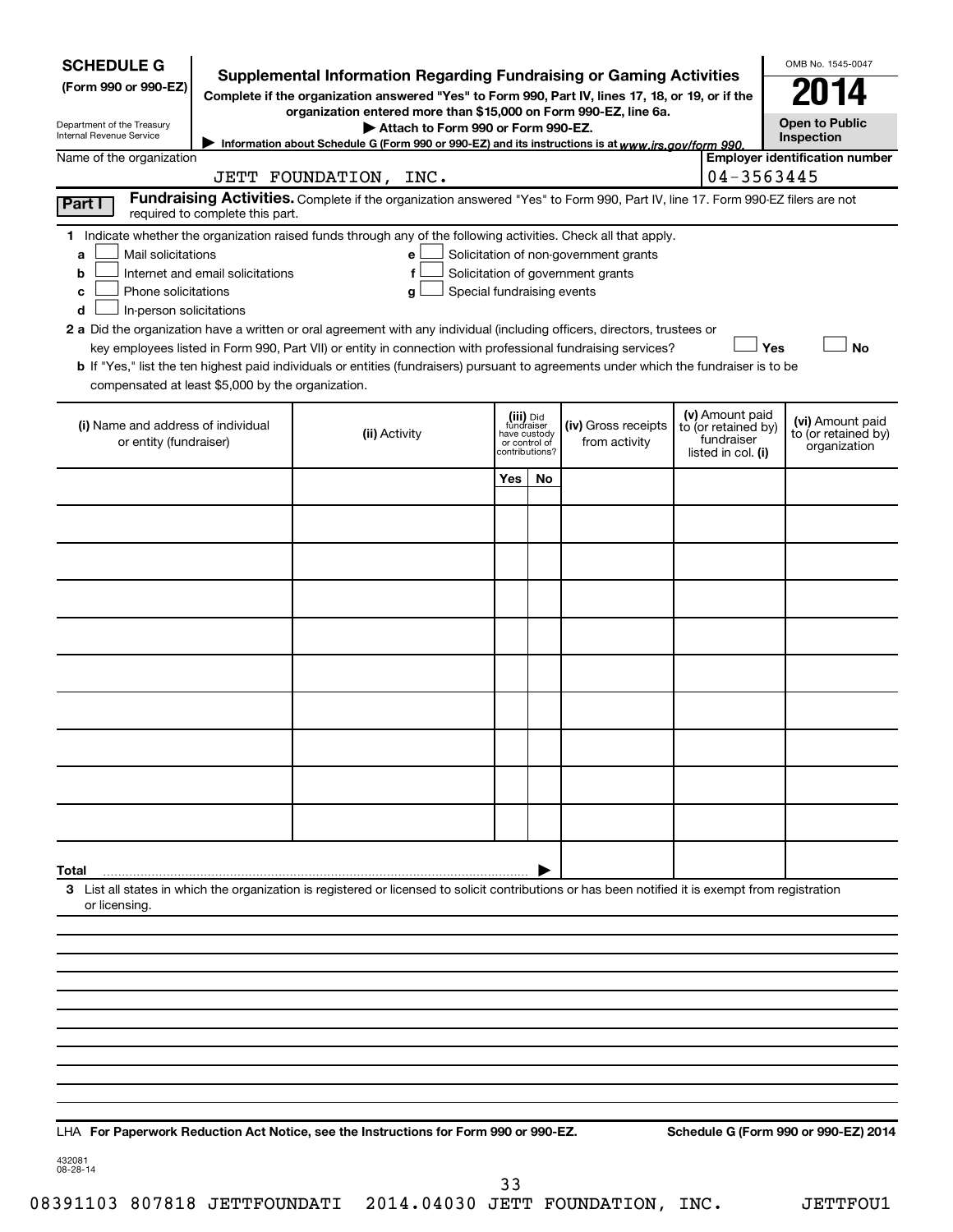#### Schedule G (Form 990 or 990-EZ) 2014  $\mathtt{JETT}$   $\mathtt{FOUNDATION}$ ,  $\mathtt{INC.}$   $\mathtt{O4-3563445}$   $\mathtt{Page}$

Part II | Fundraising Events. Complete if the organization answered "Yes" to Form 990, Part IV, line 18, or reported more than \$15,000 of fundraising event contributions and gross income on Form 990-EZ, lines 1 and 6b. List events with gross receipts greater than \$5,000.

|                        |    | or fundraising event contributions and gross income on Form 990-EZ, lines T and 6D. List events with gross receipts greater than \$5,000.                                                                                                 |                |                                                  |                  |                                      |
|------------------------|----|-------------------------------------------------------------------------------------------------------------------------------------------------------------------------------------------------------------------------------------------|----------------|--------------------------------------------------|------------------|--------------------------------------|
|                        |    |                                                                                                                                                                                                                                           | (a) Event $#1$ | $(b)$ Event #2                                   | (c) Other events | (d) Total events                     |
|                        |    |                                                                                                                                                                                                                                           | ANNUAL GOLF    | GALS FOR                                         |                  | (add col. (a) through                |
|                        |    |                                                                                                                                                                                                                                           | TOURNAMENT     | CAL/TRI FOR                                      | $\mathbf{1}$     | col. (c)                             |
|                        |    |                                                                                                                                                                                                                                           | (event type)   | (event type)                                     | (total number)   |                                      |
| Revenue                |    |                                                                                                                                                                                                                                           | 122,481.       | 91,761.                                          | 15,051.          | 229,293.                             |
|                        |    |                                                                                                                                                                                                                                           | 48,531.        | 91,761.                                          |                  | 140,292.                             |
|                        |    | 3 Gross income (line 1 minus line 2)                                                                                                                                                                                                      | 73,950.        |                                                  | 15,051.          | 89,001.                              |
|                        |    |                                                                                                                                                                                                                                           |                |                                                  |                  |                                      |
|                        | 5. |                                                                                                                                                                                                                                           | 1,790.         |                                                  |                  | 1,790.                               |
|                        |    |                                                                                                                                                                                                                                           | 31,666.        |                                                  |                  | 31,666.                              |
| Direct Expenses        |    |                                                                                                                                                                                                                                           | 12,881.        |                                                  |                  | 12,881.                              |
|                        | 8  |                                                                                                                                                                                                                                           |                |                                                  |                  |                                      |
|                        | 9  |                                                                                                                                                                                                                                           | 9,692.         | 9,051.                                           | 3,892.           | 22,635.                              |
|                        |    | 10 Direct expense summary. Add lines 4 through 9 in column (d)                                                                                                                                                                            |                |                                                  |                  | 68,972.                              |
|                        |    | 11 Net income summary. Subtract line 10 from line 3, column (d)                                                                                                                                                                           |                |                                                  |                  | 20,029.                              |
| <b>Part III</b>        |    | Gaming. Complete if the organization answered "Yes" to Form 990, Part IV, line 19, or reported more than                                                                                                                                  |                |                                                  |                  |                                      |
|                        |    | \$15,000 on Form 990-EZ, line 6a.                                                                                                                                                                                                         |                |                                                  |                  |                                      |
|                        |    |                                                                                                                                                                                                                                           | (a) Bingo      | (b) Pull tabs/instant<br>bingo/progressive bingo | (c) Other gaming | (d) Total gaming (add                |
| Revenue                |    |                                                                                                                                                                                                                                           |                |                                                  |                  | col. (a) through col. (c))           |
|                        |    |                                                                                                                                                                                                                                           |                |                                                  |                  |                                      |
|                        |    |                                                                                                                                                                                                                                           |                |                                                  |                  |                                      |
|                        |    |                                                                                                                                                                                                                                           |                |                                                  |                  |                                      |
|                        |    |                                                                                                                                                                                                                                           |                |                                                  |                  |                                      |
|                        | 3  |                                                                                                                                                                                                                                           |                |                                                  |                  |                                      |
|                        |    |                                                                                                                                                                                                                                           |                |                                                  |                  |                                      |
| <b>Direct Expenses</b> | 4  |                                                                                                                                                                                                                                           |                |                                                  |                  |                                      |
|                        |    |                                                                                                                                                                                                                                           |                |                                                  |                  |                                      |
|                        |    |                                                                                                                                                                                                                                           | Yes<br>%       | %<br>Yes                                         | Yes<br>%         |                                      |
|                        |    | 6 Volunteer labor                                                                                                                                                                                                                         | No             | No                                               | No               |                                      |
|                        |    | 7 Direct expense summary. Add lines 2 through 5 in column (d)                                                                                                                                                                             |                |                                                  |                  |                                      |
|                        |    |                                                                                                                                                                                                                                           |                |                                                  |                  |                                      |
|                        | 8  |                                                                                                                                                                                                                                           |                |                                                  |                  |                                      |
| 9                      |    | Enter the state(s) in which the organization conducts gaming activities:                                                                                                                                                                  |                |                                                  |                  |                                      |
|                        |    |                                                                                                                                                                                                                                           |                |                                                  |                  | Yes<br>No                            |
|                        |    | <b>b</b> If "No," explain: <b>contract and the set of the set of the set of the set of the set of the set of the set of the set of the set of the set of the set of the set of the set of the set of the set of the set of the set of</b> |                |                                                  |                  |                                      |
|                        |    |                                                                                                                                                                                                                                           |                |                                                  |                  |                                      |
|                        |    |                                                                                                                                                                                                                                           |                |                                                  |                  |                                      |
|                        |    |                                                                                                                                                                                                                                           |                |                                                  |                  | ∃ Yes<br>No                          |
|                        |    | <b>b</b> If "Yes," explain:<br><u> 1980 - Andrea Andrew Maria (h. 1980).</u>                                                                                                                                                              |                |                                                  |                  |                                      |
|                        |    |                                                                                                                                                                                                                                           |                |                                                  |                  |                                      |
|                        |    |                                                                                                                                                                                                                                           |                |                                                  |                  |                                      |
|                        |    | 432082 08-28-14                                                                                                                                                                                                                           |                |                                                  |                  | Schedule G (Form 990 or 990-EZ) 2014 |
|                        |    |                                                                                                                                                                                                                                           |                |                                                  |                  |                                      |
|                        |    |                                                                                                                                                                                                                                           |                |                                                  |                  |                                      |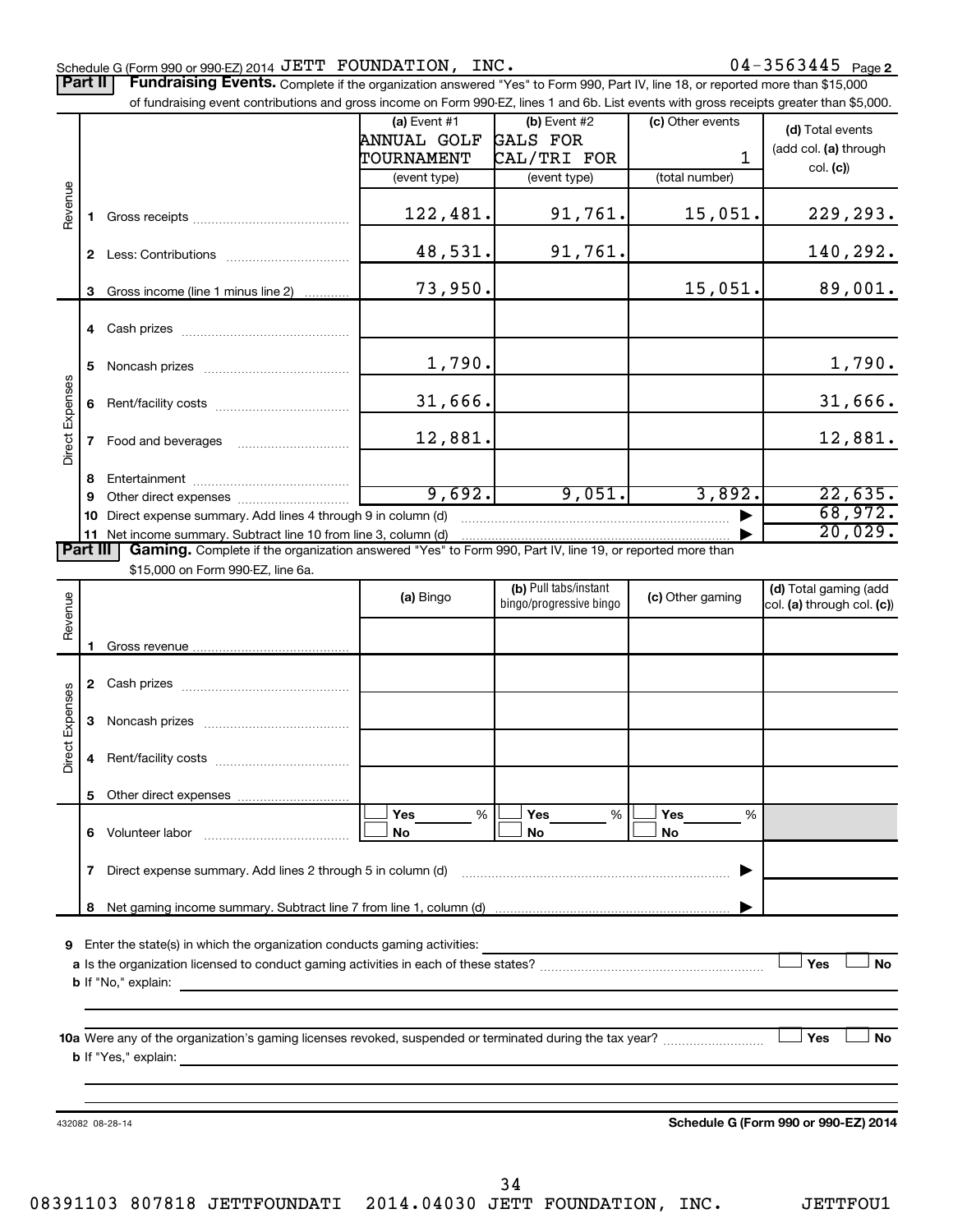| Schedule G (Form 990 or 990-EZ) 2014 JETT FOUNDATION, INC.                                                                                                    |                                      | $04 - 3563445$ Page 3 |                      |
|---------------------------------------------------------------------------------------------------------------------------------------------------------------|--------------------------------------|-----------------------|----------------------|
|                                                                                                                                                               |                                      | Yes                   | <b>No</b>            |
| 12 Is the organization a grantor, beneficiary or trustee of a trust or a member of a partnership or other entity formed                                       |                                      |                       |                      |
|                                                                                                                                                               |                                      | │Yes                  | <b>No</b>            |
| 13 Indicate the percentage of gaming activity conducted in:                                                                                                   |                                      |                       |                      |
|                                                                                                                                                               |                                      |                       | %                    |
| <b>b</b> An outside facility <i>www.communicality.communicality.communicality www.communicality.communicality.communicality</i>                               |                                      | 13 <sub>b</sub>       | %                    |
| 14 Enter the name and address of the person who prepares the organization's gaming/special events books and records:                                          |                                      |                       |                      |
|                                                                                                                                                               |                                      |                       |                      |
| Name $\blacktriangleright$<br><u> 1989 - Johann Barbara, marka a shekara tsa na shekara tsa na shekara tsa na shekara tsa na shekara tsa na sh</u>            |                                      |                       |                      |
|                                                                                                                                                               |                                      |                       |                      |
|                                                                                                                                                               |                                      |                       |                      |
|                                                                                                                                                               |                                      |                       |                      |
|                                                                                                                                                               |                                      |                       | No                   |
|                                                                                                                                                               |                                      |                       |                      |
|                                                                                                                                                               |                                      |                       |                      |
| of gaming revenue retained by the third party $\triangleright$ \$ __________________.                                                                         |                                      |                       |                      |
| c If "Yes," enter name and address of the third party:                                                                                                        |                                      |                       |                      |
|                                                                                                                                                               |                                      |                       |                      |
|                                                                                                                                                               |                                      |                       |                      |
|                                                                                                                                                               |                                      |                       |                      |
|                                                                                                                                                               |                                      |                       |                      |
|                                                                                                                                                               |                                      |                       |                      |
| <b>16</b> Gaming manager information:                                                                                                                         |                                      |                       |                      |
| Name $\triangleright$                                                                                                                                         |                                      |                       |                      |
|                                                                                                                                                               |                                      |                       |                      |
| Gaming manager compensation > \$                                                                                                                              |                                      |                       |                      |
|                                                                                                                                                               |                                      |                       |                      |
|                                                                                                                                                               |                                      |                       |                      |
|                                                                                                                                                               |                                      |                       |                      |
|                                                                                                                                                               |                                      |                       |                      |
|                                                                                                                                                               |                                      |                       |                      |
| Director/officer<br>Employee<br>Independent contractor                                                                                                        |                                      |                       |                      |
|                                                                                                                                                               |                                      |                       |                      |
| <b>17</b> Mandatory distributions:                                                                                                                            |                                      |                       |                      |
| a Is the organization required under state law to make charitable distributions from the gaming proceeds to                                                   |                                      |                       |                      |
|                                                                                                                                                               |                                      |                       | $\Box$ Yes $\Box$ No |
| <b>b</b> Enter the amount of distributions required under state law to be distributed to other exempt organizations or spent in the                           |                                      |                       |                      |
| organization's own exempt activities during the tax year $\triangleright$ \$                                                                                  |                                      |                       |                      |
| <b>Part IV</b><br>Supplemental Information. Provide the explanations required by Part I, line 2b, columns (iii) and (v), and Part III, lines 9, 9b, 10b, 15b, |                                      |                       |                      |
| 15c, 16, and 17b, as applicable. Also provide any additional information (see instructions).                                                                  |                                      |                       |                      |
|                                                                                                                                                               |                                      |                       |                      |
|                                                                                                                                                               |                                      |                       |                      |
|                                                                                                                                                               |                                      |                       |                      |
|                                                                                                                                                               |                                      |                       |                      |
|                                                                                                                                                               |                                      |                       |                      |
|                                                                                                                                                               |                                      |                       |                      |
|                                                                                                                                                               |                                      |                       |                      |
|                                                                                                                                                               |                                      |                       |                      |
|                                                                                                                                                               |                                      |                       |                      |
|                                                                                                                                                               |                                      |                       |                      |
|                                                                                                                                                               |                                      |                       |                      |
|                                                                                                                                                               |                                      |                       |                      |
|                                                                                                                                                               |                                      |                       |                      |
|                                                                                                                                                               |                                      |                       |                      |
|                                                                                                                                                               |                                      |                       |                      |
|                                                                                                                                                               |                                      |                       |                      |
| 432083 08-28-14                                                                                                                                               | Schedule G (Form 990 or 990-EZ) 2014 |                       |                      |
| 35                                                                                                                                                            |                                      |                       |                      |
|                                                                                                                                                               |                                      |                       |                      |

08391103 807818 JETTFOUNDATI 2014.04030 JETT FOUNDATION, INC. JETTFOU1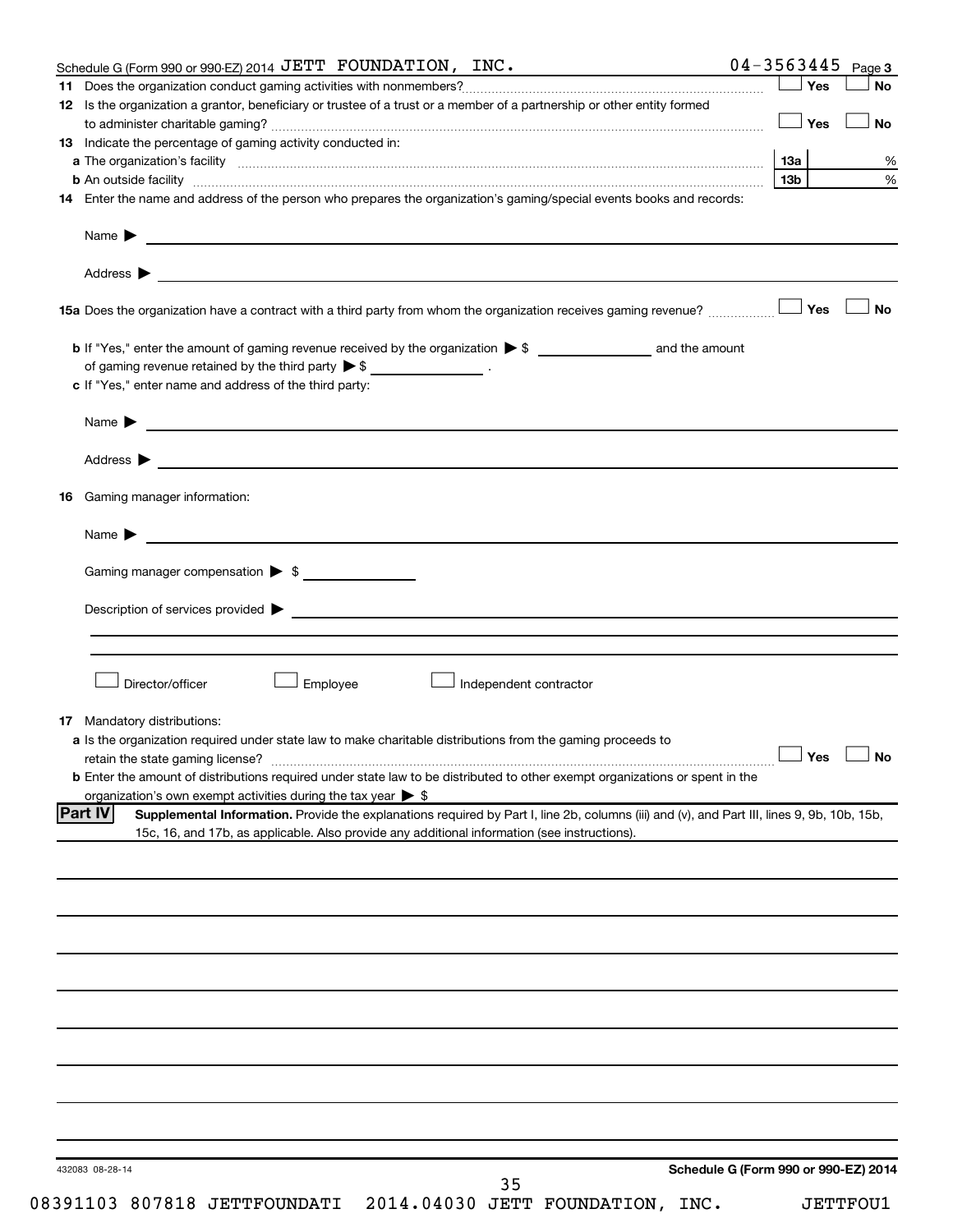| 432084<br>05-01-14 | Schedule G (Form 990 or 990-EZ)<br>36 |
|--------------------|---------------------------------------|
|                    |                                       |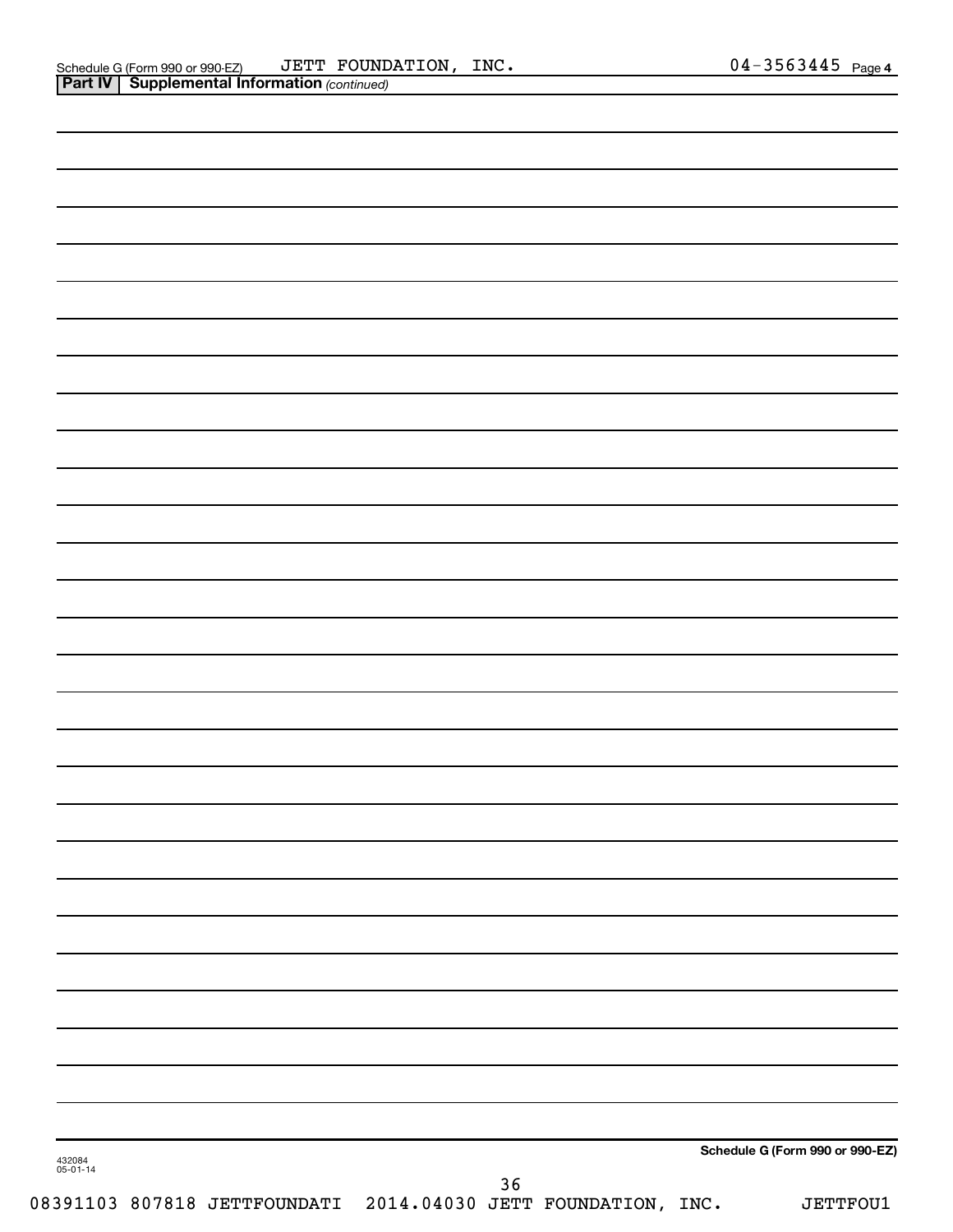| <b>SCHEDULE I</b><br>(Form 990)<br>Department of the Treasury<br>Internal Revenue Service |                                                                                                                                                                                                                                                                                                                                                                                                                                                                                                                        |                | <b>Grants and Other Assistance to Organizations,</b><br>Governments, and Individuals in the United States<br>Complete if the organization answered "Yes" to Form 990, Part IV, line 21 or 22. | Attach to Form 990.         |                                         |                                                                |                                           | OMB No. 1545-0047<br>2014<br><b>Open to Public</b><br>Inspection |
|-------------------------------------------------------------------------------------------|------------------------------------------------------------------------------------------------------------------------------------------------------------------------------------------------------------------------------------------------------------------------------------------------------------------------------------------------------------------------------------------------------------------------------------------------------------------------------------------------------------------------|----------------|-----------------------------------------------------------------------------------------------------------------------------------------------------------------------------------------------|-----------------------------|-----------------------------------------|----------------------------------------------------------------|-------------------------------------------|------------------------------------------------------------------|
| Name of the organization                                                                  |                                                                                                                                                                                                                                                                                                                                                                                                                                                                                                                        |                | Information about Schedule I (Form 990) and its instructions is at www.irs.gov/form990.                                                                                                       |                             |                                         |                                                                |                                           | <b>Employer identification number</b>                            |
|                                                                                           | JETT FOUNDATION, INC.                                                                                                                                                                                                                                                                                                                                                                                                                                                                                                  |                |                                                                                                                                                                                               |                             |                                         |                                                                |                                           | $04 - 3563445$                                                   |
| Part I<br>$\mathbf 1$<br>$\mathbf{2}$<br>Part II                                          | <b>General Information on Grants and Assistance</b><br>Does the organization maintain records to substantiate the amount of the grants or assistance, the grantees' eligibility for the grants or assistance, and the selection<br>Describe in Part IV the organization's procedures for monitoring the use of grant funds in the United States.<br>Grants and Other Assistance to Domestic Organizations and Domestic Governments. Complete if the organization answered "Yes" to Form 990, Part IV, line 21, for any |                |                                                                                                                                                                                               |                             |                                         |                                                                |                                           | $\boxed{\text{X}}$ Yes<br>  No                                   |
|                                                                                           | recipient that received more than \$5,000. Part II can be duplicated if additional space is needed.                                                                                                                                                                                                                                                                                                                                                                                                                    |                |                                                                                                                                                                                               |                             |                                         |                                                                |                                           |                                                                  |
|                                                                                           | <b>1 (a)</b> Name and address of organization<br>or government                                                                                                                                                                                                                                                                                                                                                                                                                                                         | (b) EIN        | (c) IRC section<br>if applicable                                                                                                                                                              | (d) Amount of<br>cash grant | (e) Amount of<br>non-cash<br>assistance | (f) Method of<br>valuation (book,<br>FMV, appraisal,<br>other) | (g) Description of<br>non-cash assistance | (h) Purpose of grant<br>or assistance                            |
| BOSTON CHILDREN'S HOSPITAL<br>300 LONGWOOD AVENUE<br>BOSTON, MA 02115                     |                                                                                                                                                                                                                                                                                                                                                                                                                                                                                                                        | $04 - 2774441$ | 501(C)(3)                                                                                                                                                                                     | 91,800.                     |                                         | 0.M/A                                                          | N/A                                       | TO CONDUCT RESEARCH FOR<br>DUCHENNE MUSCULAR<br><b>DYSTROPHY</b> |
|                                                                                           |                                                                                                                                                                                                                                                                                                                                                                                                                                                                                                                        |                |                                                                                                                                                                                               |                             |                                         |                                                                |                                           |                                                                  |
|                                                                                           |                                                                                                                                                                                                                                                                                                                                                                                                                                                                                                                        |                |                                                                                                                                                                                               |                             |                                         |                                                                |                                           |                                                                  |
|                                                                                           |                                                                                                                                                                                                                                                                                                                                                                                                                                                                                                                        |                |                                                                                                                                                                                               |                             |                                         |                                                                |                                           |                                                                  |
|                                                                                           |                                                                                                                                                                                                                                                                                                                                                                                                                                                                                                                        |                |                                                                                                                                                                                               |                             |                                         |                                                                |                                           |                                                                  |
|                                                                                           |                                                                                                                                                                                                                                                                                                                                                                                                                                                                                                                        |                |                                                                                                                                                                                               |                             |                                         |                                                                |                                           |                                                                  |
| $\mathbf{2}$                                                                              |                                                                                                                                                                                                                                                                                                                                                                                                                                                                                                                        |                |                                                                                                                                                                                               |                             |                                         |                                                                |                                           | $1$ .                                                            |
| 3                                                                                         | LHA For Paperwork Reduction Act Notice, see the Instructions for Form 990.                                                                                                                                                                                                                                                                                                                                                                                                                                             |                |                                                                                                                                                                                               |                             |                                         |                                                                |                                           | 0.<br>Schedule I (Form 990) (2014)                               |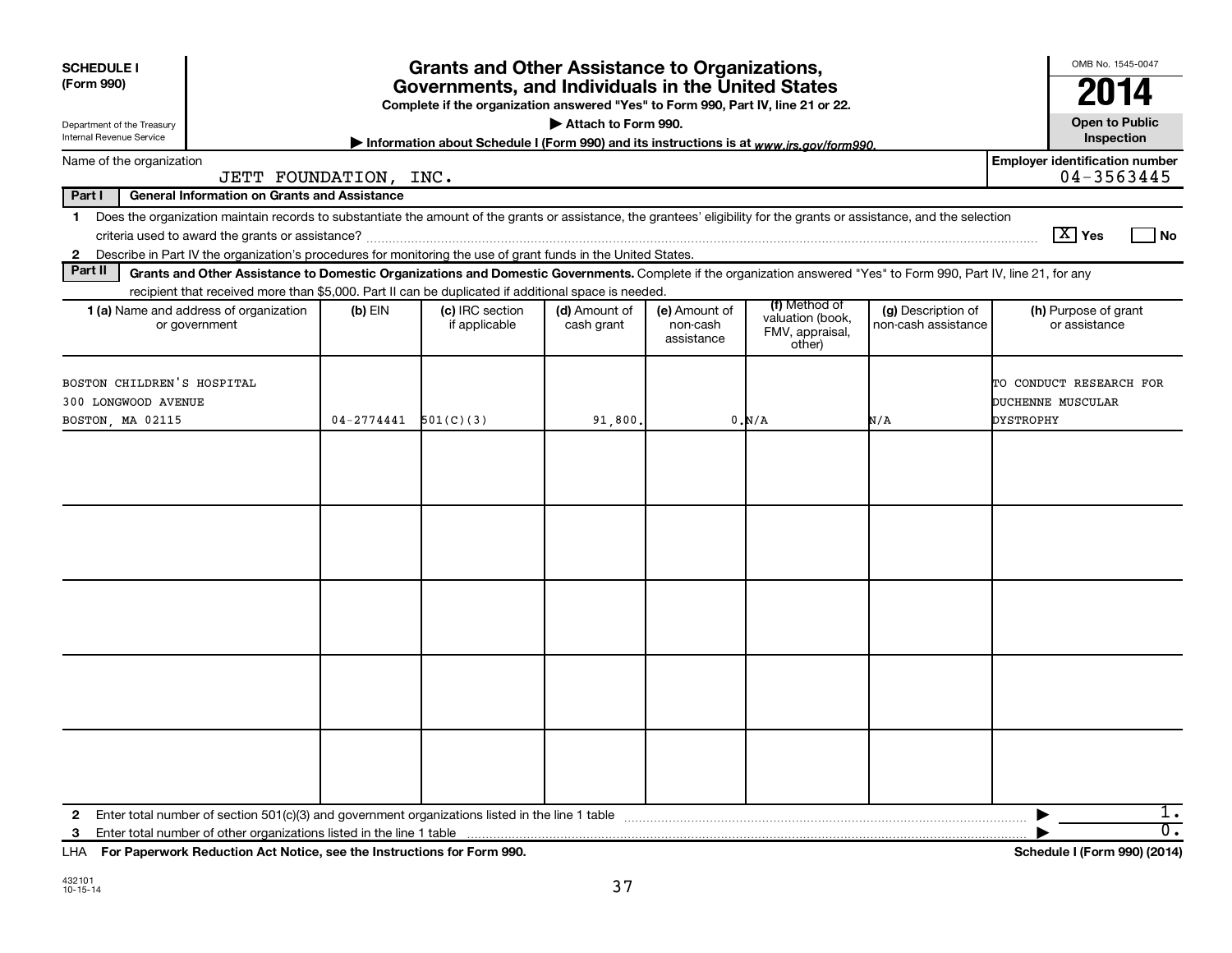Part III | Grants and Other Assistance to Domestic Individuals. Complete if the organization answered "Yes" to Form 990, Part IV, line 22. Part III can be duplicated if additional space is needed.

| (a) Type of grant or assistance | (b) Number of<br>recipients | (c) Amount of<br>cash grant | (d) Amount of non-<br>cash assistance | (e) Method of valuation<br>(book, FMV, appraisal, other) | (f) Description of non-cash assistance |
|---------------------------------|-----------------------------|-----------------------------|---------------------------------------|----------------------------------------------------------|----------------------------------------|
|                                 |                             |                             |                                       |                                                          |                                        |
| DIRECT CLIENT ASSISTANCE        |                             | $\mathbf{0}$ .              | 15,086.FMV                            |                                                          | IPADS/IPAD SHIPPING                    |
|                                 |                             |                             |                                       |                                                          |                                        |
|                                 |                             |                             |                                       |                                                          |                                        |
|                                 |                             |                             |                                       |                                                          |                                        |
|                                 |                             |                             |                                       |                                                          |                                        |
|                                 |                             |                             |                                       |                                                          |                                        |
|                                 |                             |                             |                                       |                                                          |                                        |
|                                 |                             |                             |                                       |                                                          |                                        |
|                                 |                             |                             |                                       |                                                          |                                        |

Part IV | Supplemental Information. Provide the information required in Part I, line 2, Part III, column (b), and any other additional information.

PART I, LINE 2:

THE BOARD APPROVES GRANTS GIVEN IN ADVANCE. AT THE COMPLETION OF THE

PROJECT, THE BOARD REVIEWS THE FINAL REPORT.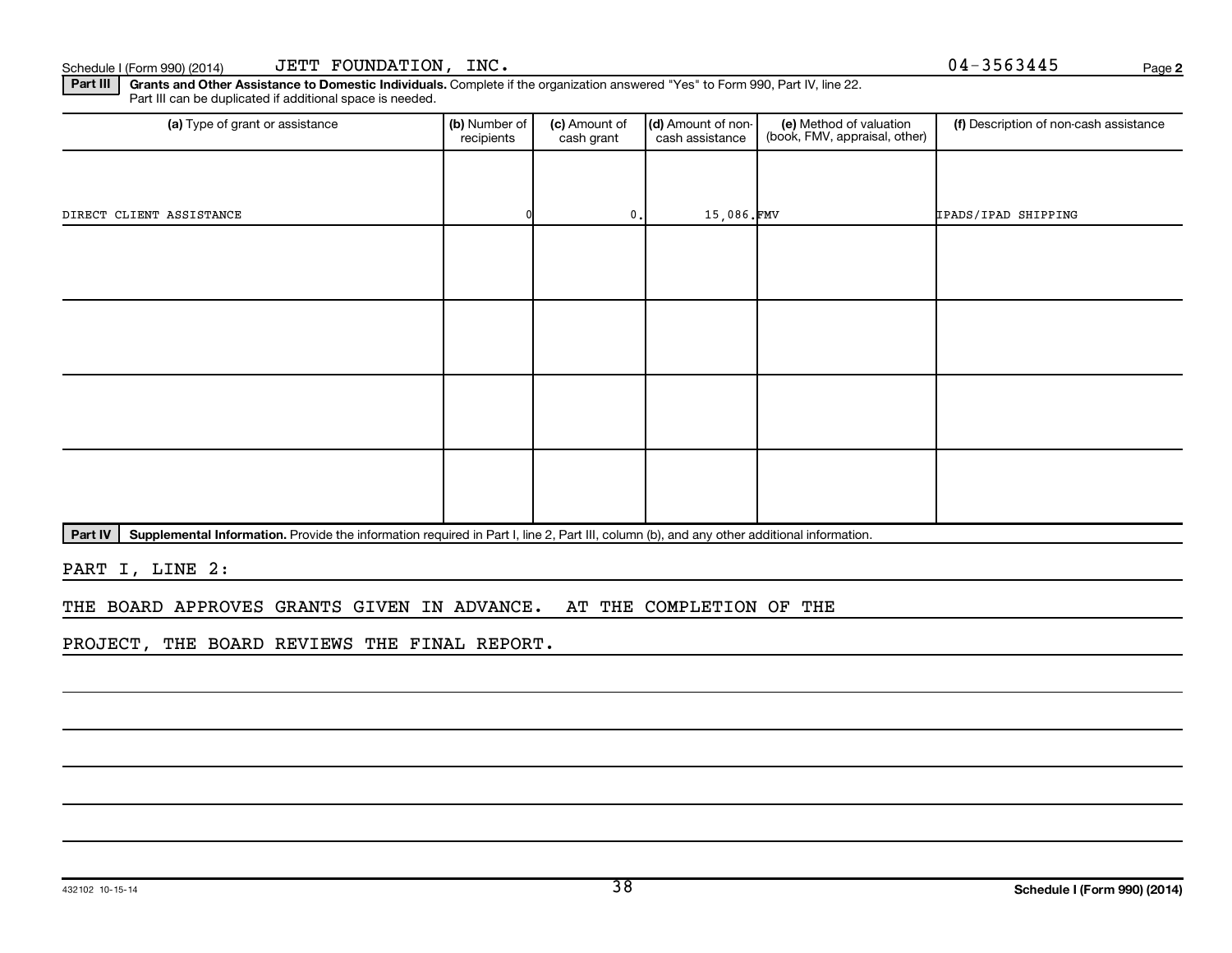Internal Revenue Service

Department of the Treasury **(Form 990 or 990-EZ)**

Name of the organization

**Complete to provide information for responses to specific questions on SCHEDULE O Supplemental Information to Form 990 or 990-EZ 2014** 

**Form 990 or 990-EZ or to provide any additional information. | Attach to Form 990 or 990-EZ.**

Information about Schedule O (Form 990 or 990-EZ) and its instructions is at www.irs.gov/form990.

OMB No. 1545-0047 **Open to Public Inspection**

**Employer identification number**

JETT FOUNDATION, INC.  $04-3563445$ 

FORM 990, PART III, LINE 4A, PROGRAM SERVICE ACCOMPLISHMENTS:

LEVERAGING RESEARCH COLLABORATIONS:

THE JETT FOUNDATION HAS ALWAYS, AND CONTINUES TO SUPPORT RESEARCH IN A

VARIETY OF WAYS INCLUDING, BUT NOT LIMITED TO, ADVOCATING FOR AND

FACILITATING DONATIONS FROM OTHER NONPROFIT ORGANIZATIONS.

THE ORGANIZATION HAS BEEN ACTING AS A GRANT MANAGEMENT SERVICE TO

FACILITATE FUNDS FROM OTHER FOUNDATIONS. THE JETT FOUNDATION

STRATEGICALLY LINKS NONPROFITS WITH RESEARCH FUNDING OPPORTUNITIES

HELPING TO MOVE THE BEST RESEARCH FORWARD AS FAST AS POSSIBLE. THESE

FINANCIAL STATEMENTS DO NOT REFLECT THE RESULTS OF THESE BENEFICIAL

RESEARCH RELATIONSHIPS. FOR EXAMPLE, THE DUCHENNE DASHBOARD HAS RAISED

\$2,440,000 IN RESEARCH THROUGH 2013.

FORM 990, PART III, LINE 4C, PROGRAM SERVICE ACCOMPLISHMENTS:

WITH DUCHENNE.

GALS FOR CAL:

SUPPORT GROUP FOR MOTHERS OF CHILDREN WITH DUCHENNE THAT HAS

MULTIPLIED TO OVER 100 WOMEN CONNECTED THROUGH FRIENDSHIP, WHO ARE

DEDICATED TO RAISING AWARENESS AND FUNDS FOR DUCHENNE MUSCULAR

DYSTROPHY.

432211 08-27-14 LHA For Paperwork Reduction Act Notice, see the Instructions for Form 990 or 990-EZ. Schedule O (Form 990 or 990-EZ) (2014) 39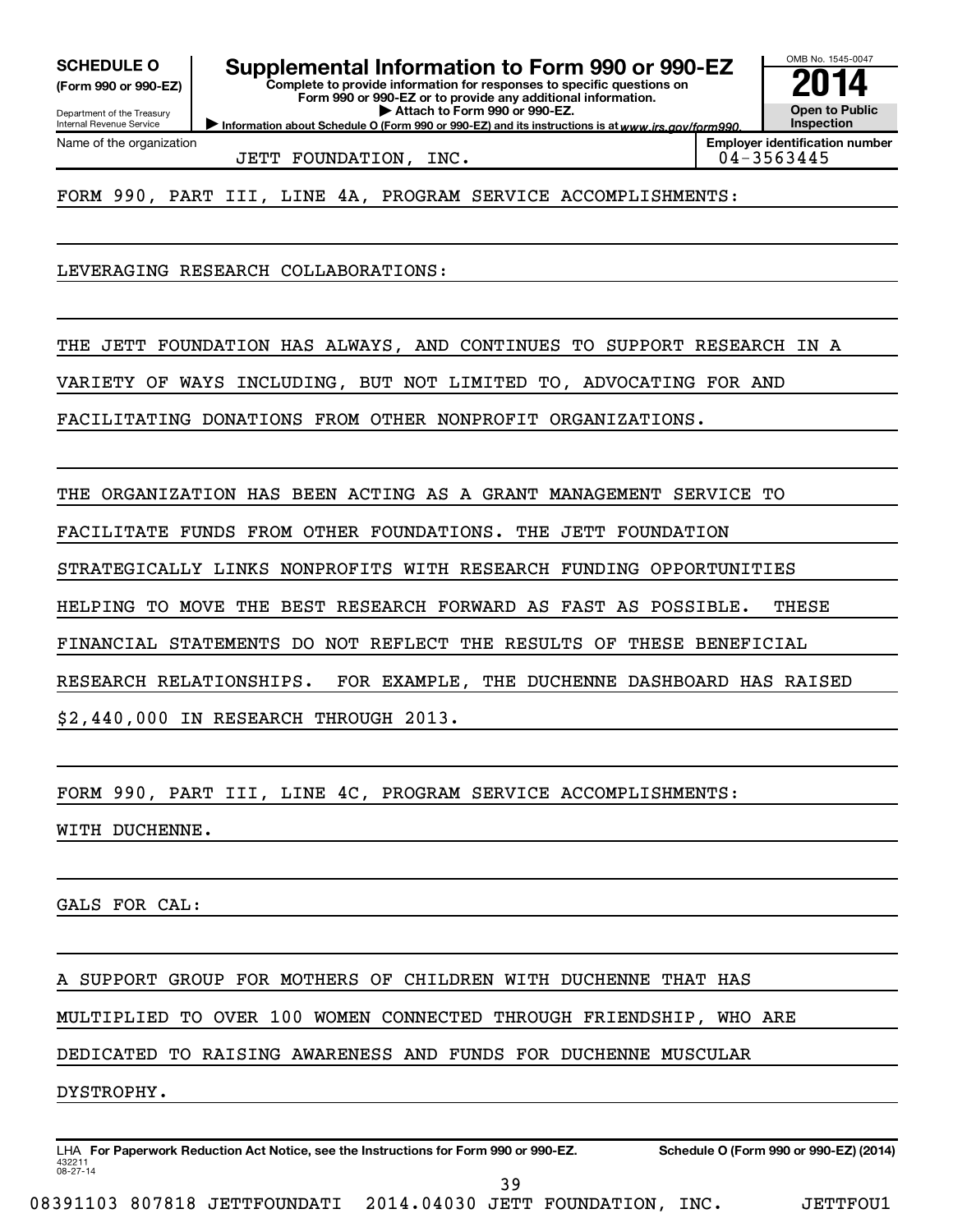| Schedule O (Form 990 or 990-EZ) (2014)            | Page 2                                                  |
|---------------------------------------------------|---------------------------------------------------------|
| Name of the organization<br>JETT FOUNDATION, INC. | <b>Employer identification number</b><br>$04 - 3563445$ |
| FORM 990, PART VI, SECTION B, LINE 11:            |                                                         |

THE GOVERNING BODY REVIEWS THE FORM 990 FOR ACCURACY AND COMPLETENESS

BEFORE BEING FILED WITH THE INTERNAL REVENUE SERVICE.

FORM 990, PART VI, SECTION B, LINE 12C:

THE ORGANIZATION'S GOVERNING BODY REQUIRES AN ANNUAL DECLARATION FROM ALL BOARD MEMBERS AND SENIOR MANAGEMENT AS TO THE EXISTENCE AND DISCLOSURE OF ANY POTENTIAL CONFLICTS OF INTEREST. THE BOARD MEMBERS SIGN A DISCLOSURE STATEMENT. ANY POTENTIAL CONFLICTS ARE DISCUSSED BY THE DIS-INTERESTED BOARD MEMBERS, WHILE THE PARTY IN POTENTIAL CONFLICT IS REQUIRED TO LEAVE THE ROOM. BOARD MEETING MINUTES WILL DOCUMENT THE DISCUSSION AND DECISION MAKING PROCESS. IN THE EVENT OF A POTENTIAL CONFLICT, PROCEDURES TO OBTAIN COMPETITIVE BIDS AND DILIGENCE ON FAIR MARKET VALUE WILL BE ESTABLISHED.

FORM 990, PART VI, SECTION B, LINE 15: THE ORGANIZATION'S GOVERNING BODY REVIEWS SALARY DATA, MARKET CONDITIONS AND OTHER APPLICABLE DATA FOR DETERMINING THE COMPENSATION OF THE CEO AND KEY EMPLOYEES WHEN NECESSARY.

40

FORM 990, PART VI, SECTION C, LINE 19:

UPON REQUEST

**Schedule O (Form 990 or 990-EZ) (2014)**